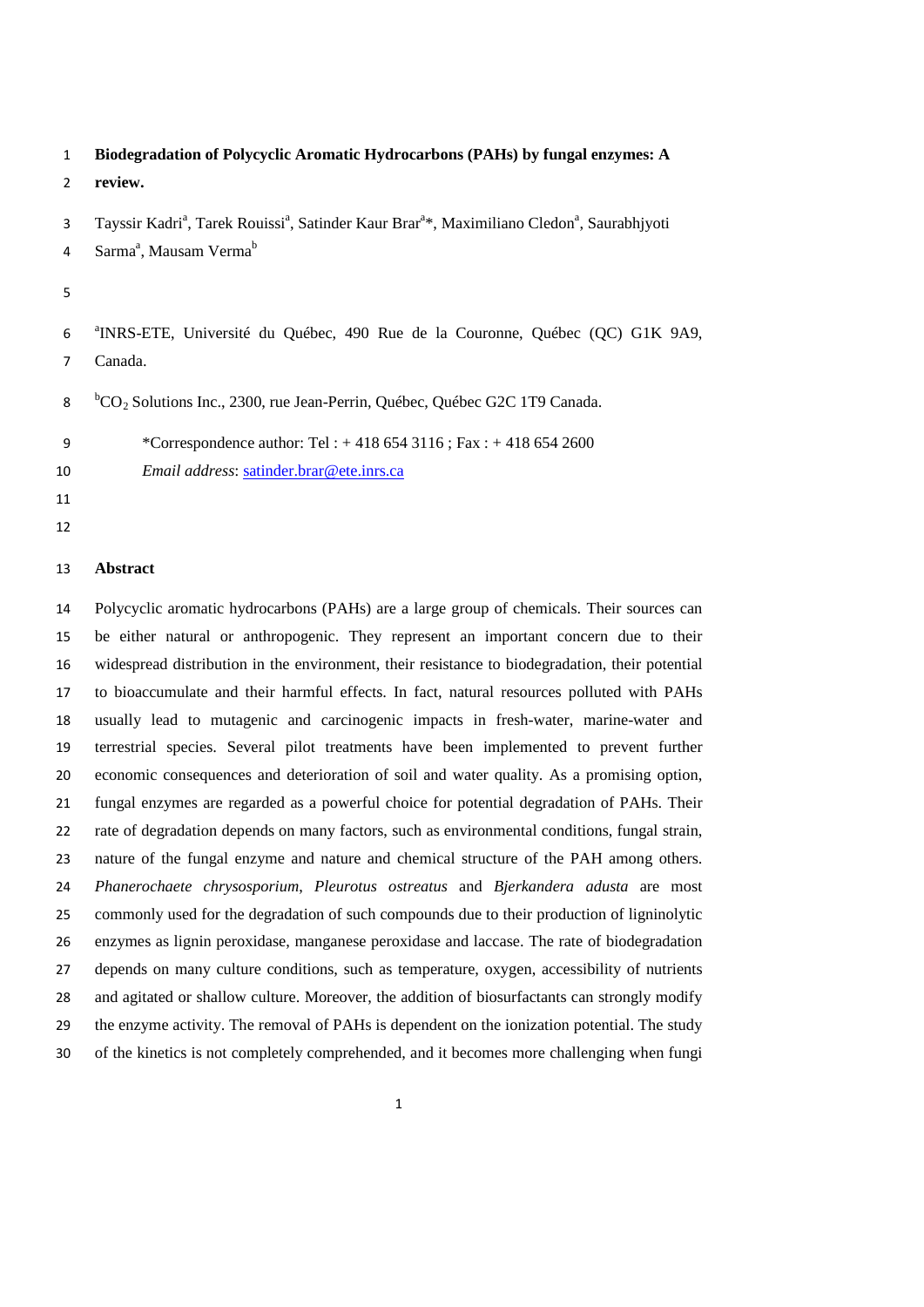are applied for bioremediation. Degradation studies in soil are much more complicated than liquid cultures because of the heterogeneity of soil, thus, many factors should be considered when studying soil bioremediation, such as desorption and bioavailability of PAHs. Different degradation pathways can be suggested. The peroxidases are heme-containing enzymes having common catalytic cycles. One molecule of hydrogen peroxide oxidizes the resting enzyme withdrawing two electrons. Subsequently, the peroxidase is reduced back in two steps of one electron oxidation. Laccases are copper-containing oxidases. They reduce molecular oxygen to water and oxidize phenolic compounds.

**Keywords:** Polycyclic aromatic hydrocarbons (PAHs), Biodegradation, Fungi, Enzymes

- 
- **Abbreviations**
- 
- *P*: *Phanerochaete*
- *C*: *Coriolus*
- *T*: *Trametes*
- *P*: *Pleurotus*
- *I*: *Irpex*
- LiP: Lignin peroxidase
- MnP: Mn-peroxidase
- VP: Versatile peroxidase
- LAC: Laccase
- ABTS: 2,2-azinobis(3-ethylbenzthiazoline-6-sulfonic acid)
- VA: 3,4-dimethoxybenzyl alcohol, veratryl alcohol
- PAHs: Polycyclic aromatic hydrocarbons
- ANT: Anthracene
- PHE: Phenanthrene
- FLU: Fluorene
- PYR: Pyrene
- FLA: Fluoranthene
- CHR: Chrysene
- B[a]P: Benzo[a]pyrene
- B[a]A: Benzo[a]anthracene
- IP: Ionization potential
- WRF: White-rot fungi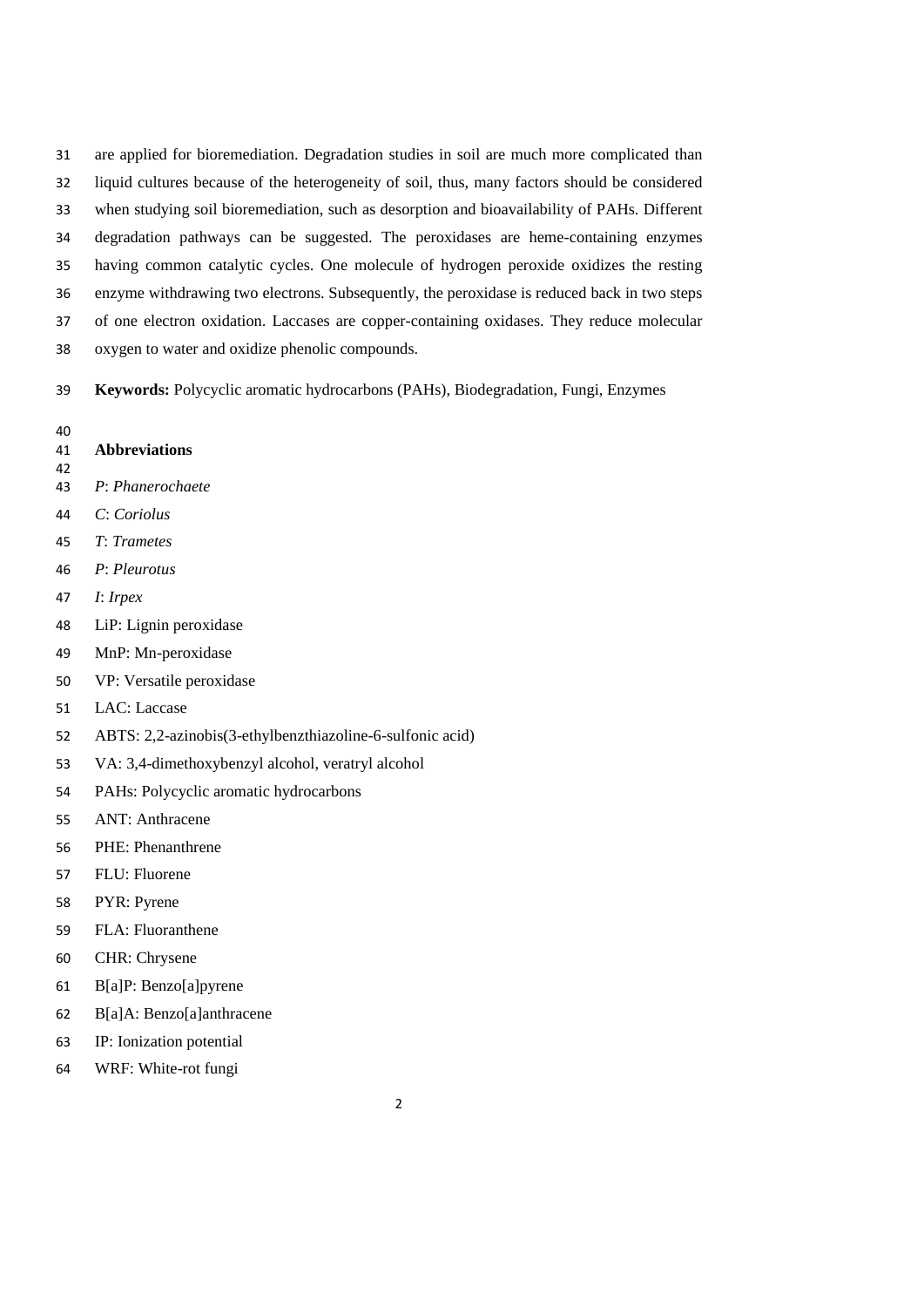#### **1 Introduction**

 Polycyclic aromatic hydrocarbons (PAHs), or polyarenes, are a large group of chemicals with two or more fused aromatic rings in linear, angular or clustered arrangements. PAHs with less than six aromatic rings are often denominated as small PAHs and those containing more than six aromatic rings are often called large PAHs (Haritash and Kaushik, 2009). They occur as colorless, white/pale yellow solids with low solubility in water, high melting and boiling points and lower vapour pressure as seen in Table 1. With an increase in molecular weight, their solubility in water decreases; melting and boiling point increases and vapour pressure decreases (Patnaik, 2007).

 The widespread occurrence of PAHs is due to their generation from the incomplete combustion or pyrolysis of numerous organic materials, such as coal, oil, petroleum gas, and wood. PAHs exhibit the most structural variety in nature compared to any other class of non- halogenated molecules in the eco- and biosphere. Moreover, with continued oil production and transport, the quantities of these hydrocarbons in water and sediment will keep increasing (Arun et al., 2008). Fate of PAHs in the environment includes volatilization, photo-oxidation, chemical oxidation, adsorption on soil particles and leaching (Haritash and Kaushik, 2009). They are difficult to degrade in natural matrices and their persistence increases with their molecular weight. Therefore, these compounds represent an important concern due to their widespread presence in the environment, their resistance towards biodegradation, their potential to bio-accumulate and their mutagenic and carcinogenic effects that occurs by breathing air containing PAHs in the workplace, or by coming in contact with air, water, or soil near hazardous waste sites, or by drinking contaminated water or milk etc. (Lei et al., 2007; Albanese et al., 2014; Wang et al., 2014a; Zhao et al., 2014).

 Potential treatments have been implemented to prevent further economic consequences and deterioration of soil and water quality. Among such treatments, bioremediation initiatives promise to deliver long lasting and low cost solutions for PAHs degradation. Biodegradation of hydrocarbons was carried out either by bacteria (Cybulski et al., 2003; Arulazhagan and Vasudevan, 2011; Mao et al., 2012; Hamamura et al., 2013; Sun et al., 2014; Cébron et al., 2015; Darmawan et al., 2015; Ferreira et al., 2015; Okai et al., 2015; Singh et al., 2015), fungi (K. G. Wunch et al., 1999; Li et al., 2005; Chan et al., 2006; Elisabet Aranda, 2009; Hadibarata et al., 2009; Hadibarata and Kristanti, 2014; Bonugli-Santos et al., 2015; Cébron et al., 2015; Jové et al., 2015; Marco-Urrea et al., 2015; Mineki et al., 2015; Simister et al.,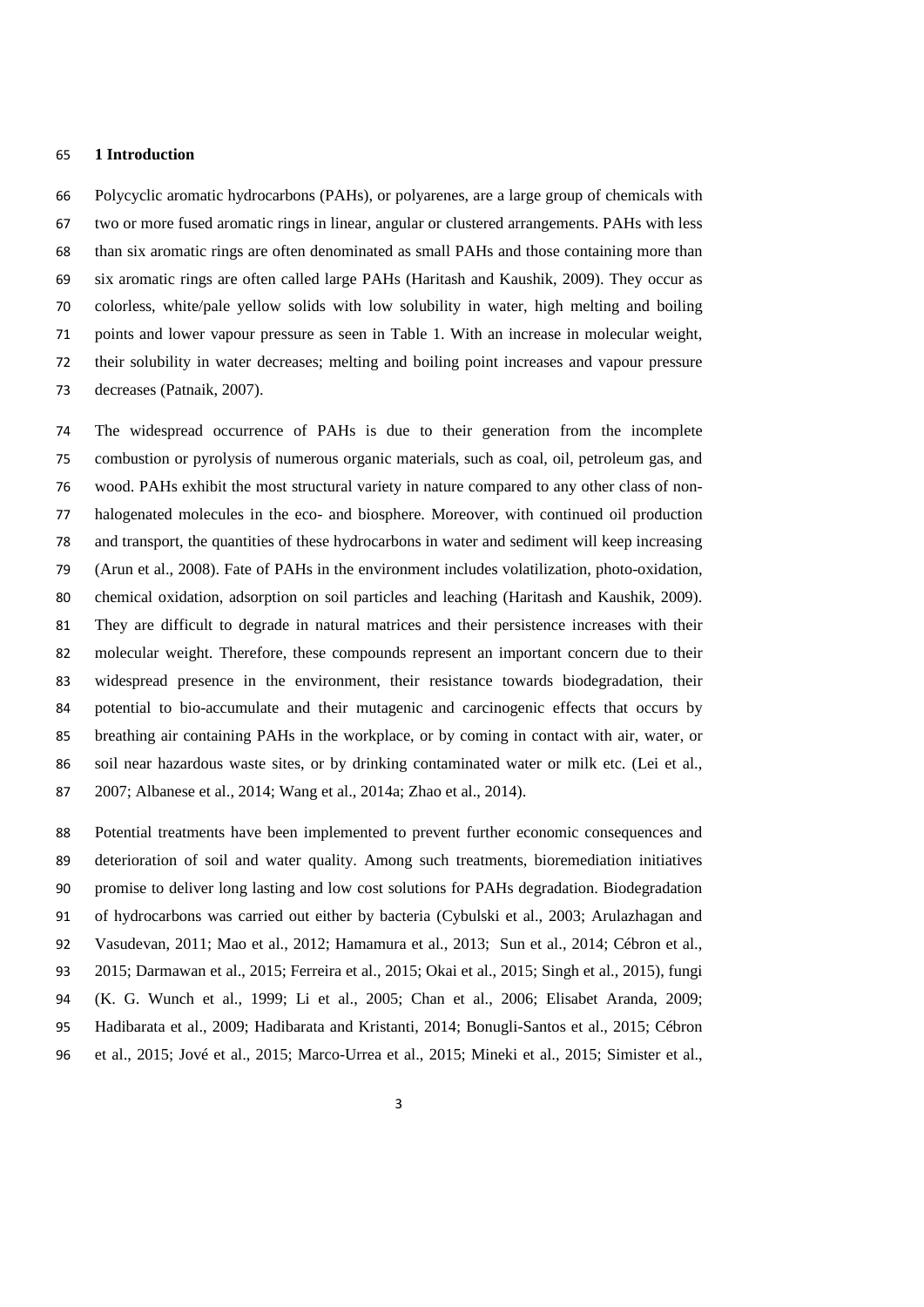2015; Young et al., 2015) or algae (Chan et al., 2006; Diaz et al., 2014; Luo et al., 2014). As a result of such a large experience, the fungi emerge as a powerful choice for degradation of polyaromatic hydrocarbons. They have advantages over bacteria due to their capability to grow on a large spectrum of substrates and at the same time, they produce extracellular hydrolytic enzymes, which can penetrate the polluted soil and remove the hydrocarbons (Balaji and Ebenezer, 2008; Messias et al., 2009; Venkatesagowda et al., 2012).

 The rate of bioremediation of a pollutant depends on the environmental conditions, type of microorganism, as well as the nature and chemical structure of the compound to be removed. Therefore, to develop a bioremediation process, a number of factors are to be taken into account. The level and rate of biodegradation of PAHs by fungal enzymes relies upon growth factors, such as, oxygen, accessibility of nutrients, and enzyme optimum conditions like pH, temperature, chemical structure of the compound, cellular transport properties, and chemical partitioning in growth medium (Singh and Ward, 2004).

 Enzymatic biodegradation of polycyclic aromatic hydrocarbons by fungal strains have not been significantly reviewed, to the best of our knowledge. The main objective of the present review is to understand the enzymatic biodegradation of PAHs using fungal strains. In this sense, rate and pathways of biodegradation of PAHs are strongly related to the environmental conditions for the enzymatic activity and also for the fungal growth., It is also dependent on the system where the degradation takes place either ex-situ or in-situ, and on the nature and chemical structure of the pollutant. Also, the mechanisms of enzymes degrading PAHs should be highlighted. Therefore, to build a complete scenario of enzymatic fungal bioremediation many factors need to be considered at the time.

## **2 Fungal enzymes**

 Davis et al., (1993) demonstrated that all fungi have innate efficiency to degrade PAHs. Ligninolytic fungi have been extensively studied for the past few years (Haritash and Kaushik, 2009) because they produce extracellular enzymes with extremely reduced substrate specificity. This evolved due to the irregular structure of lignin but resulted in the ability to also degrade and mineralize various organopollutants (Hatakka, 1994; Vyas et al., 1994a; Hammel, 1995). Latest research showed that extracellular peroxidases of these fungi are responsible for the initial oxidation of PAHs (Acevedo et al., 2011; Betts, 2012; Li et al., 2014; Zhang et al., 2015). Fungal lignin peroxidases oxidize a number of PAHs directly, while fungal manganese peroxidases co-oxidize them indirectly through enzyme-mediated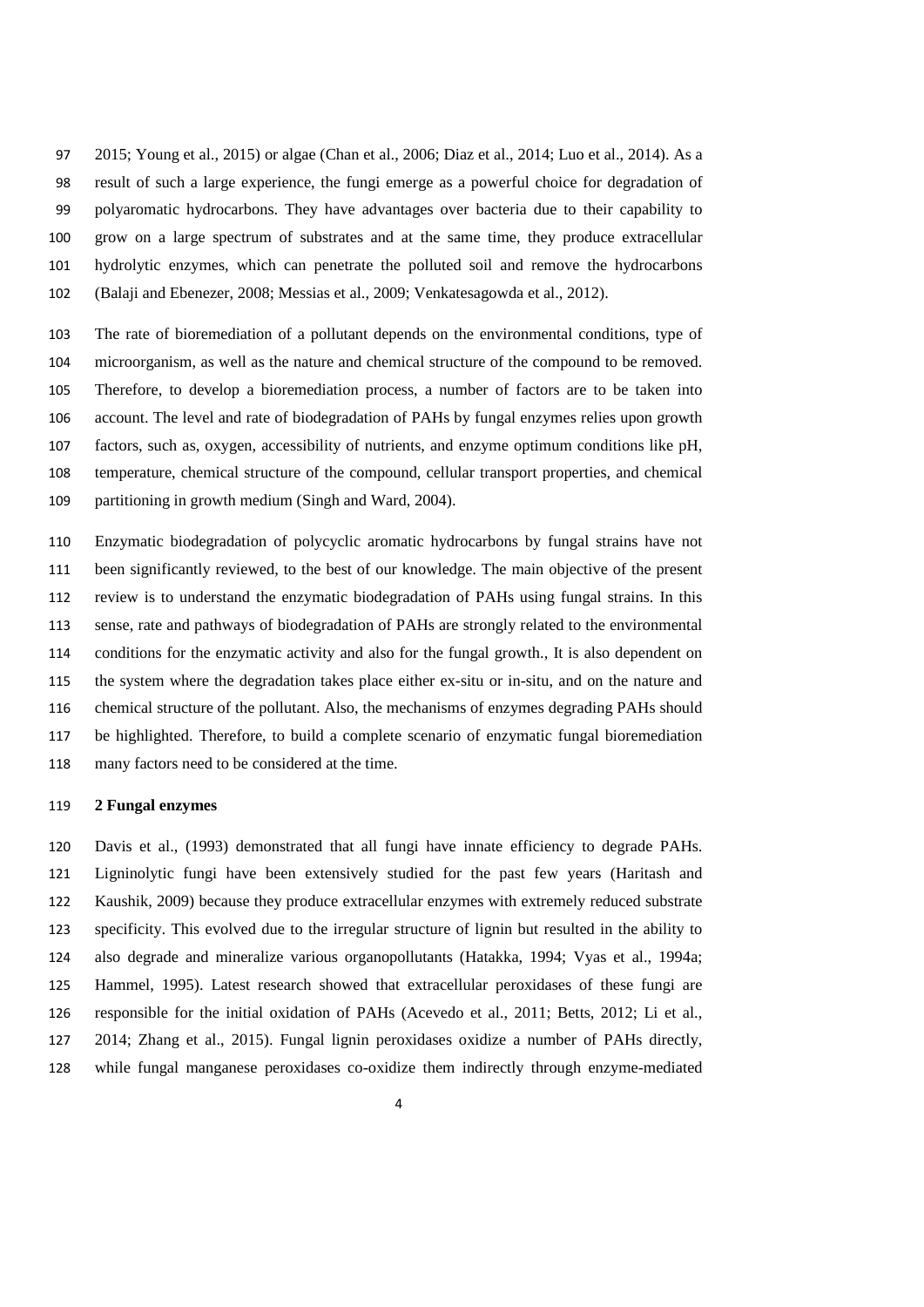lignin peroxidation. (Vyas et al., 1994a) have tested several white rot fungi and suggested that all of them oxidize anthracene to anthraquinone. The ligninolytic system contains three principal enzyme groups, i.e. lignin peroxidase (LiP), Mn-dependent peroxidase (MnP), 132 phenol oxidase (laccase, tyrosinase), and  $H_2O_2$  producing enzymes (Novotný et al., 2004a). Ligninolysis is oxidative, it is induced by high oxygen ranges in the culture medium, and is part of the organism secondary metabolism; it is expressed under nutrient limiting conditions, generally nitrogen (Haemmerli et al., 1986; Hammel et al., 1986; Sanglard et al., 1986; Novotný et al., 2004a) and their physiology has been broadly studied. Thus, there is an elaborated comprehension of the ligninolytic mechanisms of basidiomycetes (Hatakka, 1994; Thurston, 1994). Novotný et al., (2004b) studied the degradation amounts and enzymatic activities of MnP, LiP and laccase in different species of ligninolytic fungi cultivated in liquid medium and soil and their impact on some xenobiotics including PAHs. They showed that degradation of anthracene and pyrene in spiked soil by *Phanerochaete chrysosporium*, *Trametes versicolor* and *Pleurotus ostreatus* depends on the MnP and laccase levels secreted into the soil. Thus, fungal degradation of PAHs is not as fast or effective as bacteria, but they are very non-specific and have the capability to hydroxylate a large variety of xenobiotics. Furthermore, many fungi are naturally living in soil litter and could grow into the soil and propagate through the solid matrix to remove the PAHs. These criteria make the ecological role of ligninolytic fungi in bioremediation (Lee et al., 2014; Winquist et al., 2014; Kristanti and Hadibarata, 2015; Lee et al., 2015). In addition to MnP, LiP and laccase other fungal enzymes, such as Cytochrome P450 monooxygenase, epoxide hydrolases, lipases, proteases and dioxygenases have been extensively studied for their ability to degrade PAHs (Bezalel et al., 1997; Balaji et al., 2014).

## **3 Different species of fungus enzyme-degrading PAHs**

 Since the effectiveness of bioremediation depends on the selection of species with matching properties, a vast range of fungi have been investigated for their capability to metabolize PAHs up to six rings and the metabolite secretion is strain-dependent. In fact, as reported by Pothuluri et al., (1992), *Cunninghamella elegans* degraded acenaphtene to its corresponding metabolites: 1-acenaphthenone, 1,2-acenaphthenedione, *cis*-1,2-dihydroxyacenaphthene, *trans*-1,2-dihydroxyacenaphthene, 1,5-dihydroxyacenaphthene, 6-hydroxyacenaphthenone, also anthracene is degraded to anthracene *trans*-1,2-dihydrodiol 1-anthrol, 9,10- anthraquinone, phthalate, glucuronide, sulfate and xyloside conjugates of hydroxylated intermediates using the strains: *Bjerkandera* sp, *Cunninghamella elegans, Naematoloma*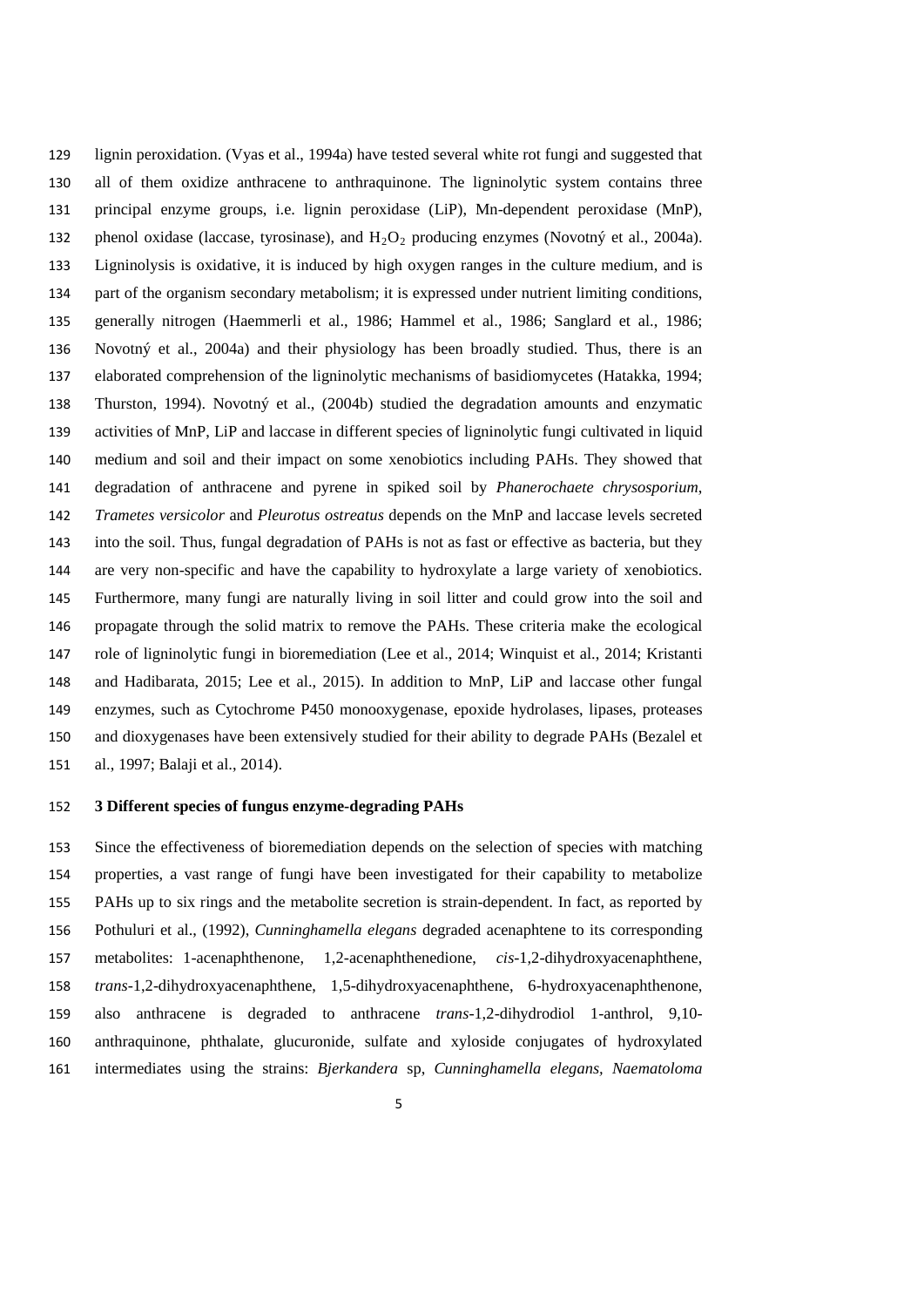*frowardii, Phanerochaete chrysosporium, Phanerochaete laevis, Pleurotus ostreatus, Pleurotus sajor-caju, Ramaria* sp, *Rhizoctonia solani, Trametes versicolor* (Cerniglia, 1982; Cerniglia and Yang, 1984; Bezalel et al., 1996; Johannes and Majcherczyk, 2000) (Table 2).

 Recently, Jové et al., (2016) have conducted a comparative study on degradation efficiency of anthracene by three ligninolytic white-rot fungi (*P.chrysosporium*, *Irpex lacteus* and *P.ostreatus*) and three non-ligninolytic fungi, and have shown that *P. chrysosporium* exhibited higher degradation efficiency of 40% compared to 38% with *Irpex lacteus* and less than 30% of anthracene removal with *P. ostreatus*. Balaji et al., (2014) studied the capability of different fungal strains to secrete extracellular enzymes, such as lipase, laccase, peroxidase and protease, PAHs contaminated soil solution was used as the unique carbon source. The 172 best lipase production was observed in *Penicillium chrysogenum* (112 U ml<sup>-1</sup>), followed by 173 Lasiodiplodia theobromae VBE1 (100 U ml<sup>-1</sup>). However, *Colletotrichum gleosporioides* was unable to produce lipase enzyme during PAHs degradation, because of the toxic impact of PAHs in contaminated soil. The best laccase production was observed in *P. chrysogenum (*79 176 U ml<sup>-1</sup>) and *Aspergillus fumigatus* (73 U ml<sup>-1</sup>), while moderate peroxidase activity (52 U ml<sup>-1</sup>) was noticed in *Mucor racemose* and *Rhizopus stolonifer*. Similar results were reported by Venkatesagowda et al., (2012) and Thiyagarajan et al., (2008) with a highest lipase production 179 of 108 U ml<sup>-1</sup> observed by *L. theobromae* and peroxidase production of 516 U ml<sup>-1</sup> observed by *Coprinus* sp. The studies of Balaji and Ebenezer, (2008) and Banu and Muthumary, (2005) revealed highest lipase production by *C. gleosporioidies* in solid-state fermentation. Lee et al., (2014) investigated the efficiency of 150 taxonomically and physiologically diverse white rot fungi in a variety of biotechnological procedures, such as dye decolorization which corresponds to the beginning of lignin metabolism and is considered as a prediction of its capability to remove recalcitrant organopollutants, such as PAHs (Antonella Anastasi, 2009; Barrasa et al., 2009), gallic acid reaction which can be carried out to rank the fungi by their capability to degrade the PAHs, ligninolytic enzymes, and tolerance to four different PAHs: phenanthrene, anthracene, fluoranthene, and pyrene. All the fungi in this study produced three ligninolytic enzymes, LiP, MnP, and laccase. Nevertheless, since the ligninolytic enzyme activities of the fungi were analyzed in a nitrogen-limited condition, higher enzyme activity did not correlate with higher efficiency in the dye decolorization and gallic acid tests. Moreover, marine-derived fungi such as *Aureobasidium pullulans*, *Mucor sp.*, *Aspergillus* sp. AS 58, *Pichia guilliermondii* M-30, *Aspergillus niger* etc. can be considered as a source of enzymes of environmental interest. Bonugli-Santos et al., (2015) has reported that these strains produce hydrolytic and/or oxidative enzymes, such as alginate, lyase, amylase,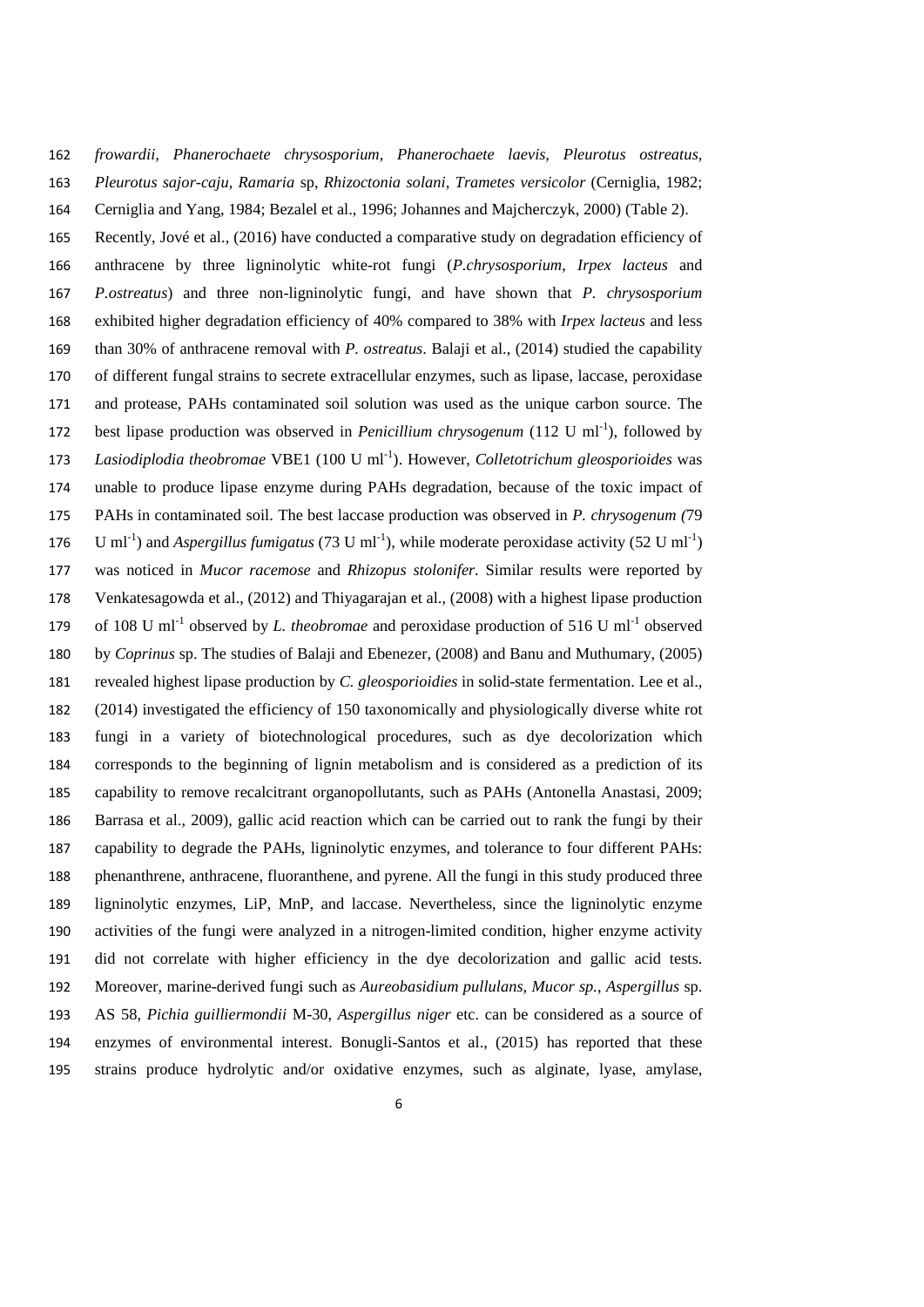cellulase, chitinase, glucosidase, inulinase, keratinase, ligninase, lipase, nuclease, phytase, 197 protease, and xylanase. These enzymes have an optimal temperature from 35 to 70  $^{\circ}$ C, and an optimal pH from 3.0 to 11.0. For marine-derived fungal strains, salinity has to be taken into account in screening and production.

 Almost all the fungi produce LiP, MnP and laccase but at different rates under the same culture conditions. As a result, the efficiency of enzymatic bioremediation is strongly dependent on the type of the fungal strain. Among all these studied fungi displaying lignolytic activity, the white rot fungi *Phanerochaete chrysosporium*, *Pleurotus ostreatus* and *Bjerkandera adusta* have been intensively studied and have shown higher potential to metabolize PAHs (Haritash and Kaushik, 2009).

## **3.1** *Phanerochaete chrysosporium*

 The potential of *Phanerochaete chrysosporium* fungi for use in PAHs bioremediation was first reported by Bumpus et al., (1985) who stated that this white-rot basidiomycete partly degraded benzo[a]pyrene to carbon dioxide. Accordingly, several studies have been carried out to degrade PAHs by *P. chrysosporium* under ligninolytic, nutrient-sufficient, or other induced culture conditions by the ligninolytic extracellular enzymes or intracellular catabolism (Syed and Yadav, 2012; Gu et al., 2015) Besides, *P. chrysosporium* was reported to be a potent candidate for PAHs degradation due to its special physiological characteristics and active adsorption sites. In fact, *P.chrysosporium* can adsorb PAHs compound in its mycelial pellets owing to its abundant conjugated structures (C=C and aromatic components), numerous chemical groups (–OH, –COO–, O–C=O, –NH2, CO–NH) and high carbon content (Gu et al., 2015). In fact, the capability to degrade PAH was attributed to the generation of an extracellular lignin degrading enzyme (ligninase) throughout secondary metabolism (Sanglard et al., 1986). Studies on xenobiotic degradation by *P. chrysosporium* implied a non-specific battery of enzymes produced by this fungus that degrades the lignin polymer as the main agent in pollutant metabolism. The key enzymatic constituents of the ligninolytic system of *P. chrysosporium* are thought to be lignin peroxidase (LiP) and manganese peroxidase (MnP) (Bogan and Lamar, 1995a). LiPs are ideal candidates to be the catalysts of preliminary PAH oxidation in *P. chrysosporium*, and for anthracene, which is a LiP substrate (Hammel et al., 1992a). Nevertheless, many of the organopollutants degraded by *P. chrysosporium* are not LiP substrates. As an example, phenanthrene was initially found not to be a LiP substrate (Hammel et al., 1986), but later was claimed to undergo degradation in nutrient limited *P. chrysosporium* cultures (Bumpus, 1989a). *P. chrysosporium* strains are also able to degrade a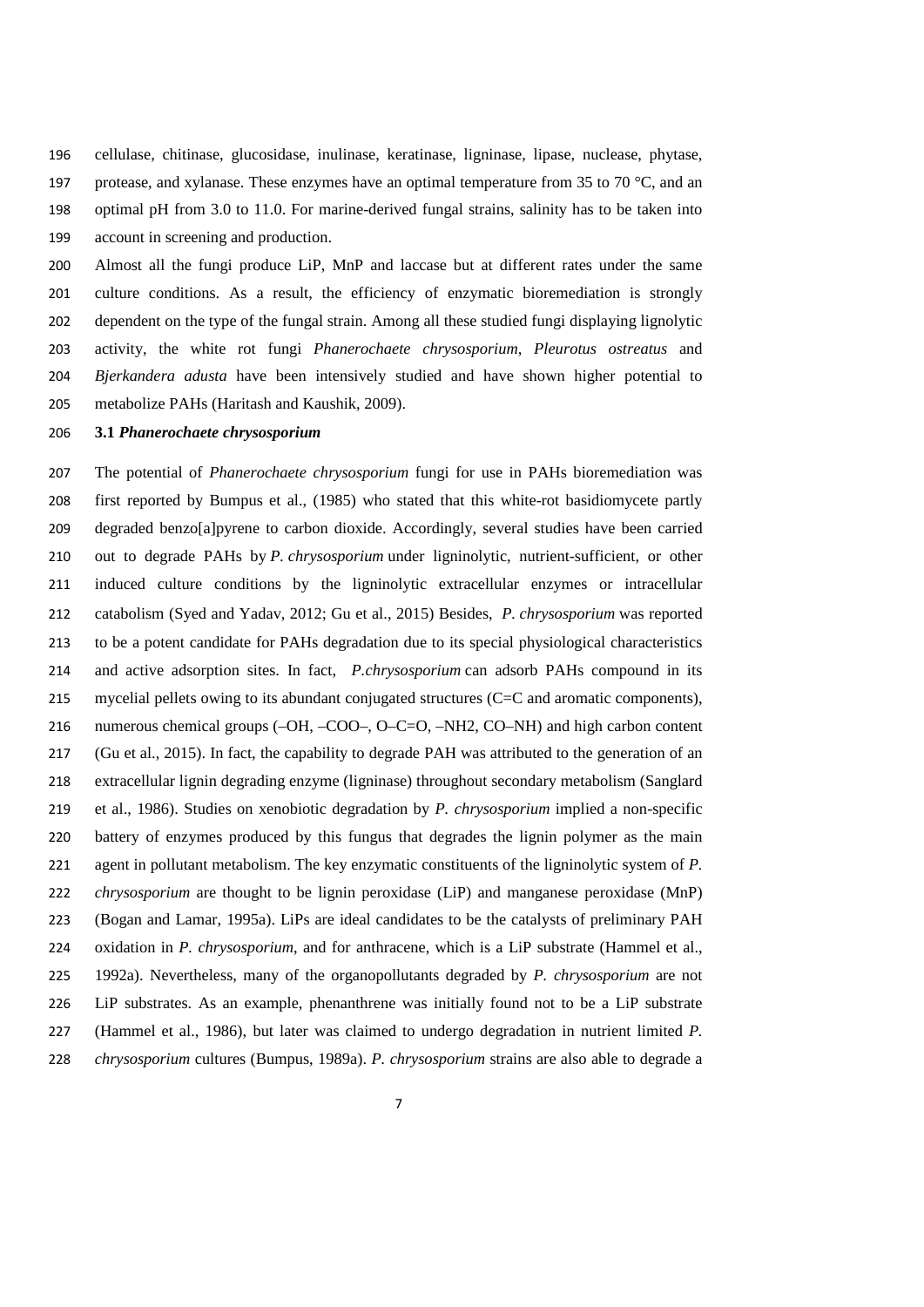large variety of PAHs even under nitrogen limiting conditions (Andreoni et al., 2004; Bumpus et al., 1985). Bumpus, (1989) demonstrated that *P. chrysosporium* is able to cleave 70 to 100% of at least 22 PAHs by substrate disappearance. Most of them profuse in anthracene oil within a period of 27 days of incubation with nitrogen-limited cultures of the fungus. 233 Actually, the radiolabeled carbon of  $I^{14}$ Clphenanthrene, which was the prevalent compound of 234 this mixture, was oxidized to  ${}^{14}CO_2$ . Moreover, HPLC experiments and mass balance analysis 235 revealed the conversion of  $I^{14}C$  phenanthrene to more polar and water-soluble metabolites. These results were corroborated by other researchers who have shown that besides  $\left[ {}^{14}C \right]$ phenanthrene degradation, this fungus is able to oxidize  $\left[ {}^{14}C \right]$ 2-methylnaphthalene,  $\left[ {}^{14}C \right]$ biphenyl, and  $\left[ {}^{14}C \right]$ benzo[a]pyrene to  ${}^{14}CO_2$  (Sanglard et al., 1986). Lee et al., (2010) demonstrated the potential of two strains of *Phanerochaete sordida* (KUC8369, KUC8370) among seventy-nine screened white rot strains to degrade considerably higher amount of phenanthrene and fluoranthene than the strains of *P. chrysosporium* and have also proven that the strain KUC8369 was the best degrader of fluoranthene despite the fact that it produced lower MnP than *P. chrysosporium.* Phenanthrene metabolism in ligninolytic *P. chrysosporium* was different from the pathway of most bacteria. The PAH was cleaved between positions 3 and 4, and also differed from the process in non-ligninolytic fungi and other eukaryotes, unable to cause PAH ring fission. In fact, the ligninolytic fungus, *P. chrysosporium*, oxidizes phenanthrene at its C-9 and C10 position to give 2,2'- diphenic acid as a ring cleavage product. On the other hand, the major site of enzymatic attack by most bacteria is at the C-3 and C-4 position of phenanthere. Also, *P. chrysosporium,* under non- ligninolytic conditions, metabolizes phenanthrene to phenols and trans-dihydrodiols. This observation proves that several enzymatic mechanisms may occur in *P.chrysosporium* for the initial oxidative attack on PAHs (Cerniglia and Yang, 1984).

 The potential of *P. chrysosporium* in PAHs degradation is regarded to their extracellular enzymes. Therefore LiP and MnP. LiPs are ideal candidates to be the catalysts of preliminary PAH oxidation in *P. chrysosporium*. Nevertheless, it is suggested that other LiP-independent mechanisms need to exist for the initial oxidation of PAHs which are not lignin peroxidase substrates. Also, different pathways for PAHs degradation by *P. chrysosporium* can be considered.

**3.2** *Pleurotus ostreatus*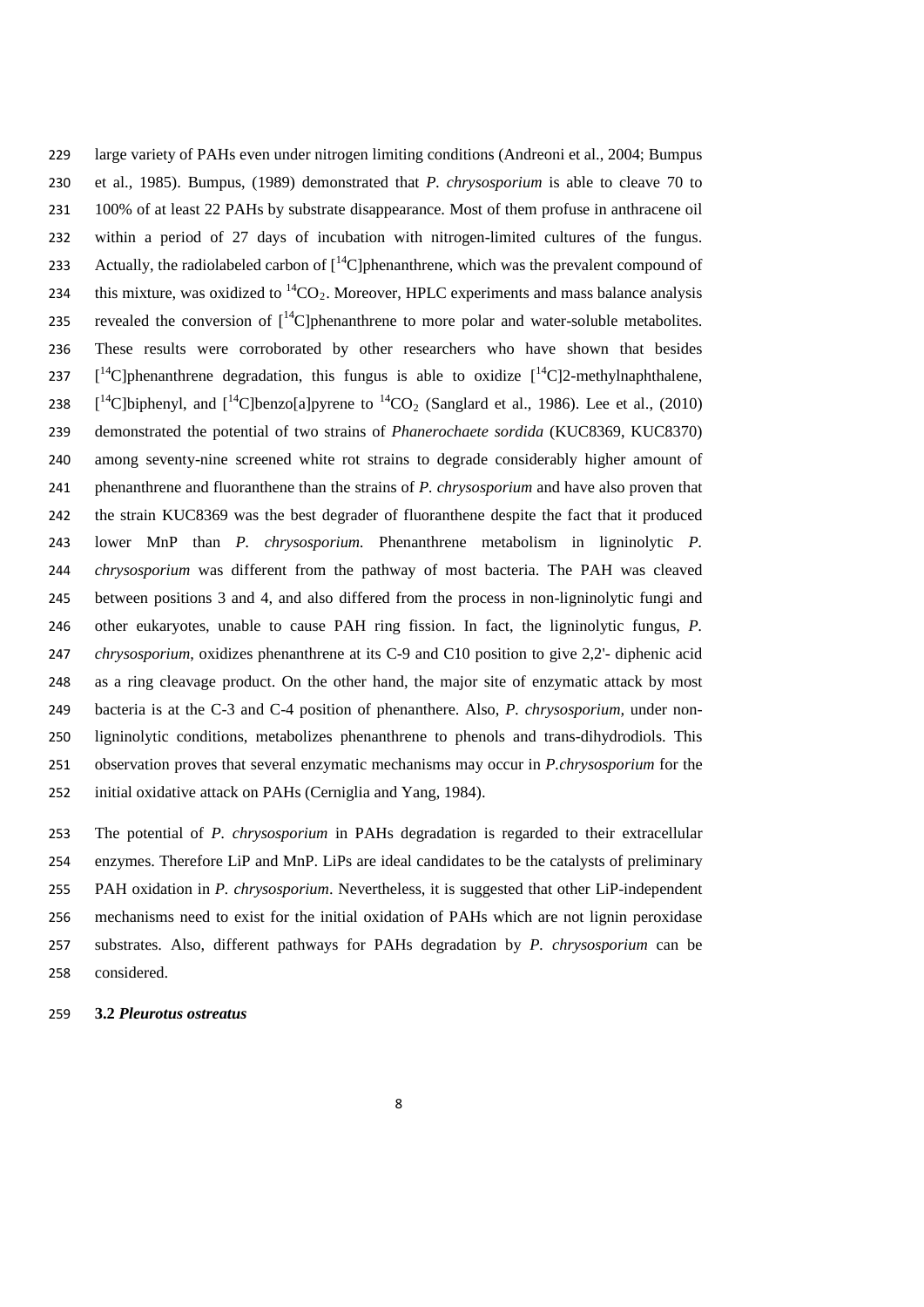*P. ostreatus*, considered as white-rot fungi has been well documented for its capacity to degrade PAHs (Bezalel et al., 1996, 1997; Tortella et al., 2015). Bezalel et al., (1996) reported that the white rot fungi, *P. ostreatus* cleaves a wide variety of PAHs, including phenanthrene, with small correlation between PAH degradation and extracellular laccase, manganese peroxidase, or manganese-independent peroxidase activities. The same authors demonstrated in a subsequent study that *P. ostreatus* is able to metabolize phenanthrene to phenanthrene 266 trans-9,10-dihydrodiol and 2,2<sup>-</sup>-diphenic acid as well as mineralizing it to  $CO<sub>2</sub>$ . The formation of phenanthrene trans-9R,10R-dihydrodiol, in which only one atom of oxygen originated from molecular oxygen, this indicates that *P. ostreatus* initially oxidizes phenanthrene stereoselectively, via a cytochrome P-450 monooxygenase and an epoxide hydrolase rather than a dioxygenase intervenes to form the dihydrodiol (Bezalel et al., 1997). Schützendübel et al., (1999) studied the degradation of polycyclic aromatic hydrocarbons (PAHs) with *Pleurotus ostreatus* in liquid cultures for the duration of 7 weeks. It removed 43% and 60% of fluorene and anthracene after only 3 days of incubation. Phenanthrene, fluoranthene and pyrene were degraded uniformly during the 7 weeks but to a lower level than fluorene and anthracene, and their degradation rate reached a maximum of 15%. The removal of anthracene at a different rate than fluorene implies the synchronized existence of a minimum of two different degradation pathways. In this study, an addition of milled wood to the culture increased the secretion of MnP and laccase, but no increase in the degradation of 279 PAHs was recorded. Possibly, for MnP, this can be due to the lack of  $H_2O_2$  during the secretion time which would inhibit the oxidation process (Field et al., 1992). The same reason could explain the clear correlation between the degradation of PAHs and laccase activity since there is a limitation of co-substrates for the oxidation mediated by this enzyme.

#### **3.3** *Bjerkandera adusta*

 Other than *Pleurotus ostreatus*, Schützendübel et al., (1999) investigated the degradation of phenanthrene, fluoranthene, pyrene, fluorene and anthracene with *Bjerkandera adusta* in the same culture conditions. This fungus degraded 56% and 38% of fluorene and anthracene, while other PAHs were removed uniformly but to a lower rate. LiP and MnP activity was not detected during this oxidation and the ending quinones resulting from this oxidation were not observed as final products (Field et al., 1992). These results suggest a new pathway than the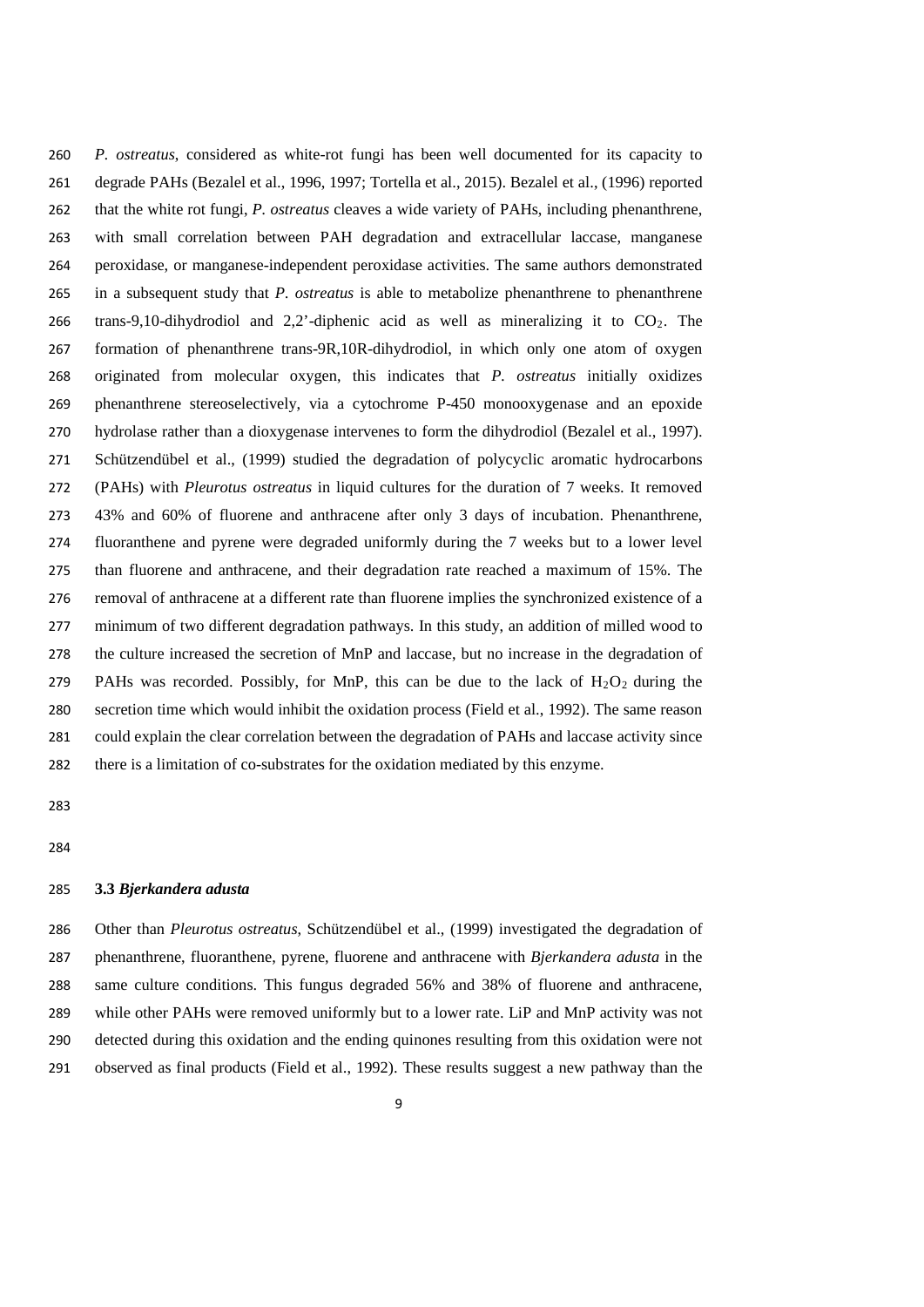typical extracellular ones, as described for the removal of phenanthrene by *Phanerochaete chrysosporium* (Sutherland et al., 1991) and *Pleurotus ostreatus* (Lea Bezalel et al., 1996a), and the higher oxidative potential produced in latter phase by these enzymes can increase PAHs degradation.

 Another study by Wang et al., (2002) investigated the usefulness of a chemically modified manganese peroxidase with cyanuric chloride-activated methoxypolyethylene glycol, produced by *Bjerkandera adusta.* The modified and native enzymes demonstrated identical catalytic properties in the oxidation of Mn(II) and other substrates including veratryl alcohol, guaiacol, 2,6-dimethoxylphenol, and 2,2-azino-bis(3-ethylbenzthiazoline-6-sulfonate). However, the modified enzyme exhibited higher level of resistance to denaturation by hydrogen peroxide and stability to organic solvents such as N,N-dimethylformamide, acetonitrile, methanol, ethanol and tetrahydrofuran. Likewise, the modified enzyme demonstrated better stability to higher temperatures and lower pH than the native enzyme. The same author showed in later study that the oxidation rate of PAHs, such as anthracene, pyrene, benzo[a]pyrene and PAHs with ionization potentials of 7.43 eV or lower, decreased in the presence of manganous ions in the purified manganese-lignin peroxidase (MnLiP) hybrid isoenzyme from *Bjerkandera adusta.* Therefore, chemical modification of manganese peroxidase from *B. adusta* improved its effectiveness.

## **4 Culture conditions**

 Natural resources polluted with PAHs usually raise their mutagenic and carcinogenic impact in fresh-water, marine-water and terrestrial species. This leads to unfavorable conditions for growth of even indigenous microorganisms. To overcome this limitation and obtain the highest enzyme production, culture conditions and inducers should be optimized (Balaji et al., 2014). Generally, microorganisms require suitable growth conditions (e.g. carbon source, nutrients, temperature, pH, redox potential and oxygen content which, strongly affect their growth (Adams et al., 2015). White rot fungi, in turn, appear to act because of their ability to penetrate contaminated soils with their hyphae and the production of extracellular oxidases (Wang et al., 2009).

- Hadibarata and Kristanti, (2014) reached higher rates of degradation of n-eicosane by adding
- glucose as a carbon source for *Trichoderma* S019 strain. In this regard, the incubation time
- was found to be critical parameter influencing the degradation rate, for instance, Zafra et al.,
- (2015b) have found that *Trichoderma asperellum* could degrade 74 % of phenanthrene, 63 %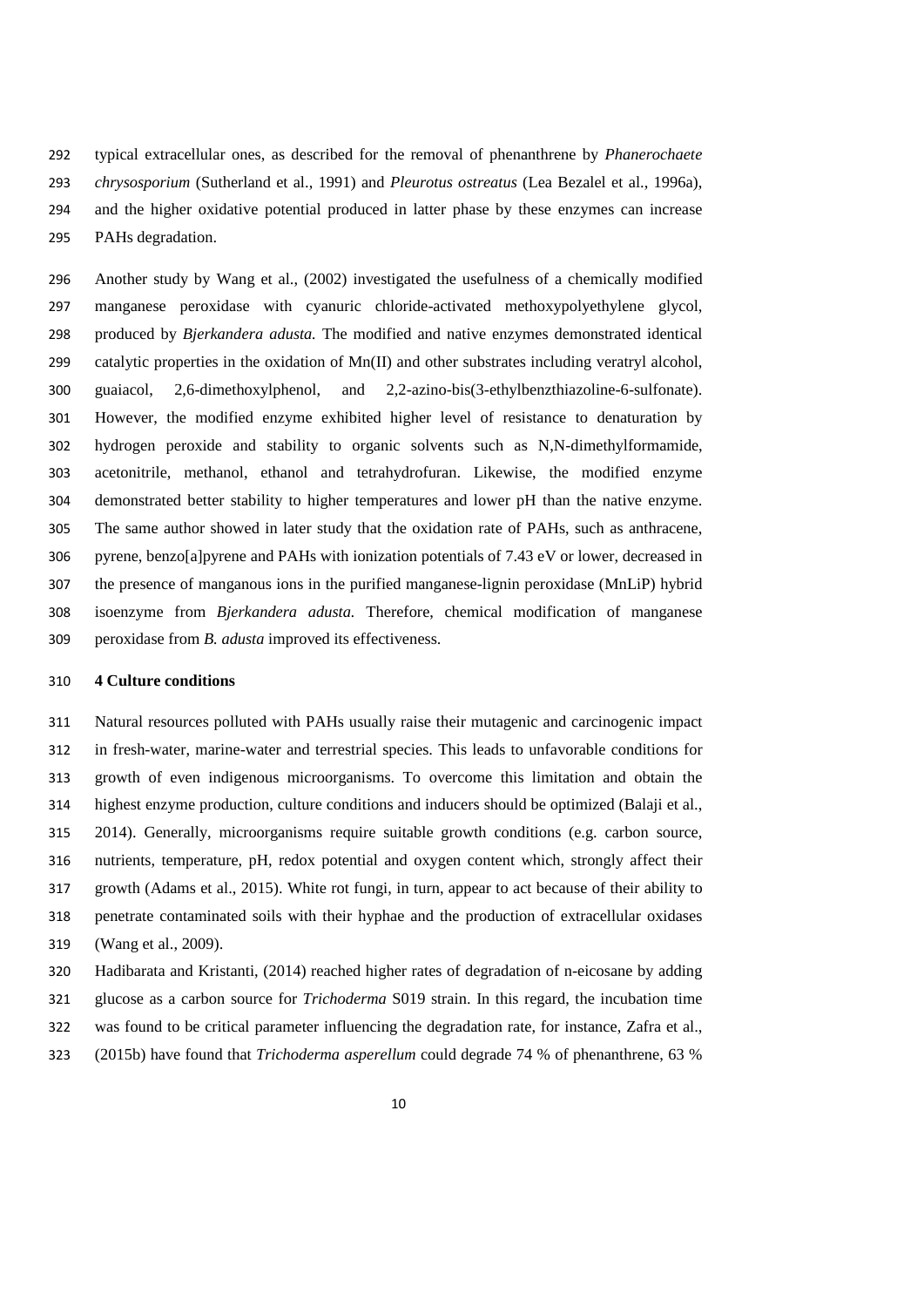of pyrene, and 81 % of benzo[a]pyrene after 14 days of incubation at concentration of 1000 325 mg kg<sup>-1</sup>. Moreover, *Peniophora incarnata* KUC8836 was able to degrade up to 95.3 % of phenanthrene and 97.9 % of pyrene after 2 weeks of incubation (Lee et al., 2014) and showed  $\mu$  higher degradation rate of creosote at higher concentration of 229.49 mg kg<sup>-1</sup> (Lee et al., 2015). Furthermore, the concentration of the contaminant represents a key point which influenced the degradation of PHAs. Zafra et al., (2015a) have shown that the concentration of contaminant had a selective pressure on hydrocarbon-degrading organisms, and higher PAHs is a growth-limiting for microorganisms which developed a response against PAHs regarding cell membrane structure, mycelia pigmentation, and sporulation alterations. Likewise, the growth of fungi is inhibited in highly contaminated soils and overall remediation by fungi is extremely slow, needing many days or even more than a month as reported by Drevinskas et al., (2016). In this sense Balaji et al., (2014) also tested different carbon sources for lipase production by *P. chrysogenum* and *L. theobromae* and cellulose in *M. racemosus* and sucrose induced the highest activity in these species*.* Similarly, nitrogen sources have to be taken into account, yeast extract was found to be the best inducer of maximum lipase production in the mentioned strains. Dharmsthiti and Kuhasuntisuk, (1998) also demonstrated that yeast extract, as a supplemental source increased lipase production by *Pseudomonas aeruginosa* LP602 in lipid-rich wastewater treatment. Moreover, Mineki et al., (2015) investigated the degradation of PAHs with *Trichoderma/Hypocrea* genus which used pyrene as sole source of carbon, and found that the growth of the strain and pyrene-degrading activity was enhanced to 27% and 24-25% compared with the control after incubation for 7 and 14 days, respectively, by adding 0.02% yeast extract, 0.1% sucrose, or 0.1% lactose. Garapati and Mishra, (2012) also reported the relevance of nutrients in biodegradation of hydrocarbon by a fungal strain Ligninolytic enzymes can be regulated by aromatic compounds, such as different dyes and PAHs, that way fungi can use these aromatic compounds as unique source of carbon (Yang et al., 2011). In fact, it is unwise to test ligninolytic enzyme activity when screening species with highest PAH removal in the absence of substrate as the use of xenobiotic as substrates can induce the enzyme activity (Lee et al., 2014). This technique is attainable for fungal species that produce ligninolytic enzymes with higher efficiency, such as *Bjerkandera adusta* KUC9107 and *Skeletocutis perennis* KUC8514 for LiP production; *Phanerochaete velutina* KUC8366 and *Phanerochaete sp.* KUC9015 for MnP production; and *Cerrena consors* KUC8416 and 8421 for laccase production (Moreira et al., 2006). Hofrichter et al., (1998), found that a wide spectrum of aromatic compounds was in part mineralized by the manganese peroxidase (MnP) system of the white rot fungus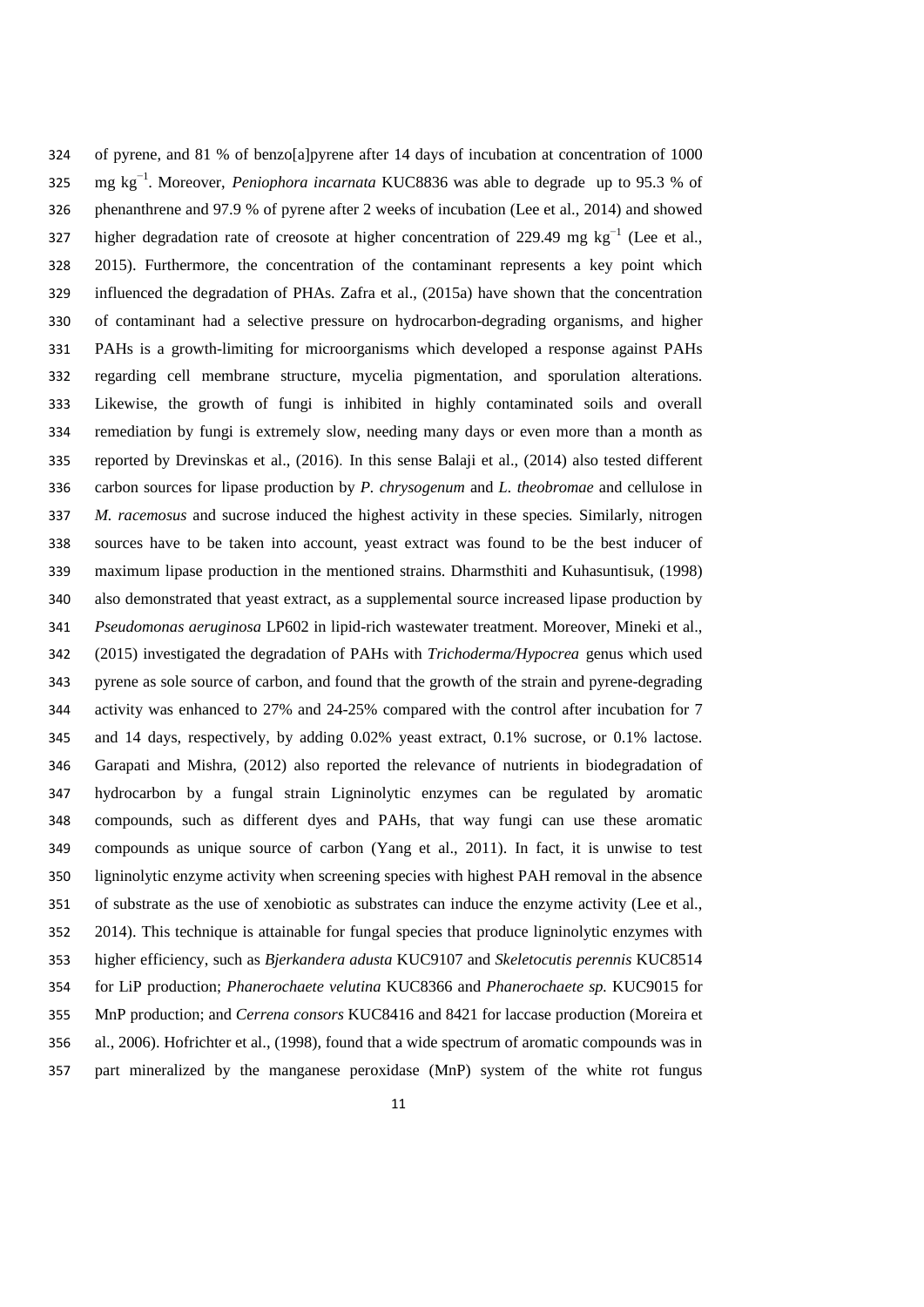*Nematoloma frowardi* and that mineralization was enhanced by peptide glutathione GSH (a natural peptide produced by eukaryotic cells which protects cells against reactive oxygen species and free radicals) and depended on the ratio of MnP activity to concentration of GSH.

 This suggests that carbon and nitrogen are essential for enzyme activity and consequently affects PAHs degradation. Furthermore, PAHs themselves can be used as a substrate and at the same time, as a nutrient source for enzymes inducing their activity reducing costs of

culturing.

 Simultaneously, the effect of different surfactants can affect PAHs removal. Balaji et al., (2014) showed that lipase production was maximized with Triton X-100 boosting activities to 68 U ml<sup>-1</sup> in *P. chrysogenum,*  $72 \text{ U ml}^{-1}$  in *M. racemosus* and  $62 \text{ U ml}^{-1}$  in *L. theobromae*  VBE1. Also, Gopinath et al., (2013) highlighted the relevance of surfactant in lipase production and its numerous applications. The highest lipase activity by *Metarhizium anisopliae*, occurs when Tween 80 and SDS were applied (Ali et al., 2009). Likewise, Chen et al., (2006) investigated the effect of surfactants on PAHs degradation by white rot fungi in soil water system, and found that Triton X-100 and SDS restrained the removal of PAHs. Moreover, biosurfactants enhance the removal of PAHs (Arun et al., 2008). Thus, using surfactants is generally effective for the biodegradation process, but previous testing is needed to prevent the inhibition in some cases.

 Different temperatures were detected for optimal enzymes activity. Most of the enzymes have highest activity at mesophilic temperatures and it declines with very high and reduced temperatures. Several enzymes are claimed to be active even at extreme temperatures. At a 379 temperature of  $5 \degree C$ , only the laccase activity is detected. The optimum temperature for 380 laccase activity is 45 °C, but it declines to 30% at 5 °C, and 31% at 75 °C. However, the 381 activity of Mn-dependent peroxidase was higher even at 75  $\degree$ C (Haritash and Kaushik, 2009). Farnet et al., (2000) have shown that the activity of fungus, *Marasmius quercophilus* laccase 383 was the highest at 80  $\degree$ C.

 The extracellular enzyme release and polycyclic aromatic hydrocarbons (PAHs) removal in agitated and shallow stationary liquid cultures of *Phanerochaete chrysosporium* requires the addition of two inducers of lignin peroxidase (LiP) and manganese peroxidase (MnP), veratryl alcohol and Tween-80, respectively (Ding et al., 2008). However, if shallow stationary cultures are used, they also produce enzyme since it increased the contacting area between cells and oxygen without shear stress, while agitated cultures increased biodegradation rate by aiding interphase mass transfer of PAHs into aqueous phase. Simultaneously, they are recognized as inhibitors to the production of ligninolytic enzymes due to shear stress on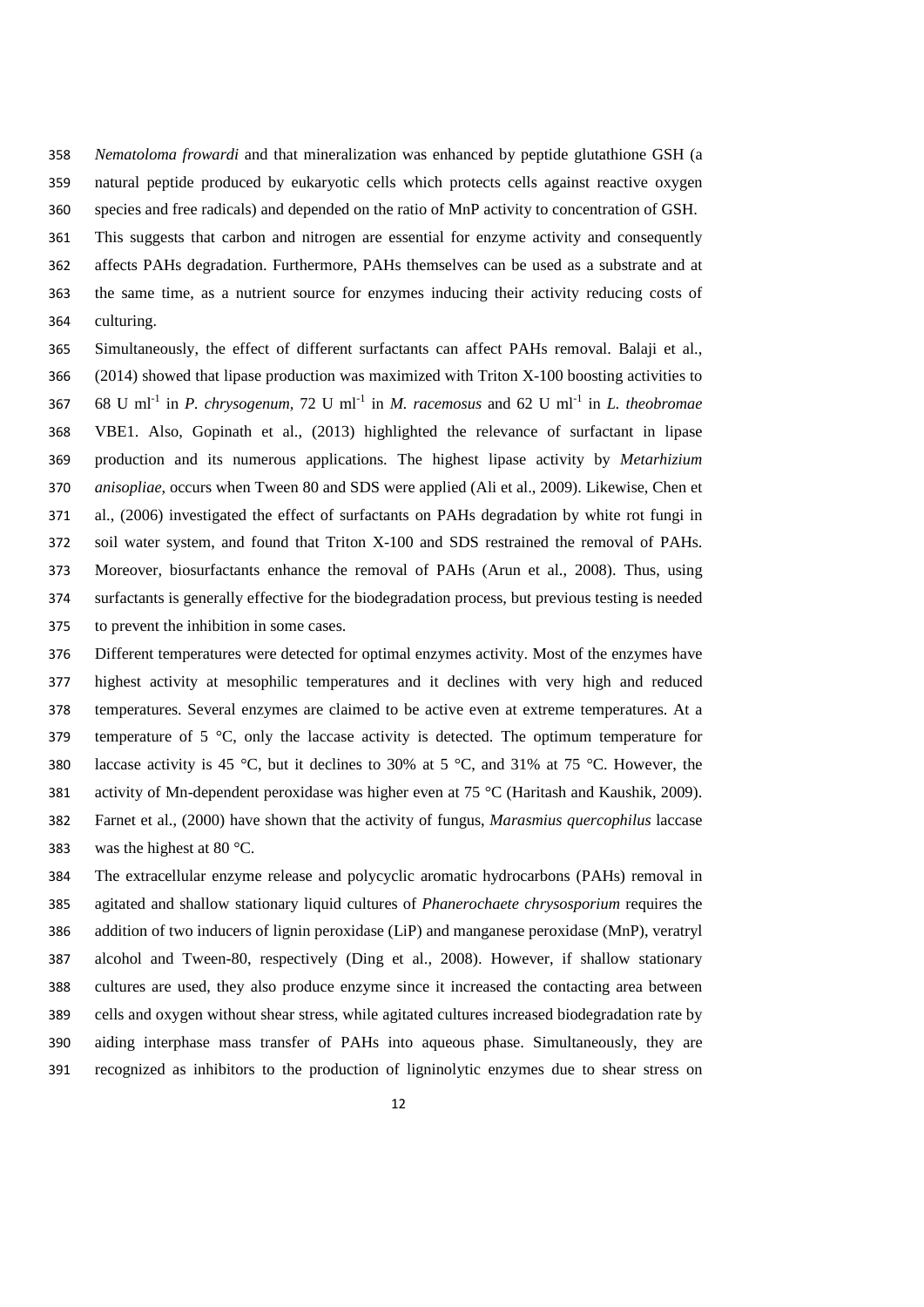mycelia. The use of a LiP stimulator, veratryl alcohol, did not increase PAH degradation but considerably improved LiP activity. In contrast, Tween-80 enhanced MnP secretion and PAH degradation in shallow stationary cultures. On the other side, high PAH degradation was noticed in agitated cultures in the absence of apparent LiP and MnP activities. Same results were proved by Schützendübel et al., (1999), who mentioned that degradation of fluorene, anthracene, phenanthrene, fluoranthene and pyrene are not associated with the production of extracellular enzymes by *Pleurotus ostreatus* and *Bjerkandera adusta*. Similar results were described by Lea Bezalel et al., (1996a) et Verdin et al., (2004) who found degradation of PAH in fungal cultures in the absence of LiP and MnP activities. Mohammadi et al., (2009) have also tested the effect of the incubation mode on anthracene biodegradation and it was revealed that the culture agitation clearly increased the biodegradation capacity of bagasse immobilized fungal cells despite the repressive effect of culture agitation on the ligninase activity.

 All these outcomes indicated that extracellular peroxidase activities are not directly associated with the PAH degradation, and the increased solubility may be essential in the enhancement of PAH degradation rather than enzyme activity and hence suggested the possibility of producing other oxidative and hydrolytic enzymes that were not analyzed but could probably have degraded PAHs. Another suggestion is the PAHs degrading role of intracellular enzymes, such as tyrosinases and dioxygenases secreted into the culture filtrate by different fungi (Milstein et al., 1983).

 Enzyme immobilization allows an alternative procedure that enables an increase in the steady state of enzymes and significant environmental tolerance. Immobilized enzyme, which can be established by several methods, such as adsorption, entrapment, and covalent bonding based on chemical/physical mechanisms, has enahnced activity and stability. The immobilized enzyme can withstand a wider range of temperatures and pH, as well as significant substrate concentration changes; this makes the complex much more resistant to severe environments (Dodor et al., 2004). This results in a longer lifetime and higher productivity per active unit of enzyme. Immobilization enables the enzyme to be recycled, and such an approach is much better suited for hydrophobic PAHs-contaminated soil bioremediation (Chang et al., 2015).

#### **5 Ionization potential**

 Bogan and Lamar, (1995a) defined the behavior of intact fungus and the MnP-based lipid peroxidation system with respect to a larger variety of creosote PAHs. The disappearance of three- to six-ring creosote PAH components from intact fungal cultures and throughout lipid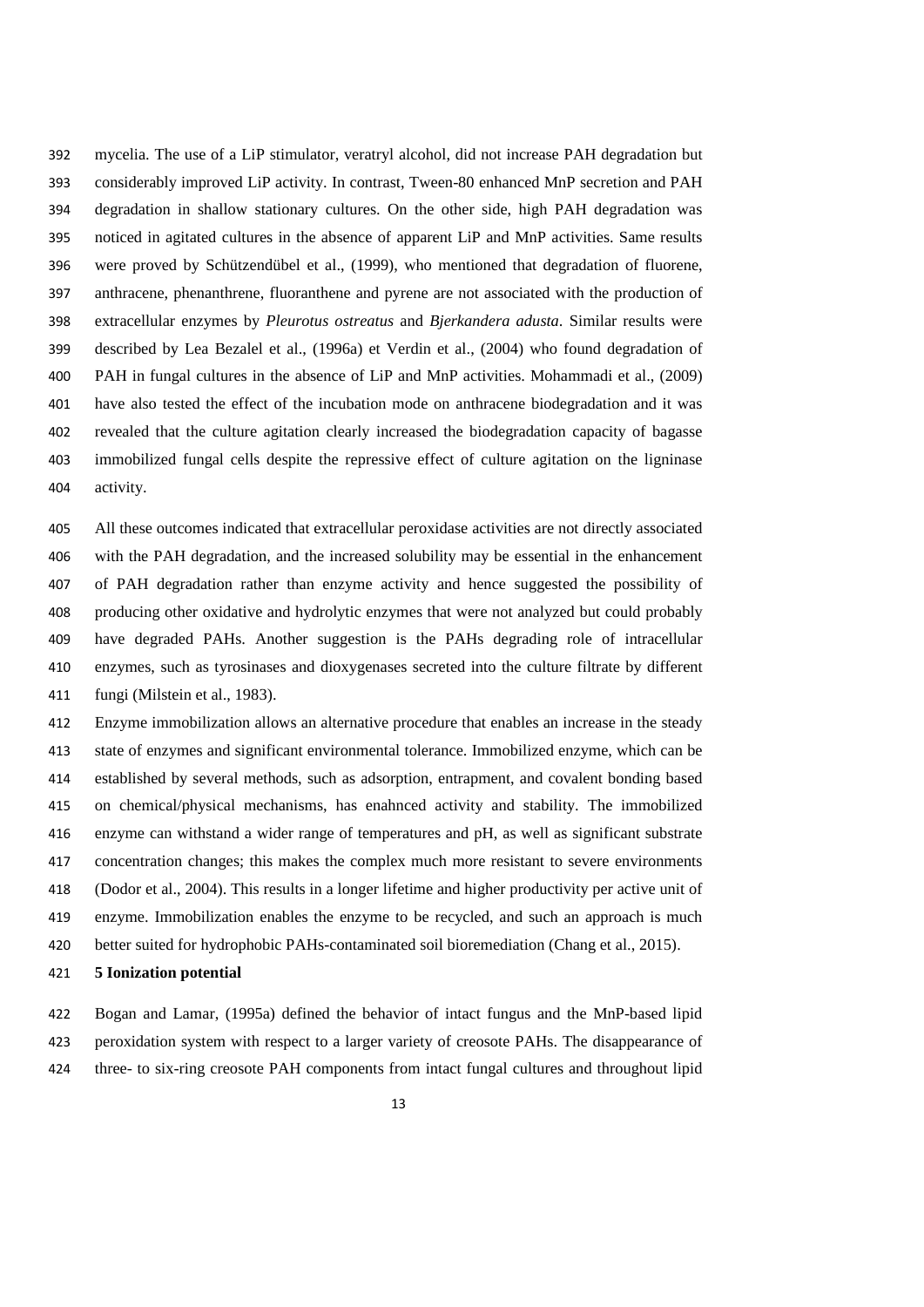peroxidation in vitro was reported. In each of these cases, the approach is shown to be mainly dependent on IP, indicating that the contribution of one or more than one electron oxidants is included over the entire range of PAHs tested. One-electron oxidation of PAHs occurs by peroxidases (IP≤7.35 eV), Mn dependent peroxidase (IP≤8.19 eV), ligninase (IP≤7.55 eV) 429 and laccase (IP≤7.45 eV) (Cavalieri et al., 1983). The IP values, referring to the energy needed to eliminate an electron and to form a cation radical are 8.12 for naphthalene, 8.03 for phenanthrene, 7.21 for benzo(a)pyrene, and 7.31 for benzo(g,h,i)perylene (Table 1) (Cavalieri et al., 1983). PAHs like benz[a]anthracene, pyrene, and anthracene, that have ionization potential <7.35 eV, are LiP substrates, whereas PAHs, such as phenanthrene and benzo[e]pyrene that have ionization potentials >7.35 eV, cannot be LiP substrates. The products of the enzymatic oxidation are PAH quinones. For example, benzo[a]pyrene is oxidized to its 1,6-, 3,6-, and 6,12-quinones, pyrene to its 1,6- and 1,8-quinones, and anthracene to 9,10-anthraquinone (Hammel, 1995). Vyas et al., (1994a) has suggested that *P. ostreatus* and *T. versicolor* produce enzyme(s) other than lignin peroxidase capable of oxidizing compounds with higher ionization potential, such as anthracene.

# **6 Kinetics**

 The characteristics of the soil determine the diversity and activity of its microflora which is responsible for the degradation of polycyclic aromatic hydrocarbons and any other compound. In addition, soil characteristics influence the strength of interactions between the PAHs and individual soil compounds. Cutright, (1995) indicated that *Cunninghamella echinulata var. elegans* efficiently degrades PAHs in the presence of these nutrients while any other indigenous microorganisms are not. Moreover, for a first-order reaction system, the rate of change in contaminant concentration is proportional to the contaminant concentration in the soil and time prediction tool in degradation depends on the microorganism, the contaminant type and its concentration.

 The prediction of time for bioremediation of polluted soil is based mostly on the microorganisms, pollutant type and its concentration. Furthermore, the improvement of more appropriate kinetic model needs the monitoring of biomass, respiration studies, and investigation of interactions of different organisms. Although bioremediation has a larger rate of success than synthetic methods, still the kinetics is not completely understood, and the kinetics becomes more challenging when fungi are applied for bioremediation (Haritash and Kaushik, 2009). As described previously, the different enzymes involved in fungal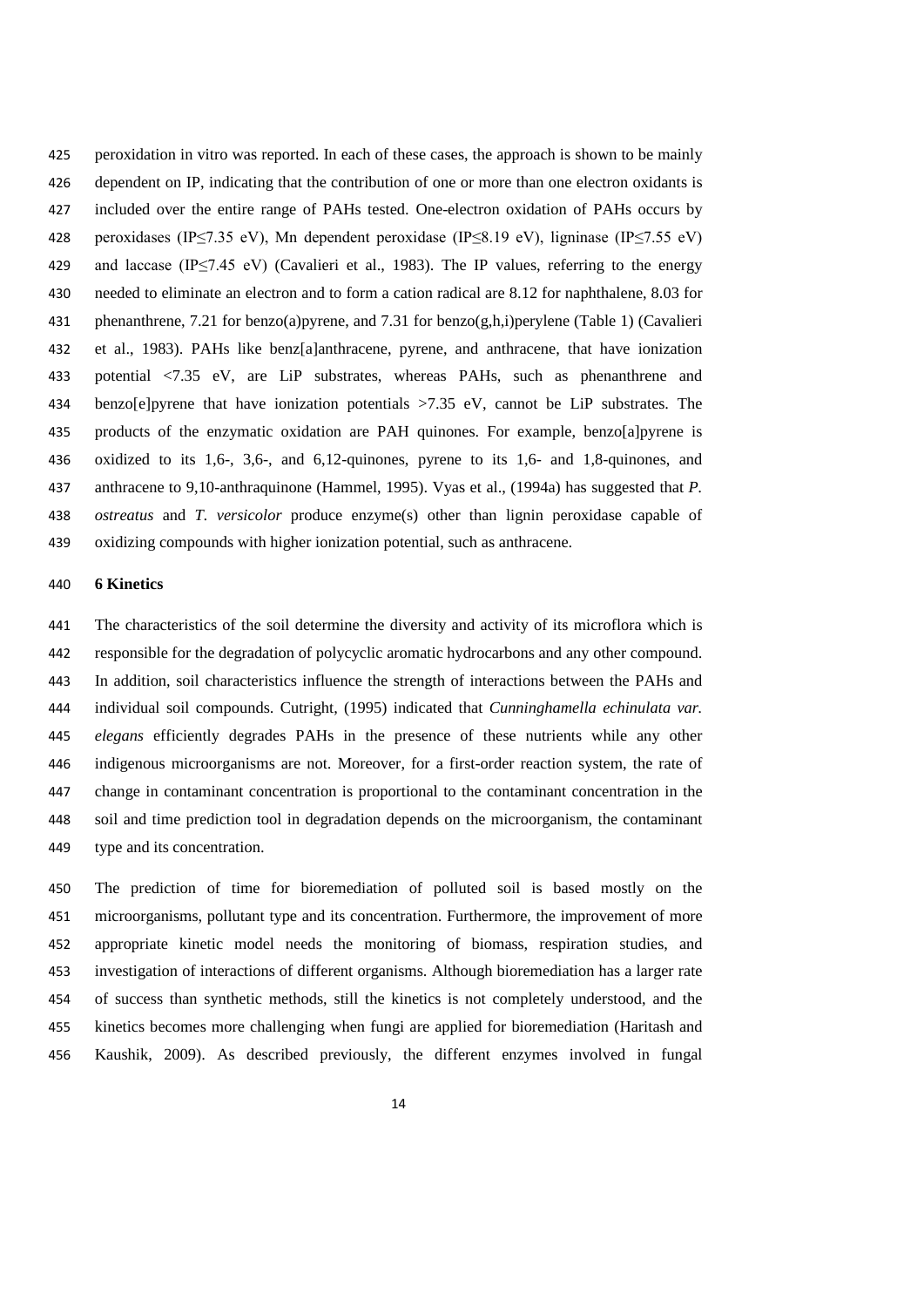degradation have maximum activity at different temperatures and some of them are active even at extreme temperatures. Therefore, monitoring the kinetics for various fungal strains is complicated, but most of them have good degradation capacities in a mesophilic range. The degradation rate can be improved by pretreatment at a high temperature which results in volatilization and decrease in the soil–water partition coefficient, as a result dissolution of pollutants increases the degradation rate.

#### **7 Soil and liquid cultures**

 Most research studies on the extracellular enzyme activity produced by fungi have primarily been focusing on experiments in liquid culture (Ruiz-Dueñas et al., 1999; Kwang Ho Lee, 2004; Eibes et al., 2006a; Rodrigues et al., 2008; Mäkelä et al., 2009; Dashtban et al., 2010). Nevertheless, some interest has been given to the changes of the enzymes produced by fungal strains during PAHs degradation in different soil types (Wang et al., 2009). When fungi get into non-sterile soil, they must compete with indigenous soil microbes for nutrients and the mycelia of the fungi may be affected. As a consequence, the production of enzymes may be influenced by more complicated elements (McErlean et al., 2006; Wang et al., 2014a).

 Boyle et al., (1998) showed that white rot fungi growing in soil presented low amounts of degraded polyaromatic hydrocarbons (PAHs), even though they did degrade some other organopollutants. Nevertheless, in liquid culture, they degraded several PAHs. The latter interpretation was supported by Novotný et al., (2004b) who have demonstrated that the importance of higher fungal enzyme levels for effective degradation of recalcitrant compounds was better revealed in liquid media in comparison to the same strains growing in soil. Liquid culture reports have documented the degradation and/or mineralization of an extensive range of PAHs with phenanthrene, fluorene, benzofluorene, anthracene, fluoranthene, pyrene, benz[a]anthracene, and benzo[a]pyrene, among them (Bogan and Lamar, 1995a).

 PAHs existing in soil are largely differentiated because of the higher heterogeneity of the soil structure (Li et al., 2007). Furthermore, the forms of the sorbed contaminants in soils are an essential element that affects the degradation (Yang et al., 2009). A significant spectrum of PAHs is biodegradable in aqueous culture but they are not biodegradable in soil. This fraction is classified as persistent residue with highly reduced bioavailability (Cornelissen et al., 2005).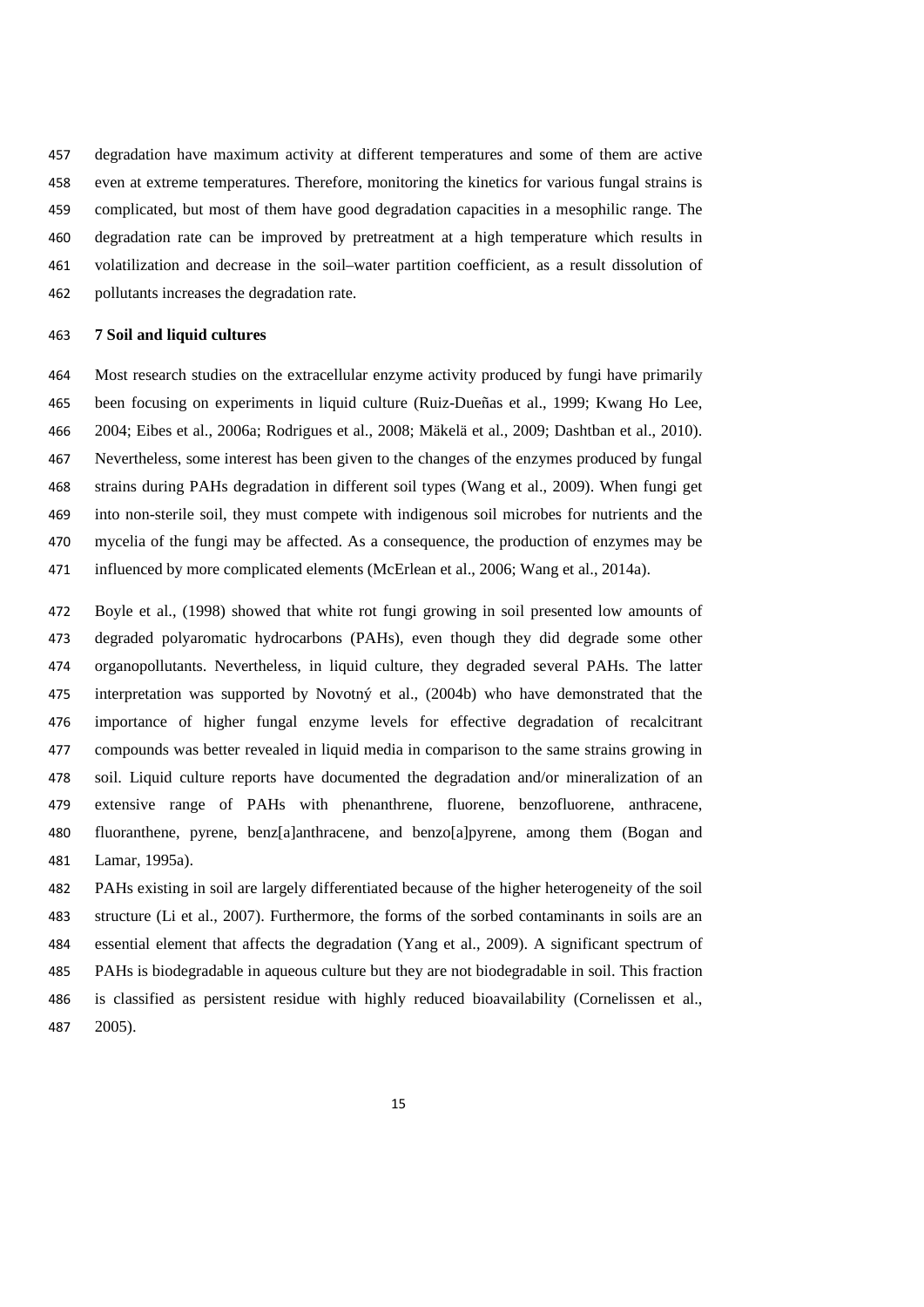PAHs molecules can be divided into three categories considering the desorption and bioavailability: easily desorbing and available fraction; the hardly desorbing and available fraction; and the irreversible and completely unavailable fraction (Li et al., 2007). Therefore, at the beginning of degradation, PAHs are quickly desorbed, and the desorption could possibly not present a limitation for biodegradation. The sorbed forms or the bioavailability of a contaminant are controlled by the characteristics of the contaminant and the soil, along with 494 the contact time between the contaminant and the soil (Wang et al., 2014b).

- Wang et al., (2009) observed a degradation of phenanthrene, pyrene and benzo[a]pyrene in soils by *Phanerochaete chrysosporium.* The highest activity of LiP and MnP reached 1.92 U 497  $g^{-1}$ . Their high molecular size with higher ring number, reduced aqueous solubility and large 498 octanol/water partition coefficient  $(K_{ow})$  of these compounds, makes them firmly combined and entrapped in soil micropores or soil organic matter (SOM) matrix. This results in the limitation on their biodegradability by enzymes. Huesemann et al., (2003) confirmed that the low rates of PAHs biodegradation were due to their low bioavailability in soil and low mass transfer rate of hydrophobic organic contaminants to the aqueous phase rather than deficiency in microorganisms degrading them. Furthermore Wang et al., (2009) also demonstrated that the degradation of pyrene by *P. chrysosporium* decreased with increasing SOM content, confirming that the SOM content can negatively affect the bioavailability of PAHs (Gill and Arora, 2003). While the maximum of LiP and MnP activities increased.
- Also sorption of contaminants makes them less bioavailable with elevated contact time (aging) in the soil (Antizar-Ladislao et al., 2006; Li et al., 2008). The decrease in bioavailability induced by aging fluctuates with the contaminants and soils and the mechanisms are still to be investigated in deep (Northcott and Jones, 2001; Nam and Kim, 2002; Watanabe et al., 2005). Some studies suggested that the contaminants are slowly transported from easily desorbing and bioavailable sites to hardly desorbing and less bioavailable sites where they accumulate throughout aging, and even to irreversible and non- bioavailable sites, which leads to reduced decontamination rates (Northcott and Jones, 2001; Sun et al., 2008).

 Furthermore, sterilization of the soil is typically employed when investigating biodegradation in laboratory experiments to ensure that the degradation capability is high. This situation is not applied in bioremediation field. Few studies have described the effects of soil sterilization on the bioavailability of sorbed contaminants and changes in SOM (Northcott and Jones, 2001; Nam et al., 2003; Kelsey et al., 2010). Wang et al., (2014) observed that sterilization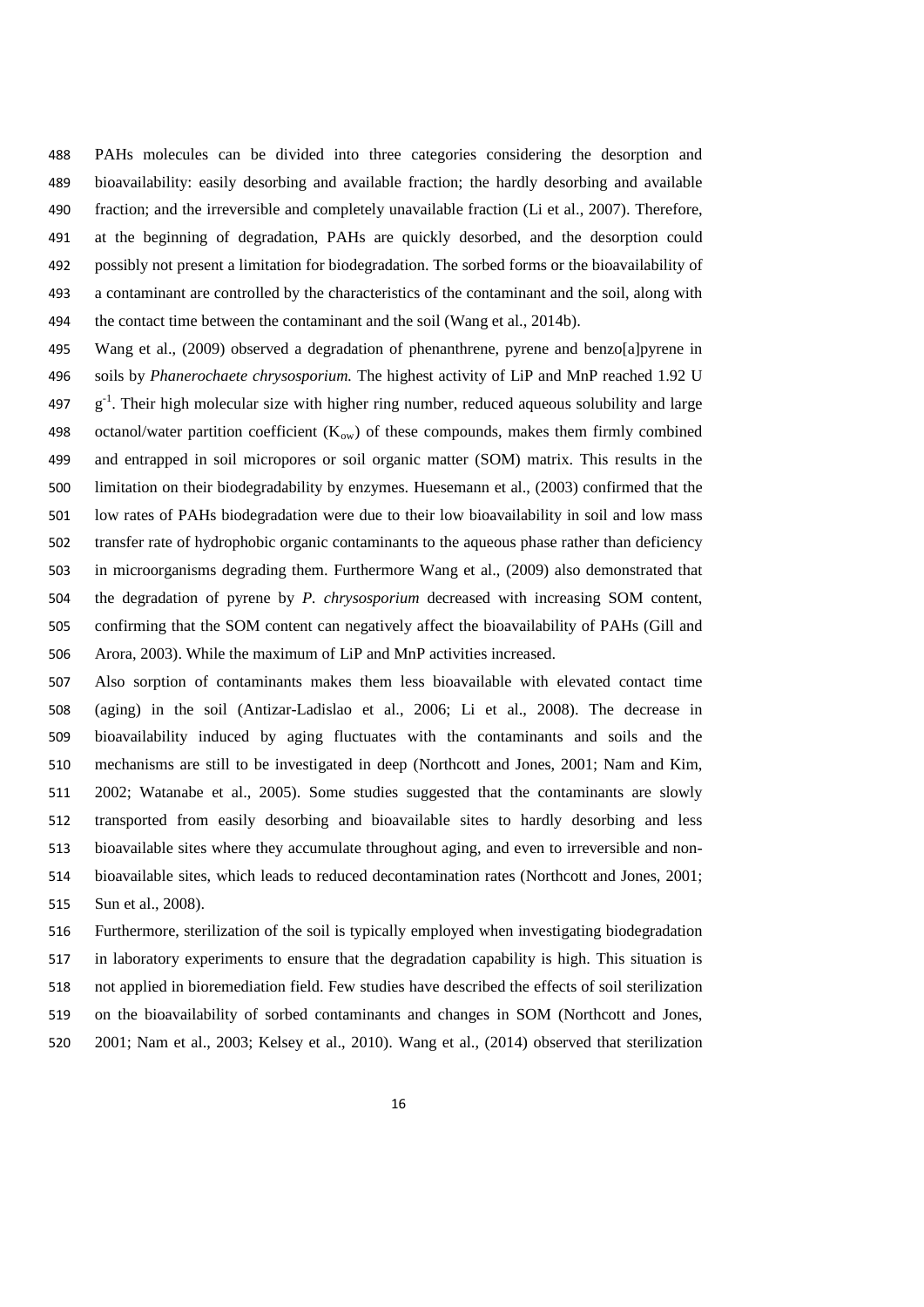increased the degradation of pyrene because of the removal of competition from indigenous microbes.

## **8 Degradation Pathways**

 An understanding of the process for PAHs degradation in fungal strains would be a crucial step in the clarification of the enzymatic mechanisms. Ligninolytic enzymes undergo a one electron radical oxidation, producing aryl cation radicals from contaminants followed by generation of quinones (Vyas et al., 1994b; Cerniglia, 1997a). As an example, the intact culture of *P. chrysosporium* degraded anthracene to anthraquinone (Hammel et al., 1991). Anthraquinone was further degraded to phthalic acid and carbon dioxide. Purified forms of lignin peroxidase and manganese peroxidase likewise were able to oxidize anthracene, pyrene, fluorene and benzo[a]pyrene to the corresponding quinones (Haemmerli et al., 1986; Hammel et al., 1986, 1991; Hammel, 1992; Bogan and Lamar, 1996) (Figure 1).

 Also, the crude and the purified ligninase of *Phanerochaete chrysosporiu*m oxidize the benzo(a)pyrene into three soluble organic compounds, which are benzo(a)pyrene 1,6 -, 3,6-, and 6,12-quinones (Haemmerli et al., 1986). These facts support the suggestion that lignin- degrading enzymes were peroxidases, mediating oxidation of aromatic compounds through aryl cation radicals. The ligninase which was unstable in the presence of hydrogen peroxide could be stabilized by inclusion of veratryl alcohol to the reaction mixture. The oxidation of benzo(a)pyrene was stimulated by this alcohol. Likewise, Hammel et al., (1986) studied the oxidation of polycyclic aromatic hydrocarbons and dibenzo[p]-dioxins and found that the lignin peroxidase (ligninase) of *P. chrysosporium* catalyze the oxidation of a wide range of lignin-related compounds. Tests with pyrene as the substrate revealed that pyrene-1,6-dione and pyrene-1,8-dione are the main oxidation products (84% of total as determined by high performance liquid chromatography), and gas chromatography/mass spectrometry analysis of 546 ligninase-catalyzed pyrene oxidations executed in the presence of  $H_2O$  revealed that quinone oxygens occur from water. Whole cultures of *P. chrysosporium* oxidized pyrene to these quinones in transient step. Experiments with dibenzo[p]dioxin and 2-chlorodibenzo[p]dioxin revealed that they are also substrates for ligninase. The immediate product of dibenzo[p]dioxin oxidation was the dibenzo[p]dioxin cation radical, which was noticed in enzymatic reactions by its electron spin resonance and apparent absorption spectra. The cation radical mechanism of ligninase thus was applied besides lignin, to other environmentally important aromatics. Hammel, (1992) also studied the oxidation pathway of phenanthrene and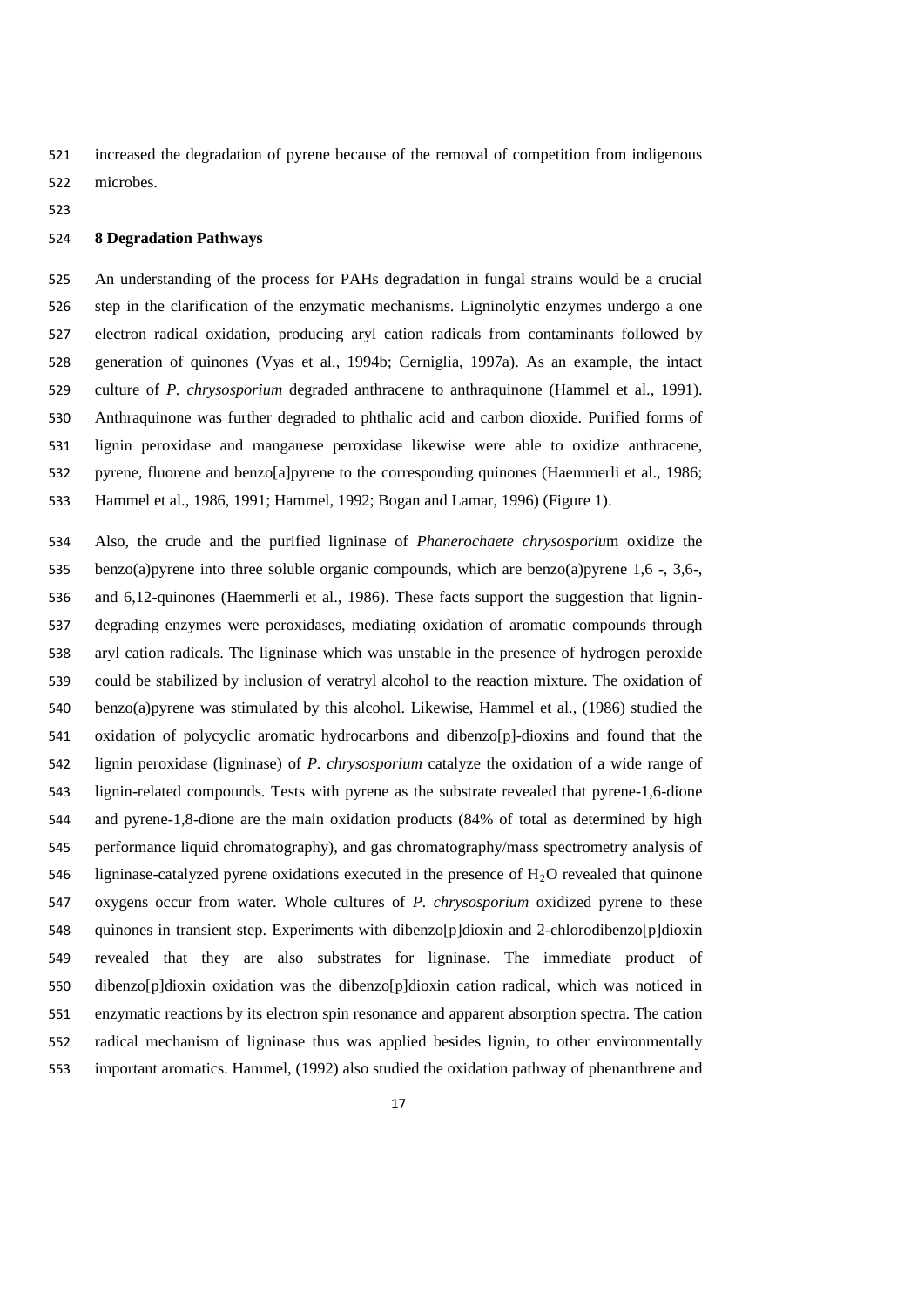phenanthrene-9,10-quinone (PQ) by the ligninolytic fungus, *Phanerochaete chrysosporium* at their C-9 and C-10 positions to result in a ring-fission product, 2,2'-diphenic acid (DPA), which was identified in chromatographic and isotope dilution experiments. DPA formation from phenanthrene was relatively higher in reduced nitrogen (ligninolytic) cultures than in high-nitrogen (non-ligninolytic) cultures and was not present in uninoculated cultures. The oxidation of PQ to DPA included both fungal and abiotic process, and was not affected by the amount of nitrogen added, and cleaved rapidly than phenanthrene to DPA. Phenanthrene- trans-9,10-dihydrodiol, which was earlier shown to be the major phenanthrene metabolite in non-ligninolytic *P. chrysosporium* cultures, was not formed in the ligninolytic cultures. Therefore, phenanthrene degradation by ligninolytic *P. chrysosporium* proceeded in sequence from phenanthrene to PQ and then to DPA, involving both ligninolytic and non-ligninolytic enzymes, and is not initiated by a common microsomal cytochrome P-450. The extracellular lignin peroxidases of *P. chrysosporium* were not able to oxidize phenanthrene *in vitro* and consequently were also less likely to catalyze the first step of phenanthrene degradation *in vivo*. Both phenanthrene and PQ were mineralized to identical range by the fungus, which supported the intermediacy of PQ in phenanthrene degradation, but both compounds were mineralized considerably less than the structurally associated lignin peroxidase substrate pyrene. Hammel et al., (1991) reported that *Phanerochaete* was generally different from the bacteria, which proceeded through AC cis-1,2-dihydrodiol instead of AQ and has been suggested to yield salicylate rather than phthalate as a monocyclic cleavage product. The formation of quinone to prepare the aromatic ring for cleavage is an uncommon biodegradation approach and was showed to be of general significance in *P. chrysosporium*. LiPs have also been involved in the degradation of polychlorinated phenols by this organism. The monooxygenase system of cytochrome P-450 producing epoxides can also be included in degradation of PAHs. The epoxides can be rearranged into hydroxyl derivatives or can be hydrolyzed to vicinal dihydrodiols. Ligninolytic fungus, *Irpex lacteus* degraded anthracene and phenanthrene and the main degradation products were anthraquinone and phenanthrene- 9,10-dihydrodiol, respectively as shown in Figure 2. The study also suggested the degradation pathway of anthracene and phenanthrene (Cajthaml et al., 2002). Thus, several systems are involved in the degradation of PAHs with fungal enzymes including intracellular cytochrome P450 and extracellular lignin peroxidase, manganese peroxidase and laccase.

 The biodegradation of PAHs was studied under aerobic and anaerobic conditions. Fungal strains were grown on PAHs under static aerobic conditions for 6 and 10 days. The highest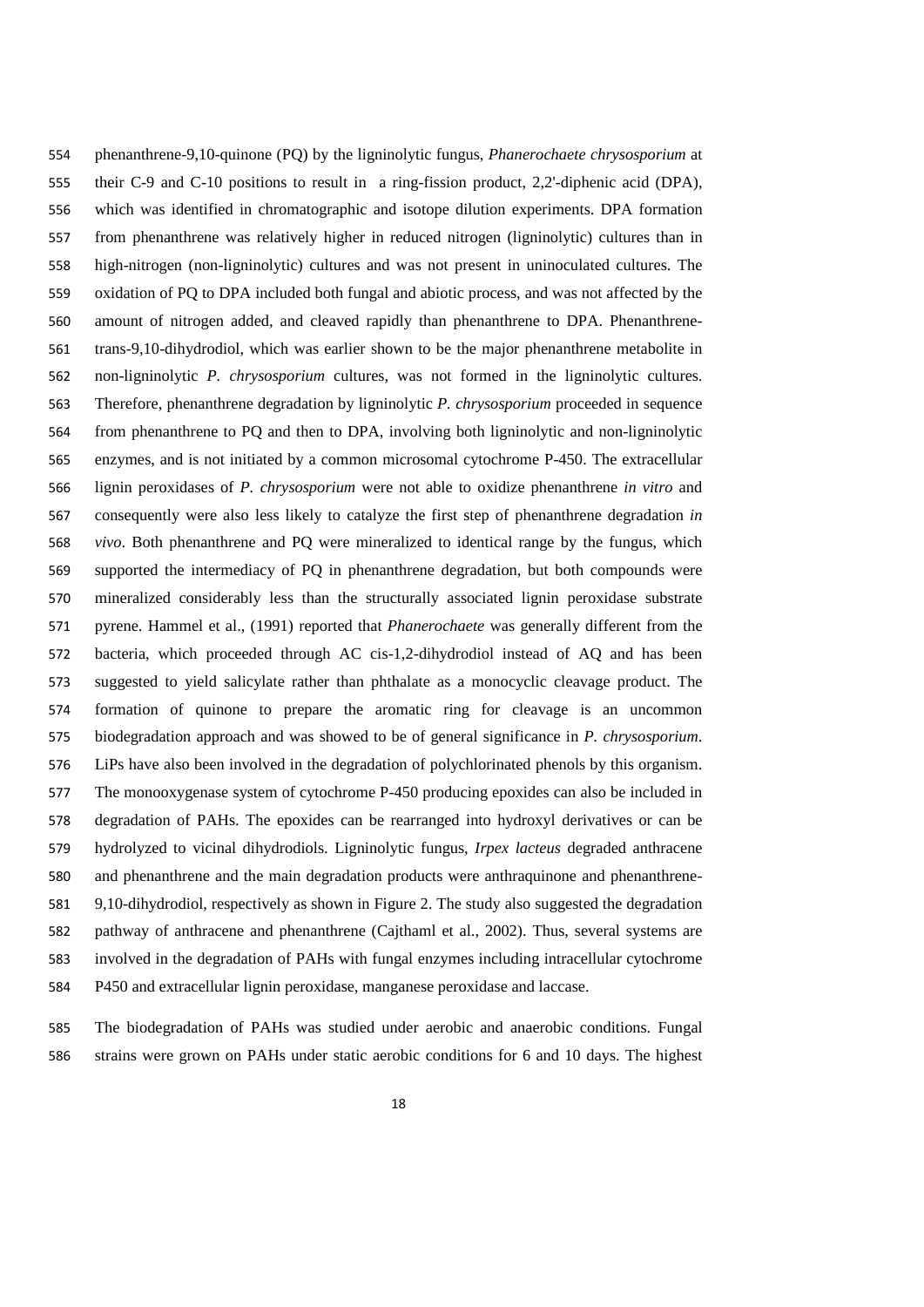degradation of naphthalene (69%) was performed by a strain that had MnP activity, followed by strain that showed lignin peroxidase and laccase activities. Likewise, it was found that highest degradation of phenanthrene (12%) was observed with the strain that contained MnP and laccase activities (Clemente et al., 2001). Soil fungi *Aspergillus* sp., *Trichocladium canadense*, and *Fusarium oxysporum* degrade polycyclic aromatic hydrocarbons low- molecular-weight PAHs (2-3 rings) and produce ligninolytic enzymes also under microaerobic and highly reduced oxygen conditions, but ligninolytic enzyme activities can vary among fungi and PAHs. Under microaerobic conditions, the 3 species demonstrated at least one of the assayed ligninolytic activities (LiP, MnP, laccase). In contrast, under very- low-oxygen conditions, ligninolytic enzyme activity was frequently not observed (Silva et al., 2009).

 Marco-Urrea et al., (2015), described the biodegradation pathways of PAHs using non- ligninolytic fungi. These non-ligninolytic strains showed a particular type of resistance to different amounts of PAHs. The most common mechanism of PAHs transformation is the intracellular accumulation followed by the degradation, akin to benzo[a]pyrene degradation using intracellular enzymes of the strain *Fusarium solani* (Fayeulle et al., 2014). Likewise, extracellular enzymes, such as laccase, can also be produced by some of these non- ligninolytic fungi. but they are not as effective as intracellular enzymes degrading PAHs. The phase I of degradation pathway includes the formation of oxidized metabolites, such as hydroxyl-, dihydroxy-, dihydrodiol- and quinone-derivatives followed by the phase II which includes the conjugation with sulfate-, methyl-, glucose-, xylose- or glucuronic acid groups. These metabolites are less harmful than the original PAHs (Cerniglia and Sutherland, 2010).

## **9 Mechanism of degradation with enzymes**

## **9.1 Characteristics of ligninolytic enzymes**

## **9.1.1 Characteristics of peroxidases**

 A couple of extracellular oxidative enzymes are responsible for lignin degradation: peroxidases and laccases (phenol oxidases). Both peroxidases were initially found in *P. chrysosporium* (Tien and Kirk, 1983). A number of other fungi also possess these enzymes, while others have either one or the other (Mester and Tien, 2000). In the majority of species, peroxidases are generally recognized to be families of isozymes occurring as extracellular glycosylated proteins which may enhance their stability (Thurston, 1994). The ratio between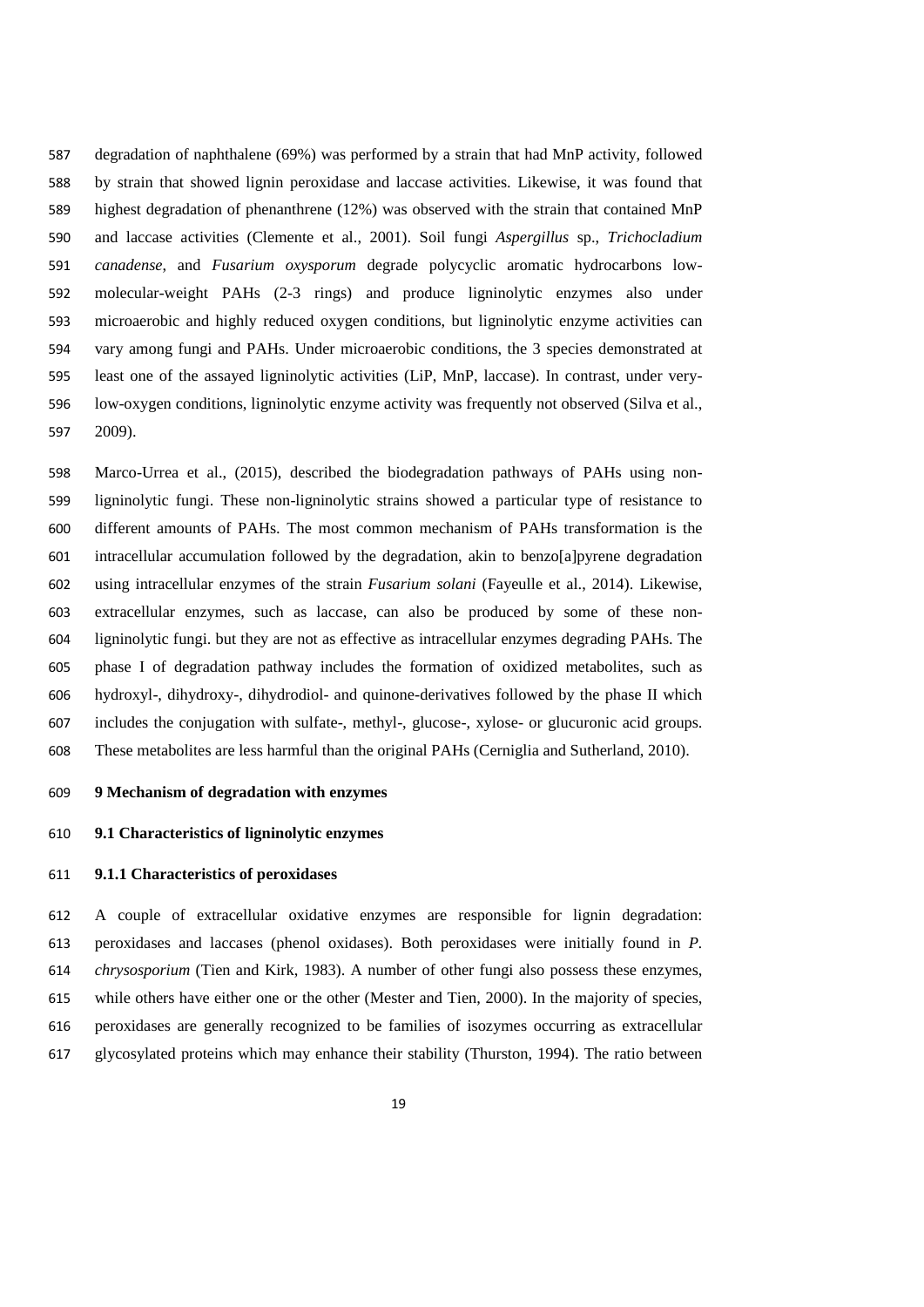the isozymes varies with the culture age and the culture conditions (Leisola et al., 1987; Bogan and Lamar, 1995b). They need hydrogen peroxide to oxidize lignin and lignin-related compounds. Their molecular weights and isoelectric points range from 35 to 47 kDa and 2.8 to 5.4 kDa, respectively (Leisola et al., 1987; Bogan and Lamar, 1995b; Johansson et al., 2002). The peroxidases are single heme-containing enzymes (protoporphyrin IX) so that the absorption spectrum of the native enzyme has a very particular absorbance maximum at 406- 409 nm (ten Have and Teunissen, 2001). The peroxidases are divided into two different types depending on their different substrate spectra: manganese peroxidase (MnP), for which Mn(II) is best reducing substrate and the lignin peroxidase (LiP). LiP oxidizes non-phenolic and phenolic aromatic compounds (ten Have and Teunissen, 2001).

#### **9.1.2 Characteristics of laccase**

 Laccase belongs to the copper oxidase family that is able to catalyze the oxidation of phenols, polyphenols and anilines, which are largely dispersed in higher plants, fungi and bacteria (Tavares et al., 2006). The enzyme is typically larger than peroxidases, having a molecular weight around and above 60 kD and have acidic isoelectric points (ten Have and Teunissen, 2001). As with other extracellular enzymes, laccases are glycosylated. As an alternative to  $H<sub>2</sub>O<sub>2</sub>$ , laccases use dioxygen as an oxidant, reducing it by four electrons to water. These types of enzymes have four copper per enzyme, that represents three different types, and consequently, every type has a different role in the oxidation of laccase substrates (Messerschmidt and Huber, 1990). The type 1 copper is suggested to be included in the reaction with the substrates. It has an absorption maximum at the wavelength of 610 nm which gives the enzyme the typical blue color. The type 2 copper and the two type 3 coppers 640 cluster in a triangular form which is involved in the binding and in the reduction of  $O_2$  as well as the storage of electrons coming from the reducing substrates. The type 2 copper does not present visible absorbance, while the type 3 coppers have an absorption maximum at 330 nm (Mester and Tien, 2000; ten Have and Teunissen, 2001). It was demonstrated that, in the presence of suitable mediators, laccase is capable to oxidize a considerably larger range of compounds, such as PAHs (Peng et al., 2015).

 **9.1.3 Mediators of laccase** Laccase has been well studied for its capacity to oxidize PAHs, xenobiotic and phenolic lignin model compounds (Majcherczyk et al., 1998; Peng et al., 2015). Earlier, its application was limited because of the low oxidation potential, thus, in the presence of an appropriate mediator; laccases show higher oxidation capability resulting in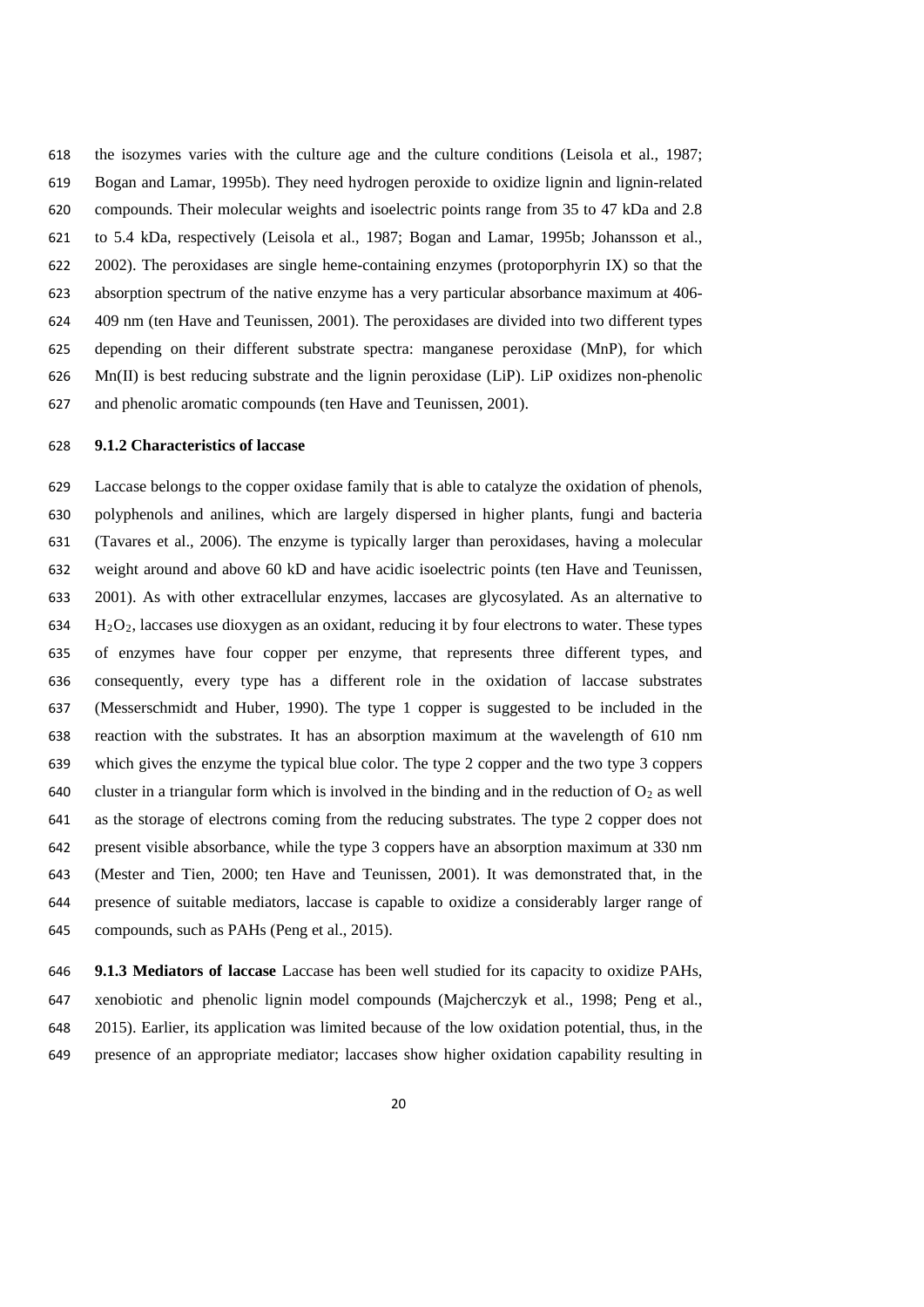numerous biotechnological applications involving oxidation of non-phenolic lignin compounds and detoxification of various environmental pollutants (Upadhyay et al., 2016; Khambhaty et al., 2015). Recently, laccase has found applications in other sectors, such as in the design of biosensors and nanotechnology (Li et al., 2014; Upadhyay et al., 2016). Besides, they are used in the decolourization and detoxification of industrial effluents and the treatment of wastewater (Viswanath et al., 2014; Chandra and Chowdhary, 2015). These mediators include 1-hydrobenzotriazole (1-HBT) (Majcherczyk et al., 1998a), 2,2`-azino-bis-(3- ethylbenzothiazoline-6-sulfonic acid) (ABTS) (Bourbonnais et al., 1997), and violuric acid (Xu et al., 2000), but also natural mediators have been explored, such as phenol, aniline, 4- hydroxybenzoic acid, 4-hydroxybenzyl alcohol (Johannes and Majcherczyk, 2000), 3- hydroxyanthranilate (Eggert et al., 1996). These natural mediators were as effective as the synthetic coumpounds (Johannes and Majcherczyk, 2000). Other natural compounds including cysteine, methionine, and reduced glutathione, containing sulfhydryl groups, were also efficient as mediator compounds (Johannes and Majcherczyk, 2000).

Many reports have studied the oxidation of PAH by purified fungal laccases (Table 3). LACs

of *T. versicolor*, *C. hirsutus, P. ostreatus*, and *Coriolopsis gallica* were the most studied.

 For example, *T. versicolor* LAC, in combination with HBT, was capable to oxidize two PAHs, acenaphthene and acenaphthylene; ABTS did not clearly affect the oxidation rate. LAC without mediator oxidized about 35% of the acenaphthene and only 3% of acenaphthylene. The principal products obtained after incubation were 1,2-acenaphthenedione and 1,8-naphthalic acid anhydride (Johannes et al., 1998). The purified LAC of *T. versicolor*  did not transform PHE. The supplementation of a redox mediator, ABTS or HBT, to the reaction mixture improved the degradation of PHE by LAC about 40% and 30%, respectively (Han et al., 2004). LAC produced by *C. hirsutus* catalyzed The oxidation of five PAHs: FLA, PYR, ANT, B[a]P, and PHE in the presence of the redox mediators ABTS and HBT. B[*α*]P was the most effectively oxidized substrate In the system mediated by ABTS, , while ANT was the most effectively oxidized substrate in the one mediated by HBT. There was no clear correlation between the IP and the oxidation of the substrates. The rate of oxidation by LAC of *C. hirsutus* varied from 10.9 to 97.2% depending on the PAHs examined. The oxidation of FLA and PYR by *C. hirsutus* LAC was effective and ranged from 37.9 to 92.7%. PYR which is one of the least oxidizable PAHs was still oxidized until 40% in the presence of all the mediators.

LAC from *T. versicolor* catalyzed the *in vitro* oxidation of ANT and B[a]P which have IPs

*≤*7.45 eV*.* The presence of ABTS improves the oxidation of ANT while it is crucial for the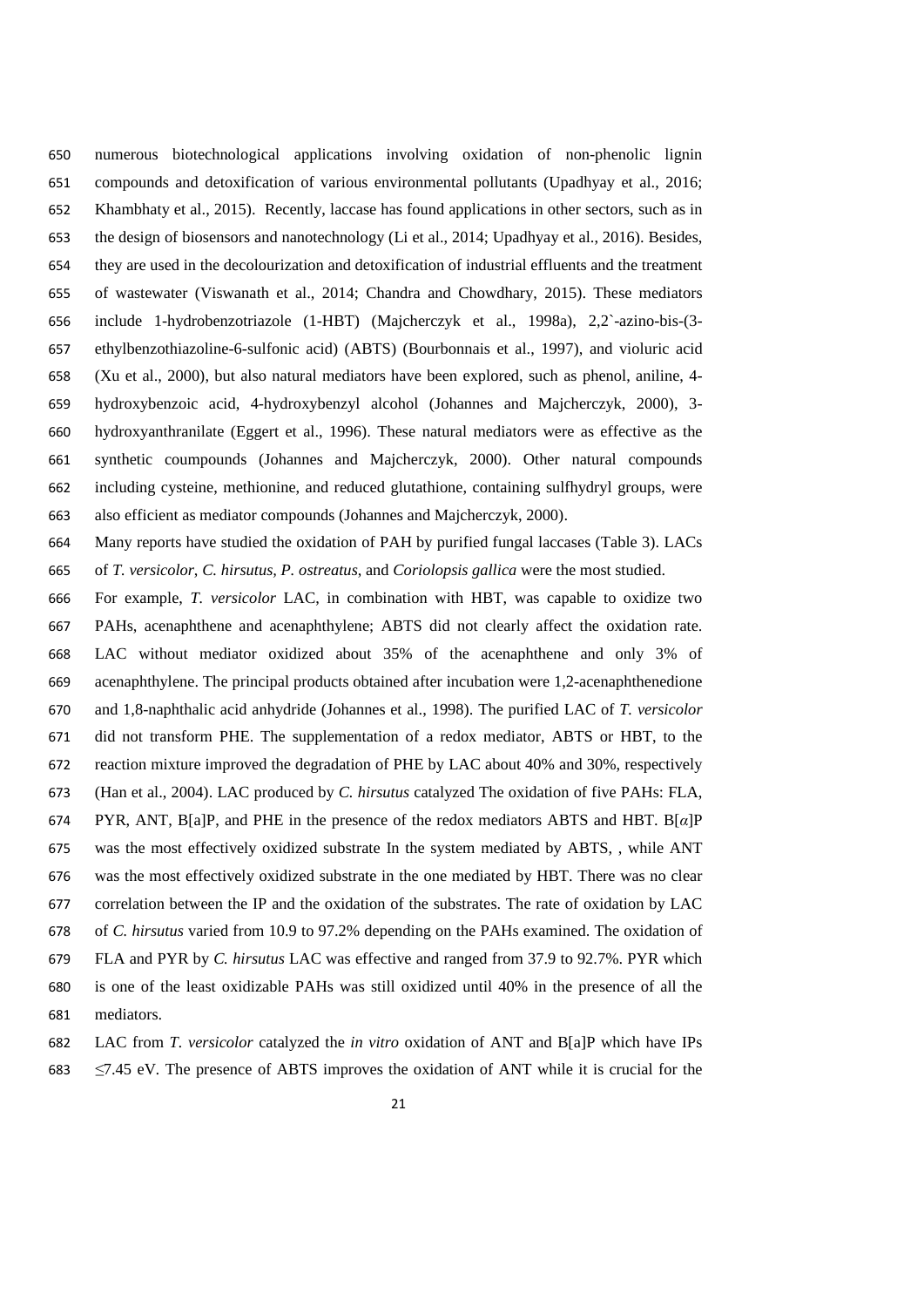- oxidation of B[a]P. Anthraquinone was recognized as the major end product of ANT oxidation (Sutherland et al., 1991). Consequently, the PAH-oxidizing abilities of LAC differ, depending on the fungal species from which it was produced (Cho et al., 2002).
- ANT was entirely degraded by the LAC of *Ganoderma lucidum* fungus in the absence of a redox mediator. At the same time and in the presence of the mediator, this same LAC degraded B[a]P, FLU, acenapthene, acenaphthylene, and B[a]A at a rate ranging from 85.3% to 100% (Pozdnyakova, 2012; Pozdnyakova et al., 2006).
- The degradation of B[a]P by purified LAC of *Pycnoporus cinnabarinus* was investigated. The reaction required the presence of the exogenous ABTS as a mediator. Almost all of the substrate (95%) was transformed within 24 hours. The enzyme principally oxidized the substrate to benzo[a]pyrene-1,6-, 3,6- and 6,12-quinones (Rama et al., 1998).
- The effect of different mediators on LAC action was investigated by Pickard et al., (1999). Different PAHs were oxidized by *Coriolopsis gallica* LAC such as B[a]P, 9- methylanthracene, 2-methylanthracene, ANT, biphenylene, acenaphthene, and PHE. 9- methylanthracene was the most rapidly oxidized substrate. There was no apparent correlation between the ionization potential of the substrate and the first-order rate constant for substrate degradation *in vitro* by adding ABTS. The effects of mediating substrates were studied furthermore by applying ANT as a substrate. A synergistic effect of HBT and ABTS was detected. In fact, HBT supported approximately one-half ANT oxidation rate that ABTS supported, whereas HBT with ABTS enhanced the oxidation rate nine-fold, compared with the oxidation rate supported by only ABTS (Pickard et al., 1999).
- The white-rot fungi generate yellow form of LAC during solid-state fermentation of a substrate containing natural lignin. The active center of this enzyme is transformed by the products of lignin degradation. Consequently, LAC becomes capable to catalyze the oxidation of nonphenolic compounds in the absence of mediators (Pozdnyakova et al., 2006a). The rate of degradation using the yellow LAC produced by *P. ostreatus* was also detected. The naphthalene derivatives *α*- and *β*-naphthols, *α*-nitroso-*β* naphthol, *α*-hydroxy-*β*-naphthoic acid, and *α*- naphthylamine were all appropriate LAC substrates despite yellow LAC did not catalyze the degradation of the two-ring PAH naphthalene. Yellow LAC oxidized all the PAHs of three to five rings such as ANT, PYR, FLU, FLA, PHE, and perylene, with rates of degradation ranging from 40% to 100%. The efficiencies were greater than that observed for a blue LAC from the same fungus without and with ABTS and HBT mediators.. The same product of ANT oxidation and several unknown products of FLU oxidation were noticed in solutions of various solvents (Pozdnyakova, 2012; Pozdnyakova et al., 2006).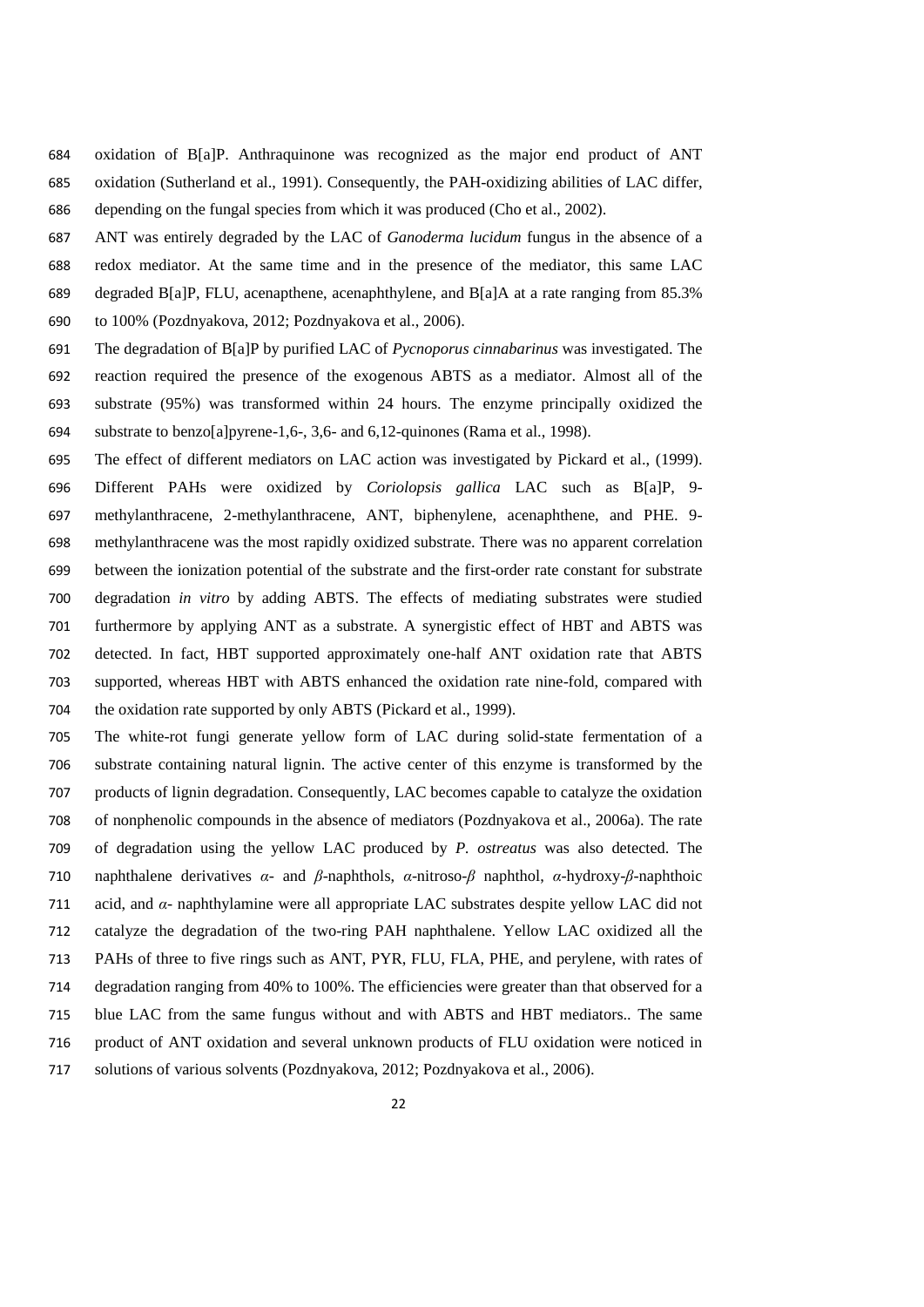#### **9.2 Catalytic cycle of peroxidases**

 LiP and MnP have a common catalytic cycle, as also observed for other peroxidases (ten 720 Have and Teunissen, 2001). One molecule of  $H_2O_2$  oxidizes the native enzyme by withdrawing two electrons, creating compound I. The latter could be reduced back to two single-electron oxidation steps to the native form through an intermediate compound II. In the case of LiP, reduction of compound II is the rate-limiting step in the catalytic cycle. For this reason, this compound is regarded to be less effective than LiP compound I. As the reduction 725 of compound II is relatively slow, it is available for longer time for a reaction with  $H_2O_2$  resulting in inactive enzyme, identified as compound III which is characterized to be a complex between LiP and superoxide (Cai and Tien, 1992). Other fungal enzymes could provide the needed hydrogen peroxide for peroxidase activity. As part of their ligninolytic 729 system, white-rot fungi produce  $H_2O_2$ -generating oxidases (Kirk and Farrell, 1987), such as 730 glucose oxidases, glyoxal oxidase, and aryl alcohol oxidase. White-rot fungi that lack  $H_2O_2$ - generating oxidases depend on the oxidation of physiological organic acids, such as oxalate 732 and glyoxylate which indirectly results in  $H_2O_2$  (ten Have and Teunissen, 2001). Also, the reduction of quinones to their equivalent hydroquinones and the subsequent autoxidation or 734 enzymatically catalyzed oxidation may generate  $H_2O_2$  due to the involvement and reduction 735 of  $O_2$  (Muñoz et al., 1997).

## **9.2.1 MnP**

 MnP is distinct from the other peroxidases due to the framework of its binding site. MnP 738 oxidizes  $Mn^{2+}$  to  $Mn^{3+}$ , which cannot be substituted by other metals at physiological concentrations (Glenn et al., 1986). At the time of the discovery of MnP, it was revealed that a 740 number of aliphatic organic acids including lactate and oxalate induced  $Mn^{2+}$  oxidation rate (Glenn et al., 1986; Matsubara et al., 1996). These organic acids, e.g., oxalate and to a lower degree malonate and glyoxylate were demonstrated to be produced as *de novo* metabolites by 743 white-rot fungi (Dutton and Evans, 1996). These acids are able to chelate  $Mn^{3+}$  resulting in a 744 comparatively stable complex. The complexed  $Mn<sup>3+</sup>$  can then oxidize phenolic lignin model compounds and many phenols via phenoxy radical configuration (Jensen et al., 1994). Beside phenolic structures, the MnP system has also been observed to oxidize nonphenolic lignin model compounds (Hofrichter et al., 1998).

 PAH degradation studies revealed that MnP from *I. lacteus* was capable to effectively degrade three- and four-ring PAHs, including phenanthrene, anthracene and fluoranthene. MnP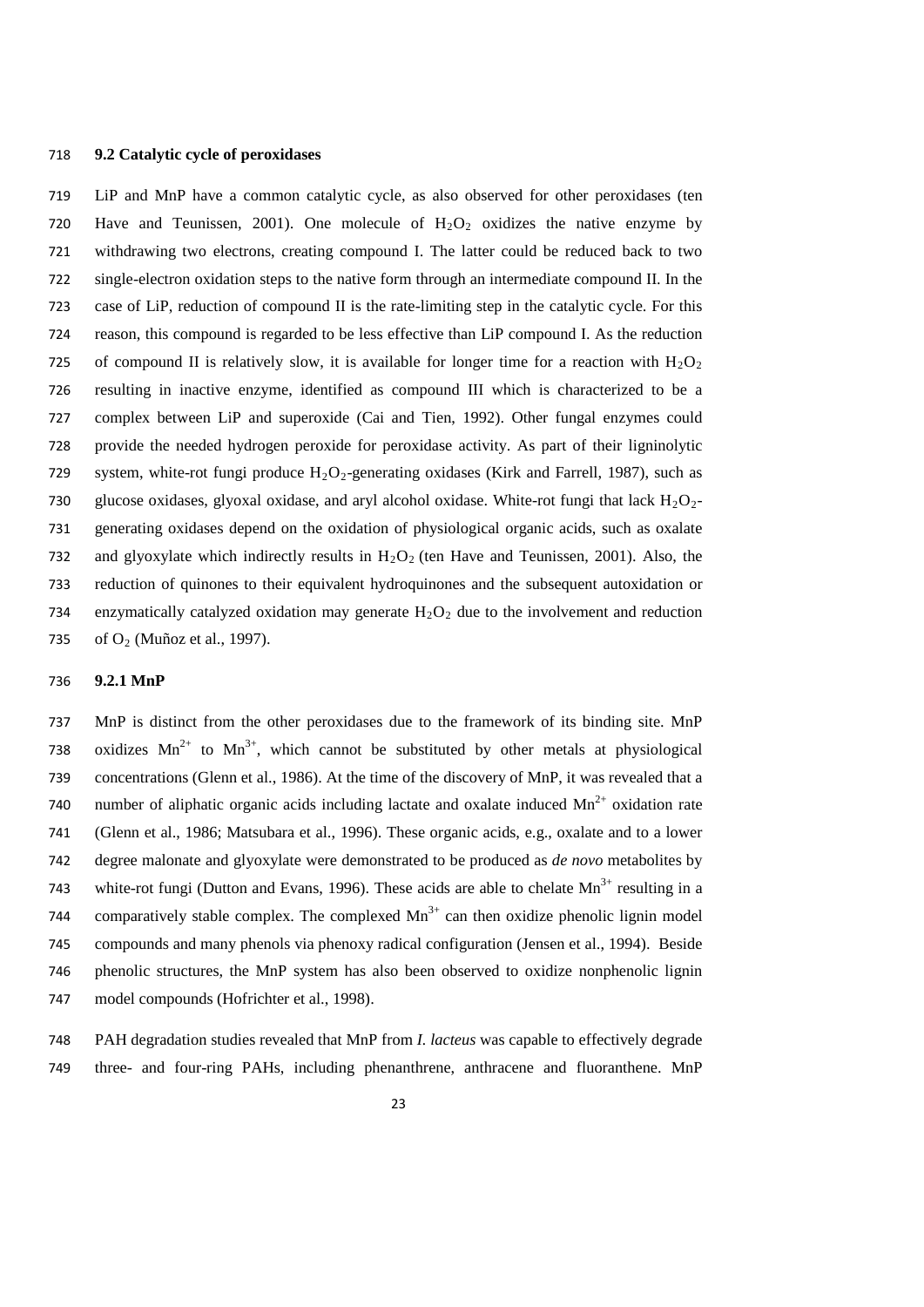produced by *Anthracophyllum discolor*, degraded pyrene (*>*86%), and anthracene (*>*65%) alone or in mixture, and also degraded fluoranthene and phenanthrene but less effectively (*<*15.2% and *<*8.6%, respectively) (Acevedo et al., 2011). MnP-catalyzed oxidation of PAHs resulted in respective quinones. Anthrone, which is an expected intermediate was formed during the degradation of anthracene by MnP, and it was followed by the production of 9,10- anthraquinone. Anthraquinone has earlier been revealed as the typical oxidation product in *in vitro* reactions of peroxidases. More oxidation resulted in the production of phthalic acid, as it was shown in ligninolytic cultures of *P. chrysosporium* (Hammel et al., 1991). The characteristic ring-cleavage product 2-(2*\_*-hydroxybenzoyl)-benzoic acid shows that MnP is capable to cleave even the aromatic ring of a PAH molecule. One single report was found 760 suggesting that MnP does not oxidize anthracene in the presence of  $Mn^{2+}$  (Vazquez-Duhalt et al., 1994).

 Since the high hydrophobicity of PAHs significantly inhibits their degradation in liquid media, MnP degraded anthracene, dibenzothiophene, and pyrene in the presence of acetone 764 (36% v/v), which is a miscible organic solvent. Anthracene was degraded to phthalic acid and had the highest degradation rate, followed by dibenzothiophene and then pyrene (Eibes et al., 2006b).

 Degradation of PAHs by crude MnP produced by *Nematoloma frowardii* was experimented on separate PAHs: PHE, ANT, PYR, FLA, and B[a]A and then on a mixture of different PAHs: PHE, ANT, PYR, FLA, CHR, B[a]A, B[a]P, and benzo[b]fluoranthene. The oxidation of PAHs was enhanced in the presence of glutathione which is a mediator substance capable to generate reactive thiyl radicals. Products of glutathione-mediated MnP mineralization were: 14C-PYR (7.3%), 14C-ANT (4.7%), 14C-B[a]P (4.0%), 14C-B[a]A (2.9%), and 14C-PHE (2.5%) (Sack et al., 1997c). The induction effect of reduced glutathione (GSH) was also investigated by Thomas Günther, (1998) and showed an increase of the oxidative strength of MnP. As a consequence anthracene was fully reduced and 60% of pyrene was degraded after only 24h. Therefore, alternative redox mediators, increasing the oxidative effect of MnP have been

 investigated. MnP was capable to oxidize FLU which has a high IP value (8.2 eV) and creosote which is a complex PAHs mixture in the presence of Tween-80. Also, Tween-80 enable MnP produced by *Stropharia coronilla* to oxidize a large amount of B[a]P into polar 781 fragments (Steffen et al., 2003).

**9.2.2 LiP**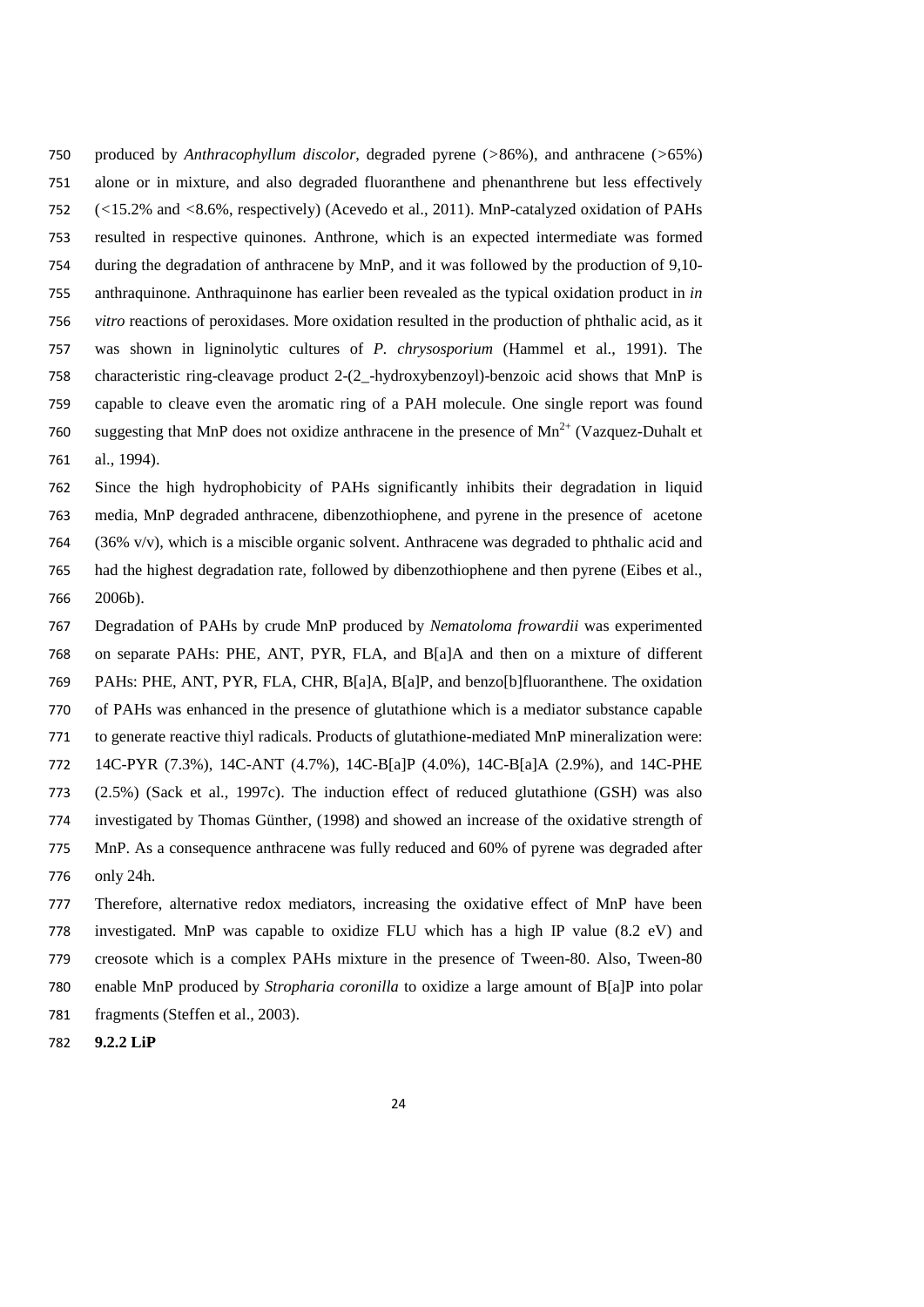LiP is able to oxidize several phenolic and non-phenolic substrates with calculated ionization potential, a measure for the ease to abstract an electron from the highest filled molecular orbital, up to 9.0 eV (ten Have and Teunissen, 2001). LiP has been revealed to entirely oxidize methylated lignin and lignin model compounds as well as several polyaromatic hydrocarbons (Hammel et al., 1992a). Among the oxidation reactions catalyzed by LiP are the 788 cleavage of Cα-Cβ and aryl Cα bond, aromatic ring opening, and demethylation (Kaal et al., 1995). One secondary metabolite, veratryl alcohol (VA), has been the focus of many studies. VA is a rich substrate for LiP and increases the oxidation of otherwise weak or terminal LiP substrates (Ollikka et al., 1993). Three main roles of VA have been recommended so far. As defined earlier, VA could behave as a mediator in electron-transfer reactions. Secondly, VA is a good substrate for compound II; for that reason, VA is important for completing the catalytic cycle of LiP through the oxidation of terminal substrates.127 Thirdly, VA prevents 795 the  $H_2O_2$ -dependent inactivation of LiP by reducing compound II back to native LiP. In 796 addition, if the inactive LiP compound III is established, the intermediate  $VA<sup>+</sup>$  is able to reduce LiP compound III back to its native form (ten Have and Teunissen, 2001).

 Purified LiP from *P. chrysosporium* had been shown to attack B[a]P using one-electron abstractions, causing unstable B[a]P radicals which undergo further spontaneous reactions to hydroxylated metabolites and many B[a]P quinones (Haemmerli et al., 1986). benzo[a]pyrene-1,6-, 3,6-, and 6,12-quinones were detected as the products of B[a]P oxidation by *P. chrysosporium* LiP. At the same time with the appearance of oxidation products, LiP was inactivated. Similarly to all peroxidases, LiP is inhibited by the presence of hydrogen peroxide (Valderrama et al., 2002); the addition of VA to the reaction mixture could stabilize the enzyme. The oxidation rate is ameliorated more than 14 times in the presence of VA, and the most of the enzyme activity was retained during the B[a]P oxidation (Haemmerli et al., 1986).

 Most of reports on the oxidation of PAHs with LiP concentrated on LiP from *P. chrysosporium* as shown in Table 3. Anthraquinone is the major product of anthracene oxidation by LiP produced by *P. chrysosporium* (Field et al., 1996). Hammel et al., (1986a) demonstrated that LiP produced by *P. chrysosporium* catalyzes the degradation of certain 812 PAHs with IP $\lt$ 7.55 eV. As a consequence, H<sub>2</sub>O<sub>2</sub>-oxidized states of LiP are more oxidizing than the analogous states of standard peroxidases.

 Studies on pyrene as a substrate showed that pyrene-1,6-dione and pyrene-1,8-dione are the principle oxidation products. Gas chromatography/mass spectrometry analysis of LiP-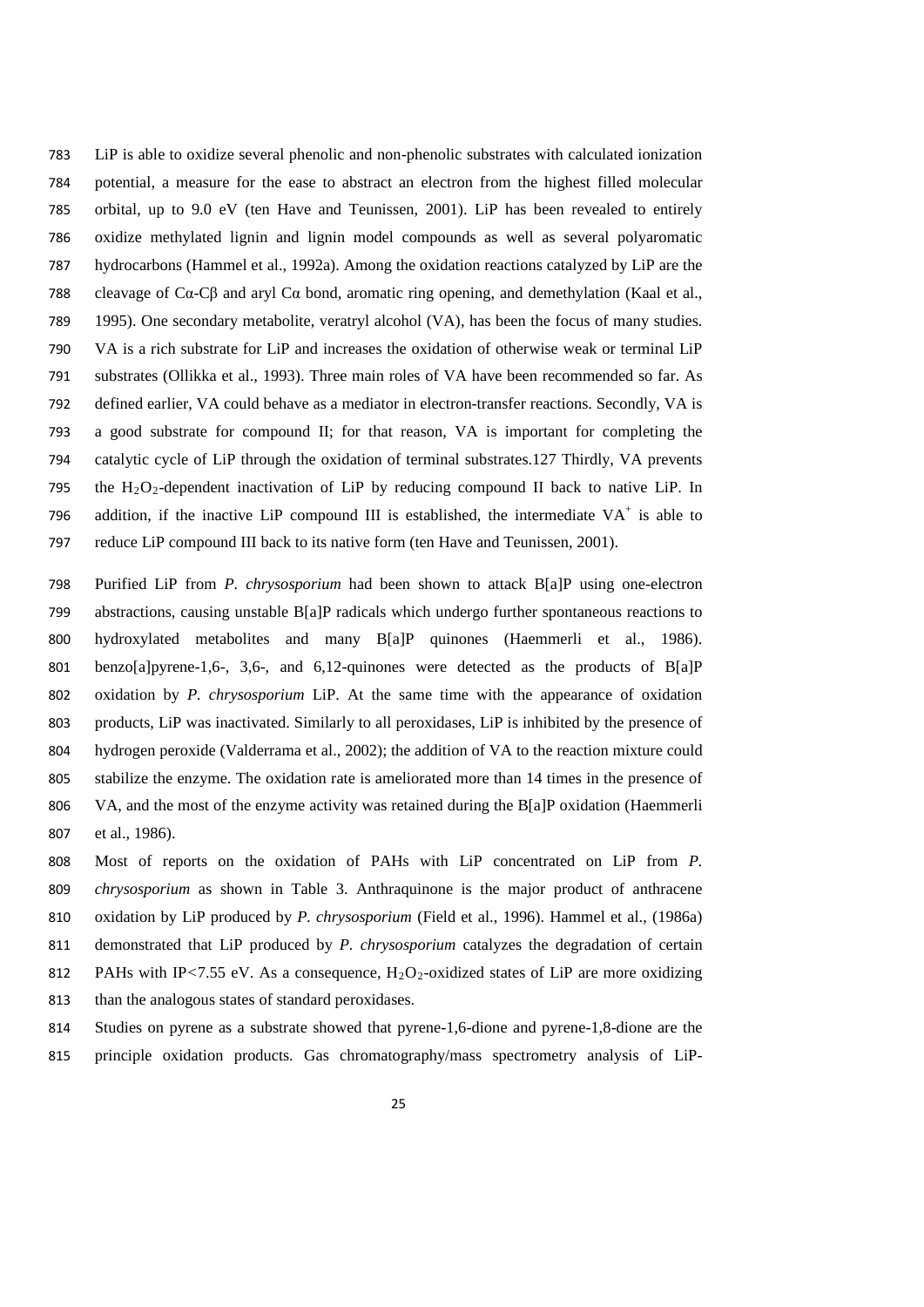- 816 catalyzed pyrene oxidation done in the presence of  $H_2O_2$  revealed that the quinone oxygens come from water. The one-electron oxidative mechanism of LiP is relevant to lignin and lignin-related substructures as well as certain polycyclic aromatic and heteroaromatic contaminants. The oxidation of pyrene by entire cultures of *P. chrysosporium* also generated these quinones. As a result, it can be concluded that LiP catalyzes the first step in the degradation of these compounds by entire cultures of *P. chrysosporium* (Hammel et al., 1986).
- Vazquez-Duhalt et al., (1994) utilized LiP from *P. chrysosporium* to investigate the oxidation of anthracene, 1-, 2-, and 9- methylanthracenes, acenaphthene, fluoranthene, pyrene, carbazole, and dibenzothiophene. Among the studied compounds, LiP was able to oxidize compounds with IP*<*8 eV. The greatest specific activity of PAHs oxidation was shown when pHs are between 3.5 and 4.0. The reaction products involve hydroxyl and keto groups. The product of anthracene oxidation was 9,10-anthraquinone. The products of LiP oxidation of 1-
- and 2-methylanthracene were 1- and 2-methylanthraquinone, respectively.
- 9,10-anthraquinone, 9-methyleneanthranone, and 9-methanol-9,10- dihydroanthracene were 831 the products detected by from the oxidation of 9-methylanthracene (Vazquez-Duhalt et al., 1994). Anthraquinone resulting from carbon-carbon bond cleavage of 9-methylanthracene, was also observed. The mass spectra of the two products resulting from acenaphthene correspond to 1-acenaphthenone and 1-acenaphthenol. The comparison of the GC-mass spectrometry analysis of dibenzothiophene oxidation by LiP with a sample of authentic dibenzothiophene sulfoxide resulted in sulfoxide. The UV spectrum of the product of pyrene oxidation most closely fitted that of 1,8- pyrenedione. In spite fluoranthene and carbazole were oxidized, their products were not established (Vazquez-Duhalt et al., 1994).
- Torres et al., (1997) studied LiP, cytochrome *c*, and hemoglobin for oxidation of PAHs in the presence of hydrogen peroxide and demonstrated that LiP oxidized anthracene, 2- methylanthracene, 9- hexylanthracene, pyrene, acenaphthene, and benzo[a]pyrene; the unreacted compounds included chrysene, phenanthrene, naphthalene, triphenylene, biphenyl, and dibenzofuran. The oxidation of the aromatic compounds by LiP matched with their IPs; only those compounds that had IPs*<*8 eV were transformed. The reaction products from the three hemoproteins (LiP, cytochrome *c,* and hemoglobin) were principally quinones, which suggest that the three biocatalysts have the same oxidation mechanism. The resulting product from anthracene was anthraquinone, and the resulting product from 2-methylanthracene was 2-methylanthraquinone. The ending products for pyrene and benzo[a]pyrene oxidation were 849 pyrenedione and benzo[a]pyrenedione, respectively. The mass spectra results of the products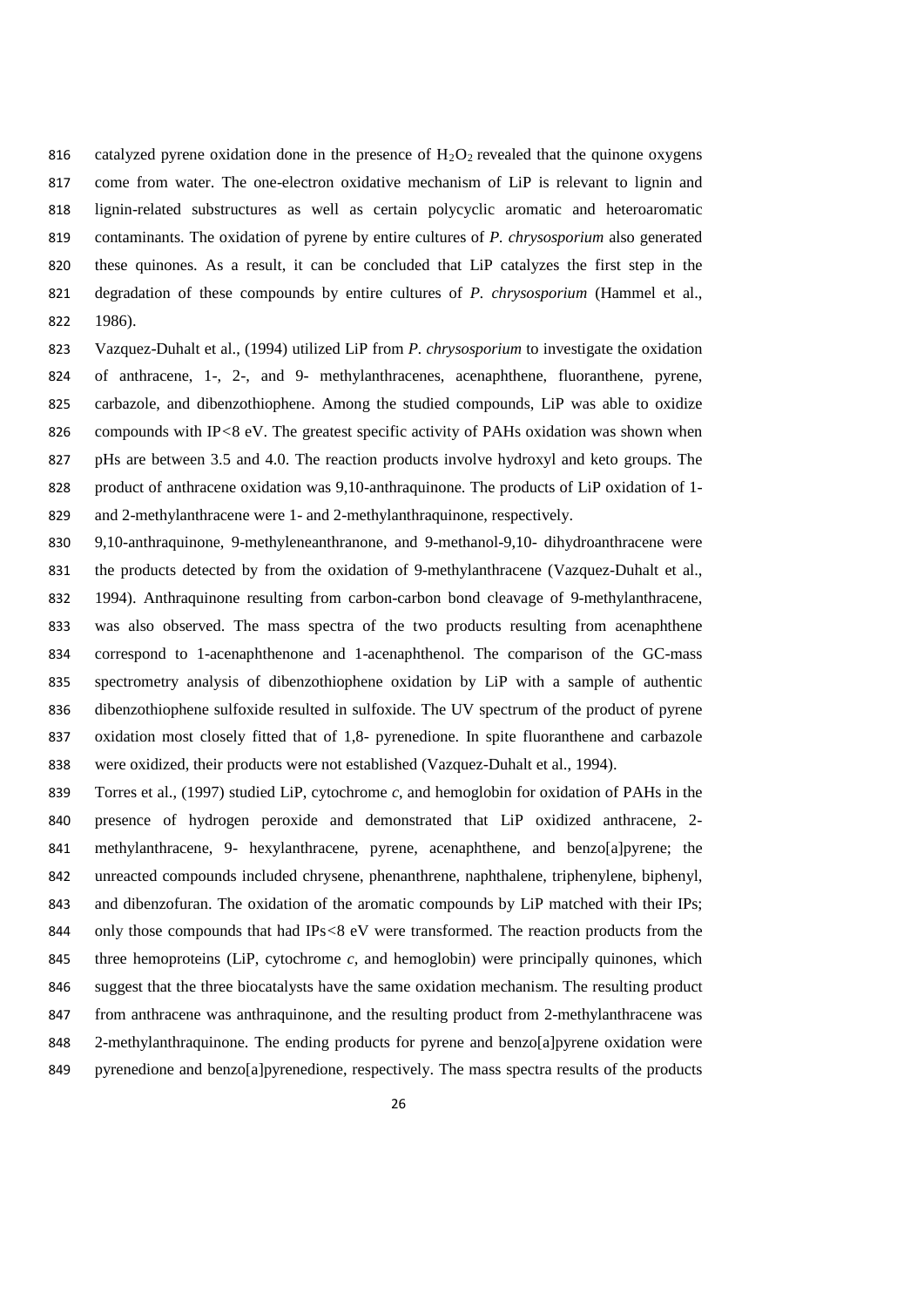from acenaphthene degradation catalyzed by LiP correlated well with 1-acenaphthenone and 1-acenaphthenol (Torres et al., 1997).

 Expriments on the catalytic properties of ligninolytic enzymes demonstrates that degradation by LiP is restricted to certain range of compounds according to their IP values. Furthermore, the catalytic activities of MnP and LAC are extended to the following factors (a) the presence of some natural and synthetic mediators such as ABTS for LAC and gluthatione for MnP and LAC; (b) the modification of the active center of LAC during fermentation of a fungi on lignin-containing natural substrates; (c) the combination of PAH oxidation with lipid peroxidation (MnP and LAC). Therefore, MnP and LAC can be considered as the most effective in PAHs oxidation since their role extends to the initial oxidation and production of quinones (Pozdnyakova, 2012).

*Ferric enzyme* + 
$$
H_2O_2 \stackrel{\kappa_1}{\rightarrow} Compound I + H_2O
$$
 (1)

 $\mathbf{1}$ 

$$
Compound I + RH \stackrel{k_2}{\rightarrow} Compound II + R^{\circ}
$$
 (2)

$$
Compound II + RH \stackrel{k_3}{\rightarrow} Ferric\ enzyme + R^{\circ} + H_2O \tag{3}
$$

$$
Compound II + RH \stackrel{K_I}{\leftrightarrow} Compound II --- RH \rightarrow k_3
$$
  
Ferric enzyme + R° + H<sub>2</sub>O (4)

$$
Compound II + H_2O_2 \rightarrow Compound III
$$
 (5)

863 \*RH represents the reducing substrate and R° represents the reducing substrate after one electron oxidation

# **9.2.3 Catalytic cycle of laccase**

 Laccases are known to catalyze the oxidation of a significant variety of phenolic compounds and aromatic amines (Peng et al., 2015). When certain substrates can potentially provide two electrons such as ABTS, laccases carry out one-electron oxidation. As a result, radicals are produced which undergo subsequent non-enzymatic reactions as seen in Equation 6.

$$
4RH + O_2 \rightarrow 4R + 2H_2O \tag{6}
$$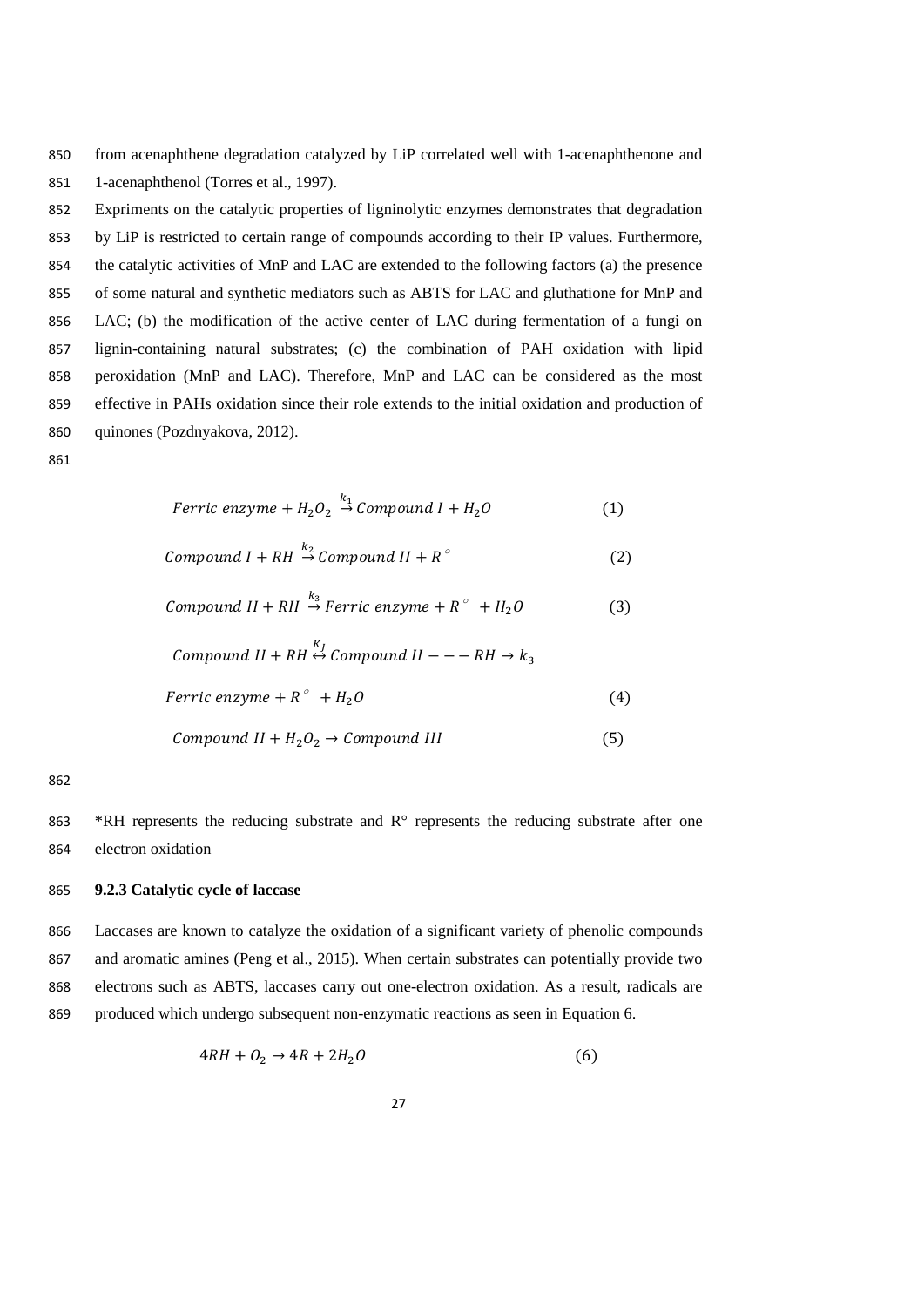Hundreds of studies have been done on the characteristics of fungal laccases. And most of the research has been investigating tree laccases or other copper-containing oxidases (Tollin et al., 1993).

874 Even though, the redox potential of laccases (0.5-0.8 V) does not favor the oxidation of non- phenolic compounds, numerous studies have demonstrated that laccases are capable of oxidizing compounds which have redox potentials higher than that of the enzyme. In these studies, ABTS, 1- hydroxybenzotriazole (HOBT) or 3-hydroxyanthrani- late were applied as a cooxidant/mediator, and non-phenolic lignin, veratryl alcohol, and PAH were oxidized (Collins and Dobson, 1996; Eggert et al., 1996; Bourbonnais et al., 1997; Majcherczyk et al.,

1998a). The enzyme kinetic background of these reactions is still not identified.

# **10 Conclusions**

 Enzymatic bioremediation is the tool to convert PAHs to less harmful/non-harmful forms with less chemicals, energy, and time. It is a solution to degrade/remove contaminants in an eco- friendly way. From the early to the current research, vast range of fungi have proved their efficiency in the bioremediation of PAH-contaminated wastes through enzymes, such as MnP, LiP, laccase and other fungal enzymes, such as Cytochrome P450 monooxygenase, epoxide hydrolases, lipases, protease and dioxygenases.

 The enzymatic bioremediation of a pollutant and the rate at which it is reached relies upon the environmental conditions, number and type of the microorganisms, characteristics of the chemical compound to degrade. Hence, to improve the degradation rate and develop a bioremediation system, various factors are accountable which need to be dealt with and are to be investigated, such as pretreatment at high temperature.

 Powerful and cost-effective bioremediation should involve either entire mineralization of the PAHs or at minimum biotransformation to less harmful compounds. Generally, fungal rates of degradation of PAHs are slow and inefficient compared to bacteria; however, since numerous fungi have the ability to hydroxylate a wide variety of PAHs, their ecological role could be significant since these polar intermediates can be mineralized by soil bacteria or detoxified to simpler non-hazardous compounds. Additionally, fungi have an advantage over bacteria since the fungal mycelium could grow into the soil and spread itself through the solid matrix to degrade the PAHs. To improve and empower biodegradative potential of fungi, substantial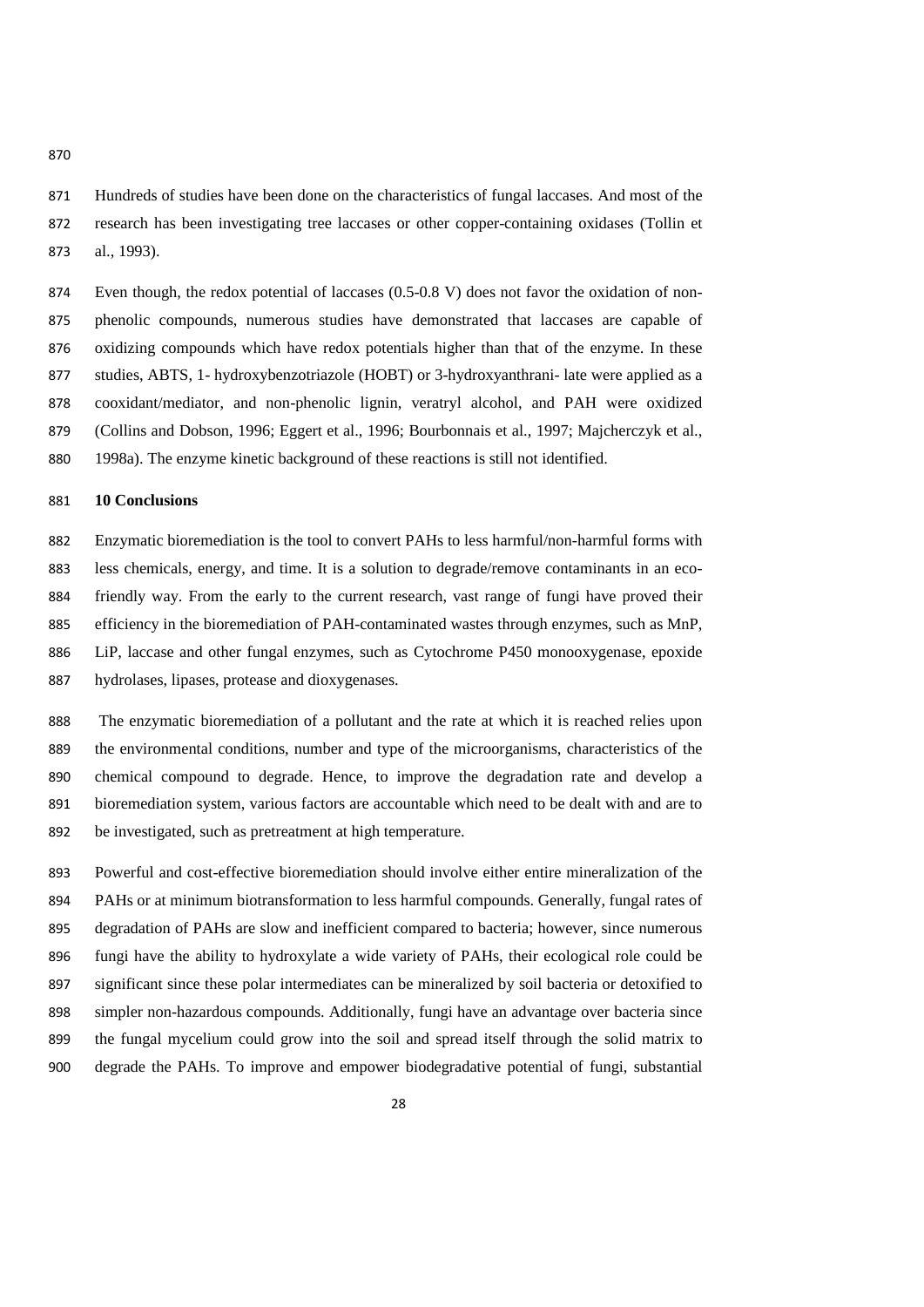- research on the enzymes included in PAH degradation pathways and on the molecular genetics and biochemistry of catabolic pathways is required.
- 
- 
- 

# **Acknowledgement**s

- The authors are sincerely thankful to the Natural Sciences and Engineering Research Council
- of Canada (Discovery Grant 355254, CRD Grant and Strategic Grant 447075) for financial
- support. The views or opinions expressed in this article are those of the authors.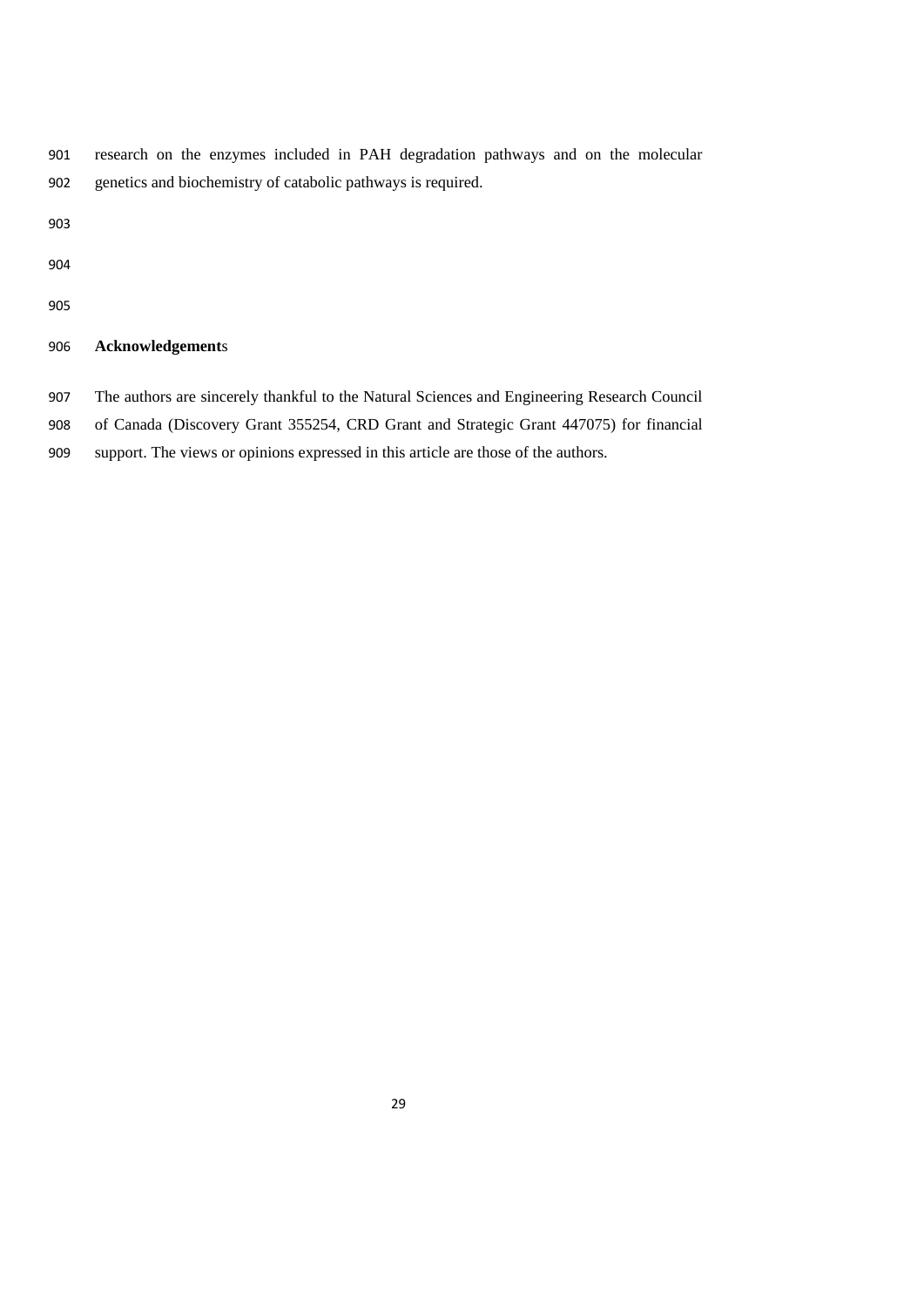# **References**

| 912        | Adams, G.O., Fufeyin, P.T., Okoro, S.E., Ehinomen, I., 2015. Bioremediation, biostimulation and            |
|------------|------------------------------------------------------------------------------------------------------------|
| 913        | bioaugmention: a review. Int. J. Environ. Bioremediation Biodegrad. 3, 28-39.                              |
| 914        | Baborová, P., Möder, M., Baldrian, P., Cajthamlová, K., Cajthaml, T., 2006. Purification of a new          |
| 915        | manganese peroxidase of the white-rot fungus Irpex lacteus, and degradation of polycyclic                  |
| 916        | aromatic hydrocarbons by the enzyme. Res. Microbiol. 157, 248-253.                                         |
| 917        | doi:10.1016/j.resmic.2005.09.001                                                                           |
| 918        | Balaji, V., Arulazhagan, P., Ebenezer, P., 2014. Enzymatic bioremediation of polyaromatic                  |
| 919        | hydrocarbons by fungal consortia enriched from petroleum contaminated soil and oil seeds.                  |
| 920        | J. Environ. Biol. Environ. Biol. India 35, 521-529.                                                        |
| 921        | Balaji, V., Ebenezer, P., 2008. Optimization of extracellular lipase production in Colletotrichum          |
| 922        | gloeosporioides by solid state fermentation. Indian J. Sci. Technol. 1, 1-8.                               |
| 923        | Banu, N., Muthumary, J.P., 2005. Mycobiota of sunflower seeds and samples collected from                   |
| 924        | vegetable oil refinery located in Tamilnadu, India. Mycol. Prog. 4, 195-204.                               |
| 925        | Barrasa, J.M., Martínez, A.T., Martínez, M.J., 2009. Isolation and selection of novel basidiomycetes       |
| 926        | for decolorization of recalcitrant dyes. Folia Microbiol. (Praha) 54, 59-66.                               |
| 927        | doi:10.1007/s12223-009-0009-6                                                                              |
| 928        | Betts, W.B., 2012. Biodegradation: Natural and Synthetic Materials. Springer Science & Business            |
| 929        | Media.                                                                                                     |
| 930        | Bezalel, L., Hadar, Y., Cerniglia, C.E., 1997. Enzymatic Mechanisms Involved in Phenanthrene               |
| 931        | Degradation by the White Rot Fungus Pleurotus ostreatus. Appl. Environ. Microbiol. 63,                     |
| 932        | 2495-2501.                                                                                                 |
| 933        | Bezalel, L., Hadar, Y., Cerniglia, C.E., 1996. Mineralization of Polycyclic Aromatic Hydrocarbons by the   |
| 934        | White Rot Fungus Pleurotus ostreatus. Appl. Environ. Microbiol. 62, 292-295.                               |
| 935        | Bezalel, L., Hadar, Y., Fu, P.P., Freeman, J.P., Cerniglia, C.E., 1996a. Initial oxidation products in the |
| 936        | metabolism of pyrene, anthracene, fluorene, and dibenzothiophene by the white rot fungus                   |
| 937        | Pleurotus ostreatus. Appl. Environ. Microbiol. 62, 2554-2559.                                              |
| 938        | Bezalel, L., Hadar, Y., Fu, P.P., Freeman, J.P., Cerniglia, C.E., 1996b. Metabolism of phenanthrene by     |
| 939        | the white rot fungus Pleurotus ostreatus. Appl. Environ. Microbiol. 62, 2547-2553.                         |
| 940        | Binková, B., Šrám, R.J., 2004. The genotoxic effect of carcinogenic PAHs, their artificial and             |
| 941        | environmental mixtures (EOM) on human diploid lung fibroblasts. Mutat. Res. Mol. Mech.                     |
| 942        | Mutagen. 547, 109-121.                                                                                     |
| 943        | Bogan, B.W., Lamar, R.T., 1996. Polycyclic aromatic hydrocarbon-degrading capabilities of                  |
| 944        | Phanerochaete laevis HHB-1625 and its extracellular ligninolytic enzymes. Appl. Environ.                   |
| 945        | Microbiol. 62, 1597-1603.                                                                                  |
| 946        | Bogan, B.W., Lamar, R.T., 1995a. One-electron oxidation in the degradation of creosote polycyclic          |
| 947        | aromatic hydrocarbons by Phanerochaete chrysosporium. Appl. Environ. Microbiol. 61,                        |
| 948        | 2631-2635.                                                                                                 |
| 949        | Bogan, B.W., Lamar, R.T., 1995b. One-electron oxidation in the degradation of creosote polycyclic          |
| 950        | aromatic hydrocarbons by Phanerochaete chrysosporium. Appl. Environ. Microbiol. 61,                        |
|            | 2631-2635.                                                                                                 |
| 951<br>952 | Bogan, B.W., Lamar, R.T., Hammel, K.E., 1996. Fluorene Oxidation In Vivo by Phanerochaete                  |
| 953        | chrysosporium and In Vitro during Manganese Peroxidase-Dependent Lipid Peroxidation.                       |
|            | Appl. Environ. Microbiol. 62, 1788-1792.                                                                   |
| 954        |                                                                                                            |
| 955        | Bogan, B.W., Schoenike, B., Lamar, R.T., Cullen, D., 1996. Manganese peroxidase mRNA and enzyme            |
| 956        | activity levels during bioremediation of polycyclic aromatic hydrocarbon-contaminated soil                 |
| 957        | with Phanerochaete chrysosporium. Appl. Environ. Microbiol. 62, 2381-2386.                                 |
| 958        | Böhmer, S., Messner, K., Srebotnik, E., 1998. Oxidation of phenanthrene by a fungal laccase in the         |
| 959        | presence of 1-hydroxybenzotriazole and unsaturated lipids. Biochem. Biophys. Res. Commun.                  |
| 960        | 244, 233-238. doi:10.1006/bbrc.1998.8228                                                                   |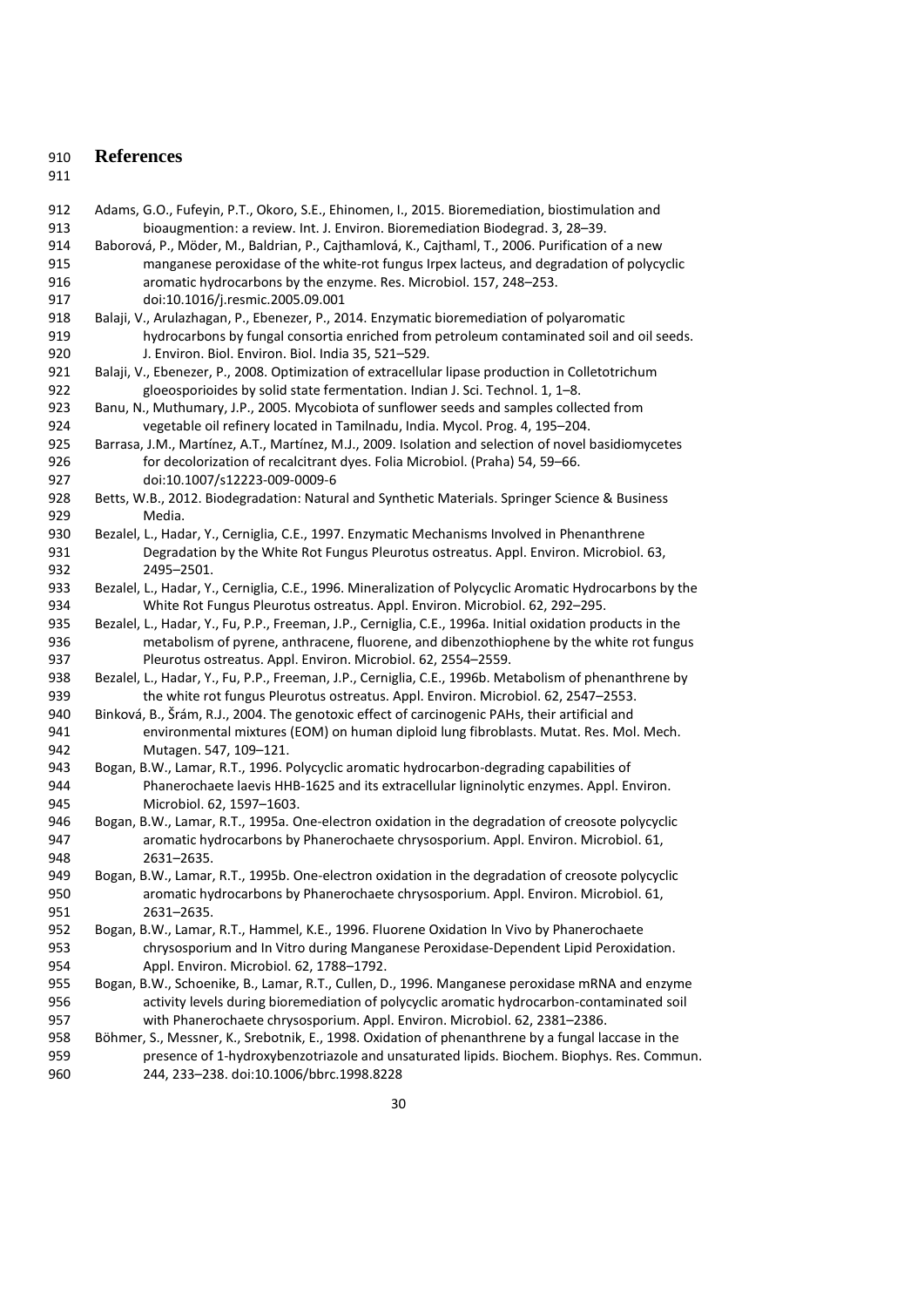- Bonugli-Santos, R.C., dos Santos Vasconcelos, M.R., Passarini, M.R., Vieira, G.A., Lopes, V.C., Mainardi, P.H., dos Santos, J.A., de Azevedo Duarte, L., Otero, I.V., da Silva Yoshida, A.M., others, 2015. Marine-derived fungi: diversity of enzymes and biotechnological applications. Front. Microbiol. 6.
- Bourbonnais, R., Paice, M.G., Freiermuth, B., Bodie, E., Borneman, S., 1997. Reactivities of Various Mediators and Laccases with Kraft Pulp and Lignin Model Compounds. Appl. Environ. Microbiol. 63, 4627–4632.
- Boyle, D., Wiesner, C., Richardson, A., 1998. Factors affecting the degradation of polyaromatic hydrocarbons in soil by white-rot fungi. Soil Biol. Biochem. 30, 873–882.
- Bressler, D.C., Fedorak, P.M., Pickard, M.A., 2000. Oxidation of carbazole, N-ethylcarbazole, fluorene, and dibenzothiophene by the laccase of Coriolopsis gallica. Biotechnol. Lett. 22, 1119–1125. doi:10.1023/A:1005633212866
- Bumpus, J.A., 1989a. Biodegradation of polycyclic hydrocarbons by Phanerochaete chrysosporium. Appl. Environ. Microbiol. 55, 154–158.
- Bumpus, J.A., 1989b. Biodegradation of polycyclic hydrocarbons by Phanerochaete chrysosporium. Appl. Environ. Microbiol. 55, 154–158.
- Bumpus, J.A., Tien, M., Wright, D., Aust, S.D., 1985. Oxidation of persistent environmental pollutants by a white rot fungus. Science 228, 1434–1436.
- Cai, D., Tien, M., 1992. Kinetic studies on the formation and decomposition of compounds II and III. Reactions of lignin peroxidase with H2O2. J. Biol. Chem. 267, 11149–11155.
- Chandra, R., Chowdhary, P., 2015. Properties of bacterial laccases and their application in bioremediation of industrial wastes. Environ. Sci. Process. Impacts 17, 326–342.
- Chang, Y.-T., Lee, J.-F., Liu, K.-H., Liao, Y.-F., Yang, V., 2015. Immobilization of fungal laccase onto a nonionic surfactant-modified clay material: application to PAH degradation. Environ. Sci. Pollut. Res. 1–12.
- Cajthaml, T., Möder, M., Kacer, P., Sasek, V., Popp, P., 2002. Study of fungal degradation products of polycyclic aromatic hydrocarbons using gas chromatography with ion trap mass spectrometry detection. J. Chromatogr. A 974, 213–222.
- Cañas, A.I., Alcalde, M., Plou, F., Martínez, M.J., Martínez, Á.T., Camarero, S., 2007. Transformation of Polycyclic Aromatic Hydrocarbons by Laccase Is Strongly Enhanced by Phenolic Compounds Present in Soil. Environ. Sci. Technol. 41, 2964–2971. doi:10.1021/es062328j
- Casillas, R.P., Crow Jr, S.A., Heinze, T.M., Deck, J., Cerniglia, C.E., 1996. Initial oxidative and subsequent conjugative metabolites produced during the metabolism of phenanthrene by fungi. J. Ind. Microbiol. 16, 205–215.
- Cavalieri, E.L., Rogan, E.G., Roth, R.W., Saugier, R.K., Hakam, A., 1983. The relationship between ionization potential and horseradish peroxidase/hydrogen peroxide-catalyzed binding of aromatic hydrocarbons to DNA. Chem. Biol. Interact. 47, 87–109.
- Cébron, A., Beguiristain, T., Bongoua-Devisme, J., Denonfoux, J., Faure, P., Lorgeoux, C., Ouvrard, S., Parisot, N., Peyret, P., Leyval, C., 2015. Impact of clay mineral, wood sawdust or root organic matter on the bacterial and fungal community structures in two aged PAH-contaminated soils. Environ. Sci. Pollut. Res. 1–15.
- Cerniglia, C.E., 1997a. Fungal metabolism of polycyclic aromatic hydrocarbons: past, present and future applications in bioremediation. J. Ind. Microbiol. Biotechnol. 19, 324–333. doi:10.1038/sj.jim.2900459
- Cerniglia, C.E., 1997b. Fungal metabolism of polycyclic aromatic hydrocarbons: past, present and future applications in bioremediation. J. Ind. Microbiol. Biotechnol. 19, 324–333.
- Cerniglia, C.E., 1984. Microbial Metabolism of Polycyclic Aromatic Hydrocarbons, in: Laskin, A.I. (Ed.), Advances in Applied Microbiology. Academic Press, pp. 31–71.
- Cerniglia, C.E., 1982. Initial reactions in the oxidation of anthracene by Cunninghamella elegans. J. Gen. Microbiol. 128, 2055–2061.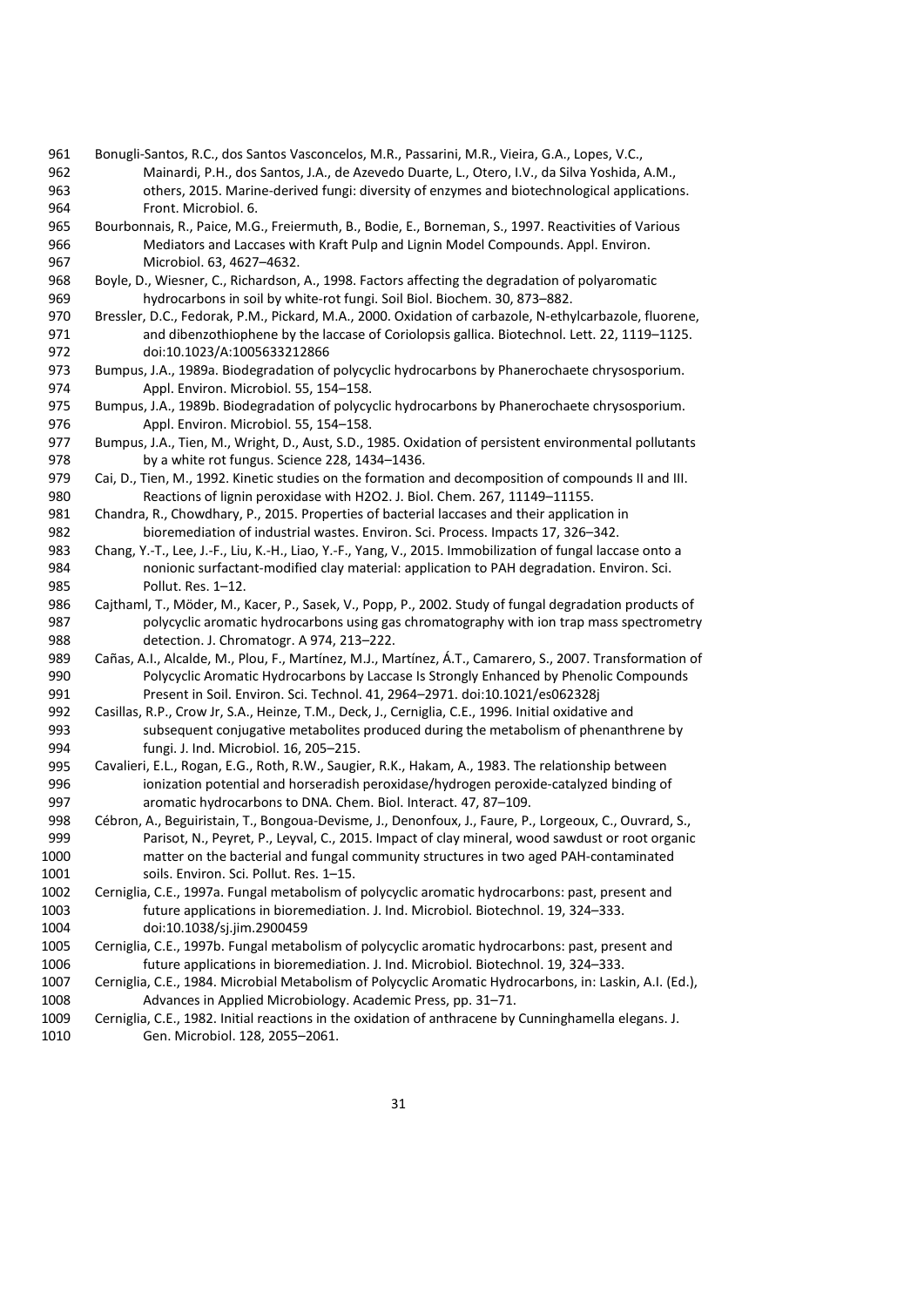Cerniglia, C.E., Campbell, W.L., Freeman, J.P., Evans, F.E., 1989. Identification of a novel metabolite in phenanthrene metabolism by the fungus Cunninghamella elegans. Appl. Environ. Microbiol. 55, 2275–2279.

 Cerniglia, C.E., Dodge, R.H., Gibson, D.T., 1980. Studies on the fungal oxidation of polycyclic aromatic hydrocarbons. Bot. Mar. 23, 121–124.

- Cerniglia, C.E., Gibson, D.T., 1980a. Fungal oxidation of benzo (a) pyrene and (+-)-trans-7, 8- dihydroxy-7, 8-dihydrobenzo (a) pyrene. J Biol ChemUnited States 255.
- Cerniglia, C.E., Gibson, D.T., 1980b. Fungal oxidation of (+/-)-9, 10-dihydroxy-9, 10-dihydrobenzo [a] pyrene: formation of diastereomeric benzo [a] pyrene 9, 10-diol 7, 8-epoxides. Proc. Natl. Acad. Sci. 77, 4554–4558.
- Cerniglia, C.E., Gibson, D.T., 1979. Oxidation of benzo [a] pyrene by the filamentous fungus Cunninghamella elegans. J. Biol. Chem. 254, 12174–12180.
- Cerniglia, C.E., Gibson, D.T., Dodge, R.H., 1994. Metabolism of benz [a] anthracene by the filamentous fungus Cunninghamella elegans. Appl. Environ. Microbiol. 60, 3931–3938.
- Cerniglia, C.E., Kelly, D.W., Freeman, J.P., Miller, D.W., 1986. Microbial metabolism of pyrene. Chem. Biol. Interact. 57, 203–216.
- Cerniglia, C.E., Mahaffey, W., Gibson, D.T., 1980. Fungal oxidation of benzo [a] pyrene: formation of (-)-trans-7, 8-dihydroxy-7, 8-dihydrobenzo [a] pyrene by Cunninghamella elegans. Biochem. Biophys. Res. Commun. 94, 226–232.
- Cerniglia, C.E., Sutherland, J.B., 2010. Degradation of polycyclic aromatic hydrocarbons by fungi, in: Handbook of Hydrocarbon and Lipid Microbiology. Springer, pp. 2079–2110.
- Cerniglia, C.E., Yang, S.K., 1984. Stereoselective metabolism of anthracene and phenanthrene by the fungus Cunninghamella elegans. Appl. Environ. Microbiol. 47, 119–124.
- Chang, Y.-T., Lee, J.-F., Liu, K.-H., Liao, Y.-F., Yang, V., 2015. Immobilization of fungal laccase onto a nonionic surfactant-modified clay material: application to PAH degradation. Environ. Sci. Pollut. Res. 1–12.
- Chan, S.M.N., Luan, T., Wong, M.H., Tam, N.F.Y., 2006. Removal and biodegradation of polycyclic aromatic hydrocarbons by Selenastrum capricornutum. Environ. Toxicol. Chem. SETAC 25, 1772–1779.
- Chen, J., Wang, X.J., Hu, J.D., Tao, S., 2006. [Effect of surfactants on biodegradation of PAHs by white- rot fungi]. Huan Jing Ke Xue Huanjing Kexuebian Ji Zhongguo Ke Xue Yuan Huan Jing Ke Xue Wei Yuan Hui Huan Jing Ke Xue Bian Ji Wei Yuan Hui 27, 154–159.
- Cho, S.-J., Park, S.J., Lim, J.-S., Rhee, Y.H., Shin, K.-S., 2002. Oxidation of polycyclic aromatic hydrocarbons by laccase of Coriolus hirsutus. Biotechnol. Lett. 24, 1337–1340. doi:10.1023/A:1019896316366
- Clar, E., Schoental, R., 1964. Polycyclic hydrocarbons. Springer.
- Clemente, A.R., Anazawa, T.A., Durrant, L.R., 2001. Biodegradation of polycyclic aromatic hydrocarbons by soil fungi. Braz. J. Microbiol. 32, 255–261.
- Collins, P.J., Dobson, A.D., 1996. Oxidation of fluorene and phenanthrene by Mn (II) dependent peroxidase activity in whole cultures of Trametes (Coriolus) versicolor. Biotechnol. Lett. 18, 801–804.
- Collins, P.J., Kotterman, M., Field, J.A., Dobson, A., 1996. Oxidation of Anthracene and Benzo[a]pyrene by Laccases from Trametes versicolor. Appl. Environ. Microbiol. 62, 4563– 4567.
- Cornelissen, G., Gustafsson, Ö., Bucheli, T.D., Jonker, M.T., Koelmans, A.A., van Noort, P.C., 2005. Extensive sorption of organic compounds to black carbon, coal, and kerogen in sediments and soils: mechanisms and consequences for distribution, bioaccumulation, and biodegradation. Environ. Sci. Technol. 39, 6881–6895.
- Cutright, T.J., 1995. Polycyclic aromatic hydrocarbon biodegradation and kinetics using Cunninghamella echinulata var. elegans. Int. Biodeterior. Biodegrad. 35, 397–408. doi:10.1016/0964-8305(95)00046-1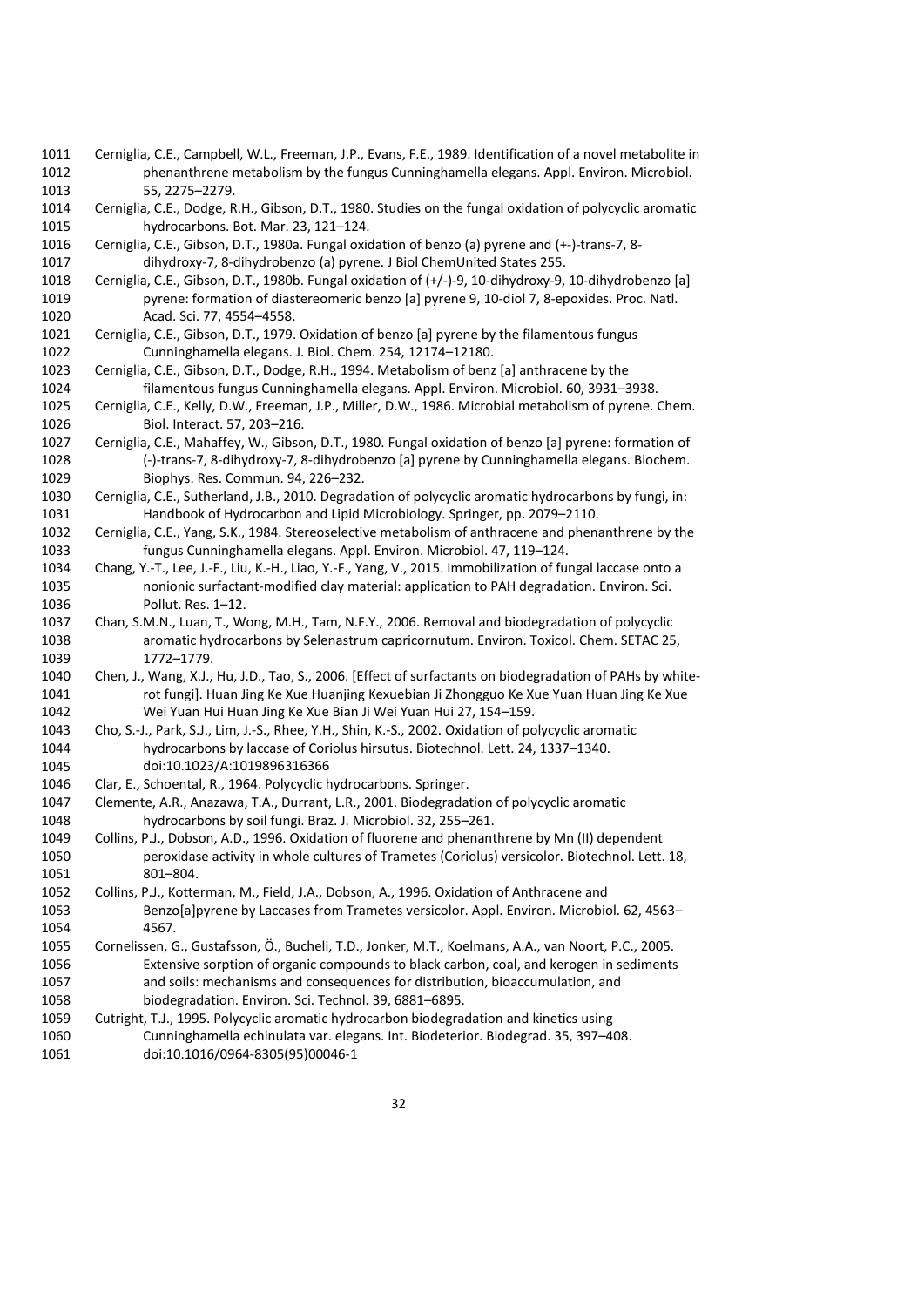- Cybulski, Z., Dziurla, E., Kaczorek, E., Olszanowski, A., 2003. The Influence of Emulsifiers on Hydrocarbon Biodegradation by Pseudomonadacea and Bacillacea Strains. Spill Sci. Technol. Bull. 8, 503–507. doi:10.1016/S1353-2561(03)00068-9
- Darmawan, R., Nakata, H., Ohta, H., Niidome, T., Takikawa, K., others, 2015. Isolation and Evaluation of PAH Degrading Bacteria. J Bioremed Biodeg 6, 2.
- Dashtban, M., Schraft, H., Syed, T.A., Qin, W., 2010. Fungal biodegradation and enzymatic modification of lignin. Int. J. Biochem. Mol. Biol. 1, 36–50.
- Davis, M.W., Glaser, J.A., Evans, J.W., Lamar, R.T., 1993. Field evaluation of the lignin-degrading fungus Phanerochaete sordida to treat creosote-contaminated soil. Environ. Sci. Technol. 27, 2572–2576. doi:10.1021/es00048a040
- Dharmsthiti, S., Kuhasuntisuk, B., 1998. Lipase from Pseudomonas aeruginosa LP602: biochemical properties and application for wastewater treatment. J. Ind. Microbiol. Biotechnol. 21, 75– 80. doi:10.1038/sj.jim.2900563
- Diaz, M., Mora, V., Pedrozo, F., Nichela, D., Baffico, G., 2014. Evaluation of native acidophilic algae species as potential indicators of polycyclic aromatic hydrocarbon (PAH) soil contamination. J. Appl. Phycol. 27, 321–325. doi:10.1007/s10811-014-0334-2
- Ding, J., Cong, J., Zhou, J., Gao, S., 2008. Polycyclic aromatic hydrocarbon biodegradation and extracellular enzyme secretion in agitated and stationary cultures of Phanerochaete chrysosporium. J. Environ. Sci. China 20, 88–93.
- Dodor, D.E., Hwang, H.-M., Ekunwe, S.I., 2004. Oxidation of anthracene and benzo [a] pyrene by immobilized laccase from Trametes versicolor. Enzyme Microb. Technol. 35, 210–217.
- Drevinskas, T., Mickienė, R., Maruška, A., Stankevičius, M., Tiso, N., Mikašauskaitė, J., Ragažinskienė, O., Levišauskas, D., Bartkuvienė, V., Snieškienė, V., others, 2016. Downscaling the in vitro test of fungal bioremediation of polycyclic aromatic hydrocarbons: methodological approach. Anal. Bioanal. Chem. 408, 1043–1053.
- Dutton, M.V., Evans, C.S., 1996. Oxalate production by fungi: its role in pathogenicity and ecology in the soil environment. Can. J. Microbiol. 42, 881–895. doi:10.1139/m96-114
- Eggert, C., Temp, U., Dean, J.F.D., Eriksson, K.-E.L., 1996. A fungal metabolite mediates degradation of non-phenolic lignin structures and synthetic lignin by laccase. FEBS Lett. 391, 144–148. doi:10.1016/0014-5793(96)00719-3
- Eibes, G., Cajthaml, T., Moreira, M.T., Feijoo, G., Lema, J.M., 2006a. Enzymatic degradation of anthracene, dibenzothiophene and pyrene by manganese peroxidase in media containing acetone. Chemosphere 64, 408–414. doi:10.1016/j.chemosphere.2005.11.075
- Eibes, G., Cajthaml, T., Moreira, M.T., Feijoo, G., Lema, J.M., 2006b. Enzymatic degradation of anthracene, dibenzothiophene and pyrene by manganese peroxidase in media containing acetone. Chemosphere 64, 408–414. doi:10.1016/j.chemosphere.2005.11.075
- Elisabet Aranda, R.U., 2009. Conversion of polycyclic aromatic hydrocarbons, methyl naphthalenes and dibenzofuran by two fungal peroxygenases. Biodegradation. Biodegradation 21, 267–81. doi:10.1007/s10532-009-9299-2
- Farnet, A.M., Criquet, S., Tagger, S., Gil, G., Petit, J.L., 2000. Purification, partial characterization, and reactivity with aromatic compounds of two laccases from Marasmius quercophilus strain 17. Can. J. Microbiol. 46, 189–194. doi:10.1139/w99-138
- Fayeulle, A., Veignie, E., Slomianny, C., Dewailly, E., Munch, J.-C., Rafin, C., 2014. Energy-dependent uptake of benzo [a] pyrene and its cytoskeleton-dependent intracellular transport by the telluric fungus Fusarium solani. Environ. Sci. Pollut. Res. 21, 3515–3523.
- Ferreira, L., Rosales, E., Sanromán, M.A., Pazos, M., 2015. Preliminary testing and design of permeable bioreactive barrier for phenanthrene degradation by Pseudomonas stutzeriCECT 930 immobilized in hydrogel matrices. J. Chem. Technol. Biotechnol. 90, 500–506. doi:10.1002/jctb.4338
- Field, J.A., De Jong, E., Costa, G.F., De Bont, J.A., 1992. Biodegradation of polycyclic aromatic
- hydrocarbons by new isolates of white rot fungi. Appl. Environ. Microbiol. 58, 2219–2226.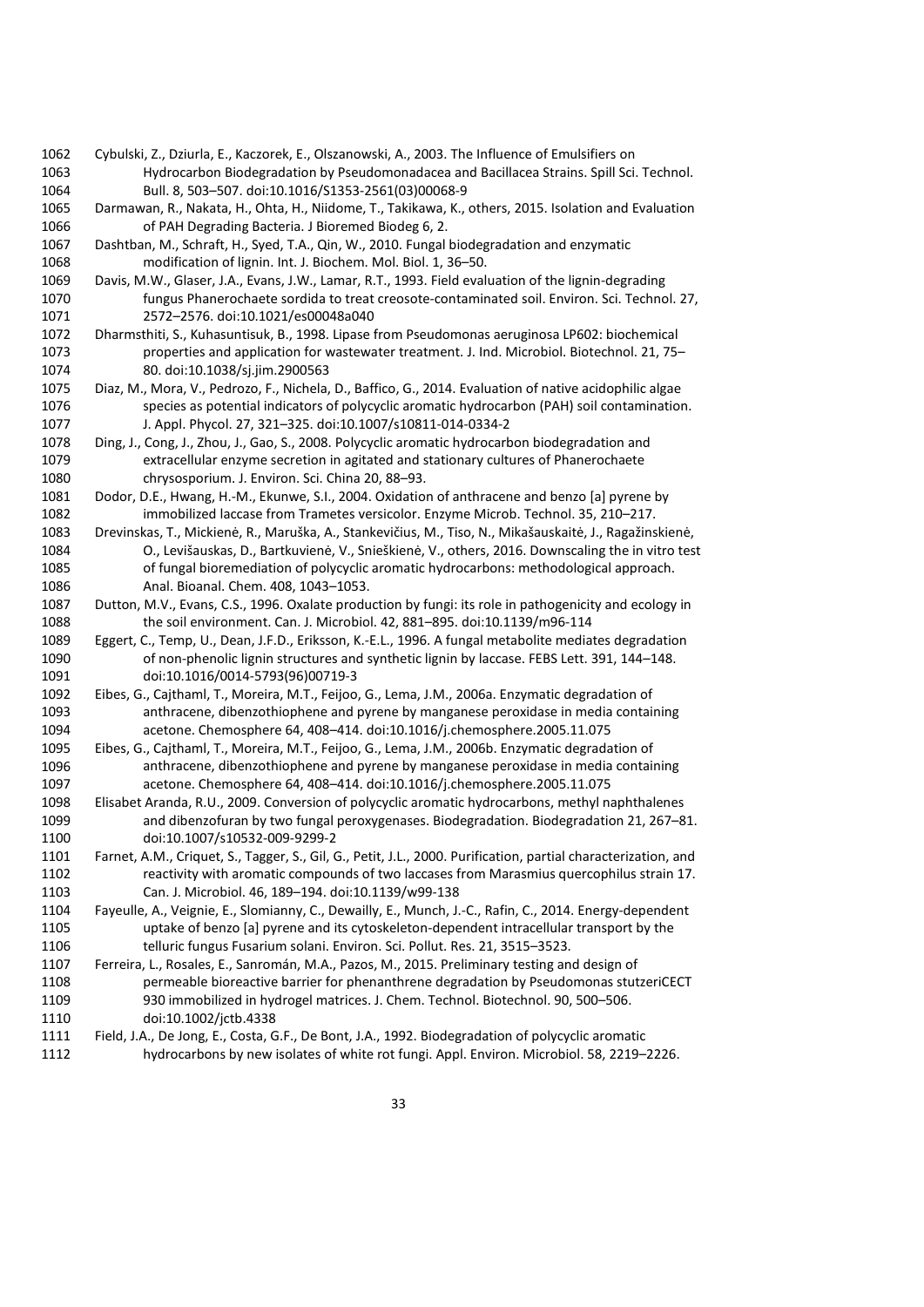- Field, J.A., Vledder, R.H., van Zelst, J.G., Rulkens, W.H., 1996. The tolerance of lignin peroxidase and manganese-dependent peroxidase to miscible solvents and the in vitro oxidation of anthracene in solvent: water mixtures. Enzyme Microb. Technol. 18, 300–308. doi:10.1016/0141-0229(95)00109-3
- Garapati, V.K., Mishra, S., 2012. Hydrocarbon degradation using fungal isolate: Nutrients optimized by combined grey relational analysis. Int J Eng Res Appl 2, 390–399.
- Gill, P., Arora, D., 2003. Effect of culture conditions on manganese peroxidase production and activity by some white rot fungi. J. Ind. Microbiol. Biotechnol. 30, 28–33.
- Glenn, J.K., Akileswaran, L., Gold, M.H., 1986. Mn(II) oxidation is the principal function of the extracellular Mn-peroxidase from Phanerochaete chrysosporium. Arch. Biochem. Biophys. 251, 688–696.
- Gopinath, S.C., Anbu, P., Lakshmipriya, T., Hilda, A., 2013. Strategies to characterize fungal lipases for applications in medicine and dairy industry. BioMed Res. Int. 2013.
- Gu, H., Luo, X., Wang, H., Wu, L., Wu, J., Xu, J., 2015. The characteristics of phenanthrene biosorption by chemically modified biomass of Phanerochaete chrysosporium. Environ. Sci. Pollut. Res. 22, 11850–11861.
- Hadibarata, T., Kristanti, R.A., 2014. Potential of a white-rot fungus Pleurotus eryngii F032 for degradation and transformation of fluorene. Fungal Biol. 118, 222–227.
- Hadibarata, T., Tachibana, S., Itoh, K., 2009. Biodegradation of chrysene, an aromatic hydrocarbon by Polyporus sp. S133 in liquid medium. J. Hazard. Mater. 164, 911–917.
- doi:10.1016/j.jhazmat.2008.08.081 Haemmerli, S.D., Leisola, M.S., Sanglard, D., Fiechter, A., 1986. Oxidation of benzo (a) pyrene by
- extracellular ligninases of Phanerochaete chrysosporium. Veratryl alcohol and stability of ligninase. J. Biol. Chem. 261, 6900–6903.
- Hamamura, N., Ward, D.M., Inskeep, W.P., 2013. Effects of petroleum mixture types on soil bacterial population dynamics associated with the biodegradation of hydrocarbons in soil environments. FEMS Microbiol. Ecol. 85, 168–178.
- Hammel, K.E., 1995. Mechanisms for polycyclic aromatic hydrocarbon degradation by ligninolytic fungi. Environ. Health Perspect. 103, 41–43.
- Hammel, K.E., 1992. Oxidation of Aromatic Pollutants by Lijfnin-degrading Fungi and Their Extracellular Peroxidases. Met. Ions Biol. Syst. Vol. 28 Degrad. Environ. Pollut. Microorg. Their Met. 28, 41.
- Hammel, K.E., Gai, W.Z., Green, B., Moen, M.A., 1992a. Oxidative degradation of phenanthrene by the ligninolytic fungus Phanerochaete chrysosporium. Appl. Environ. Microbiol. 58, 1832– 1838.
- Hammel, K.E., Gai, W.Z., Green, B., Moen, M.A., 1992b. Oxidative degradation of phenanthrene by the ligninolytic fungus Phanerochaete chrysosporium. Appl. Environ. Microbiol. 58, 1832– 1838.
- Hammel, K.E., Green, B., Gai, W.Z., 1991. Ring fission of anthracene by a eukaryote. Proc. Natl. Acad. Sci. U. S. A. 88, 10605–10608.
- Hammel, K.E., Kalyanaraman, B., Kirk, T.K., 1986. Oxidation of polycyclic aromatic hydrocarbons and dibenzo[p]-dioxins by Phanerochaete chrysosporium ligninase. J. Biol. Chem. 261, 16948– 16952.
- Han, M.-J., Choi, H.-T., Song, H.-G., 2004. Degradation of phenanthrene by Trametes versicolor and its laccase. J. Microbiol. Seoul Korea 42, 94–98.
- Haritash, A.K., Kaushik, C.P., 2009a. Biodegradation aspects of polycyclic aromatic hydrocarbons (PAHs): a review. J. Hazard. Mater. 169, 1–15.
- Haritash, A.K., Kaushik, C.P., 2009b. Biodegradation aspects of polycyclic aromatic hydrocarbons (PAHs): a review. J. Hazard. Mater. 169, 1–15.
- Hatakka, A., 1994. Lignin-modifying enzymes from selected white-rot fungi: production and role from in lignin degradation. FEMS Microbiol. Rev. 13, 125–135.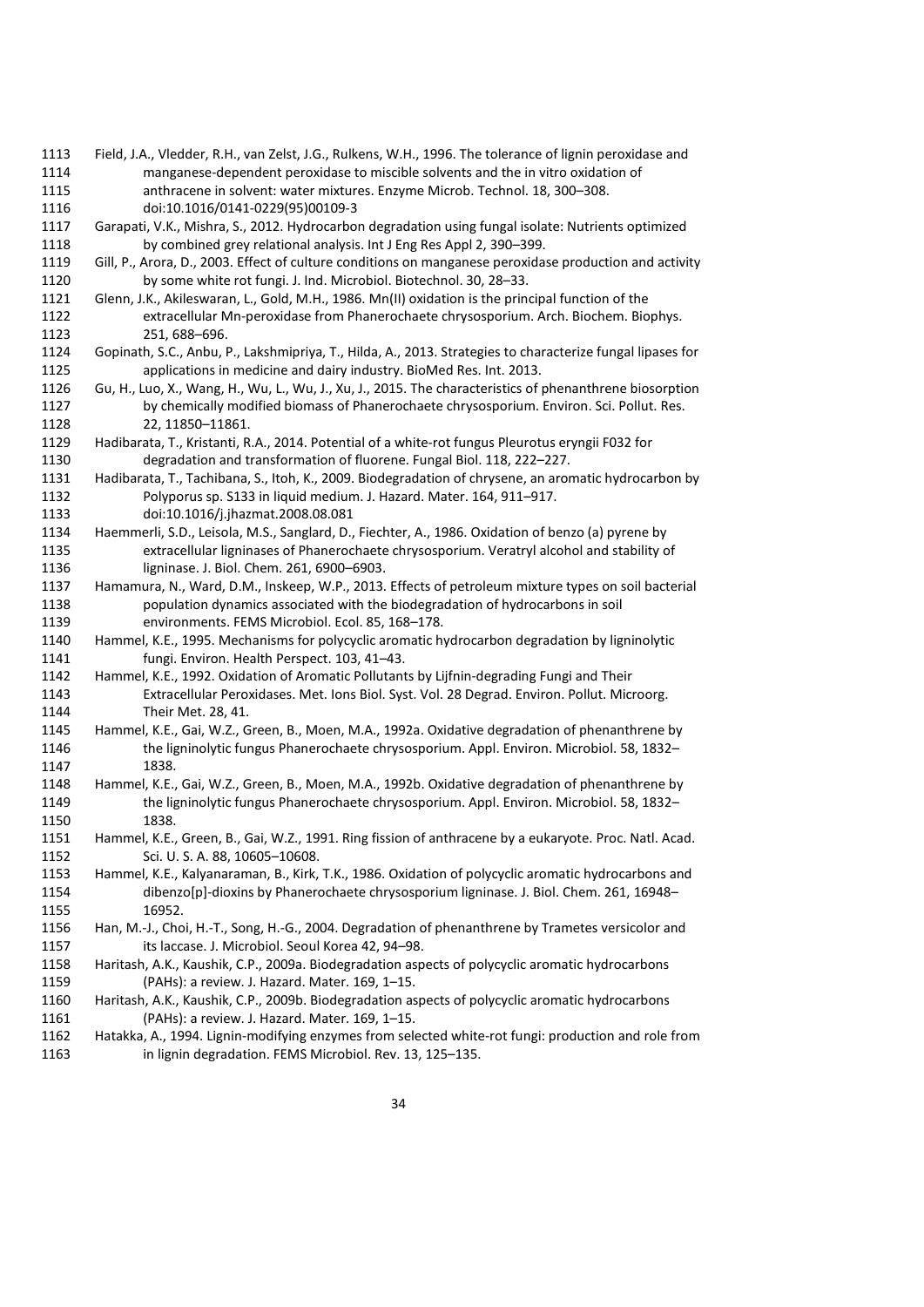- Hofrichter, M., Scheibner, K., Schneegaß, I., Fritsche, W., 1998. Enzymatic Combustion of Aromatic and Aliphatic Compounds by Manganese Peroxidase from Nematoloma frowardii. Appl. Environ. Microbiol. 64, 399–404.
- Huesemann, M.H., Hausmann, T.S., Fortman, T.J., 2003. Assessment of bioavailability limitations during slurry biodegradation of petroleum hydrocarbons in aged soils. Environ. Toxicol. Chem. 22, 2853–2860.
- Hunsa Punnapayak, S.P., 2009. Polycyclic aromatic hydrocarbons (PAHs) degradation by laccase from a tropical white rot fungus Ganoderma lucidum. Afr J Biotechnol 8:5897-5900. Afr. J. Biotechnol. 8. doi:10.4314/ajb.v8i21.66070
- Jensen, K.A., Evans, K.M.C., Kirk, T.K., Hammel, K.E., 1994. Biosynthetic Pathway for Veratryl Alcohol in the Ligninolytic Fungus Phanerochaete chrysosporium. Appl. Environ. Microbiol. 60, 709– 714.
- Johannes, C., Majcherczyk, A., 2000. Natural Mediators in the Oxidation of Polycyclic Aromatic Hydrocarbons by Laccase Mediator Systems. Appl. Environ. Microbiol. 66, 524–528. doi:10.1128/AEM.66.2.524-528.2000
- Johannes, C., Majcherczyk, A., Hüttermann, A., 1998. Oxidation of acenaphthene and acenaphthylene by laccase of Trametes versicolor in a laccase-mediator system. J. Biotechnol. 61, 151–156. doi:10.1016/S0168-1656(98)00030-3
- Johannes, C., Majcherczyk, A., Hüttermann, A., 1996. Degradation of anthracene by laccase of Trametes versicolor in the presence of different mediator compounds. Appl. Microbiol. Biotechnol. 46, 313–317.
- Johansson, T., Nyman, P.O., Cullen, D., 2002. Differential Regulation of mnp2, a New Manganese Peroxidase-Encoding Gene from the Ligninolytic Fungus Trametes versicolor PRL 572. Appl. Environ. Microbiol. 68, 2077–2080. doi:10.1128/AEM.68.4.2077-2080.2002
- Jové, P., Olivella, M.À., Camarero, S., Caixach, J., Planas, C., Cano, L., De Las Heras, F.X., 2015. Fungal biodegradation of anthracene-polluted cork: A comparative study. J. Environ. Sci. Health Part A 1–8.
- Kaal, E.E.J., Field, J.A., Joyce, T.W., 1995. Increasing ligninolytic enzyme activities in several white-rot Basidiomycetes by nitrogen-sufficient media. Bioresour. Technol. 53, 133–139. doi:10.1016/0960-8524(95)00066-N
- Kelsey, J.W., Slizovskiy, I.B., Peters, R.D., Melnick, A.M., 2010. Sterilization affects soil organic matter chemistry and bioaccumulation of spiked p, p′-DDE and anthracene by earthworms. Environ. Pollut. 158, 2251–2257.
- Kg, W., Wl, A., Jw, B., 1999. Mineralization of benzo[a]pyrene by Marasmiellus troyanus, a mushroom isolated from a toxic waste site. Microbiol. Res. 154, 75–79.
- Khambhaty, Y., Ananth, S., Sreeram, K.J., Rao, J.R., Nair, B.U., 2015. Dual utility of a novel, copper enhanced laccase from Trichoderma aureoviridae. Int. J. Biol. Macromol. 81, 69–75.
- Kiehlmann, E., Pinto, L., Moore, M., 1996. The biotransformation of chrysene to trans-1,2-dihydroxy- 1,2-dihydrochrysene by filamentous fungi. Can. J. Microbiol. 42, 604–608. doi:10.1139/m96- 081
- Kirk, T.K., Farrell, R.L., 1987. Enzymatic" combustion": the microbial degradation of lignin. Annu. Rev. Microbiol. 41, 465–501.
- Kotterman, M.J., Vis, E.H., Field, J.A., 1998. Successive mineralization and detoxification of benzo[a]pyrene by the white rot fungus Bjerkandera sp. strain BOS55 and indigenous microflora. Appl. Environ. Microbiol. 64, 2853–2858.
- Kristanti, R.A., Hadibarata, T., 2015. Biodegradation and Identification of Transformation Products of Fluorene by Ascomycete Fungi. Water. Air. Soil Pollut. 226, 1–6. doi:10.1007/s11270-015- 2674-1
- Kwang Ho Lee, S.G.W., 2004. Micromorphological characteristics of decayed wood and laccase produced by the brown-rot fungus Coniophora puteana. J Wood Sci 50, 281–284. doi:10.1007/s10086-003-0558-2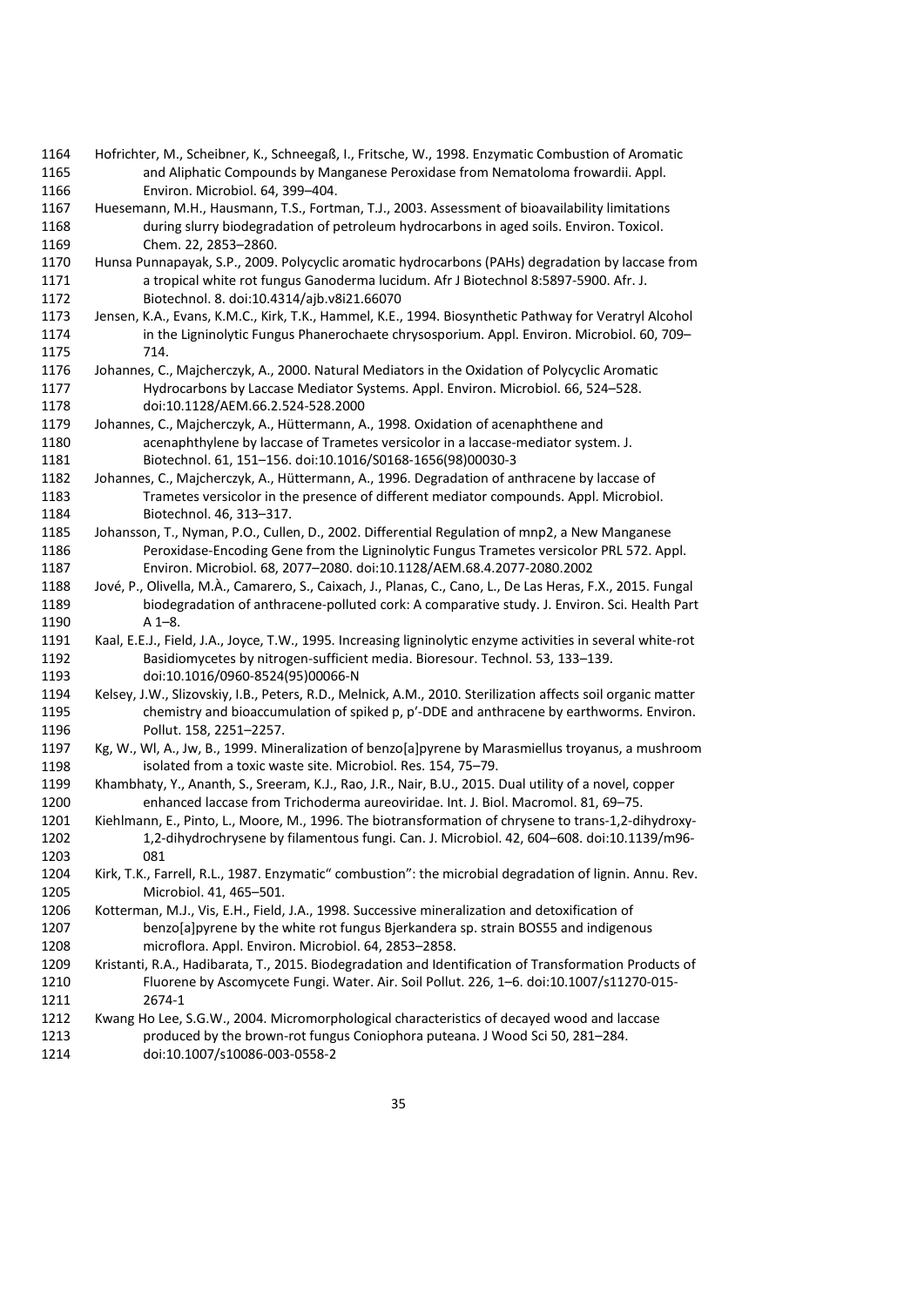- Lange, B., Kremer, S., Anke, H., Sterner, O., 1996. Metabolism of pyrene by basidiomycetous fungi of the genera Crinipellis, Marasmius, and Marasmiellus. Can. J. Microbiol. 42, 1179–1183.
- Launen, L., Pinto, L., Wiebe, C., Kiehlmann, E., Moore, M., 1995. The oxidation of pyrene and benzo [a] pyrene by nonbasidiomycete soil fungi. Can. J. Microbiol. 41, 477–488.
- Lee, H., Choi, Y.-S., Kim, M.-J., Huh, N.-Y., Kim, G.-H., Lim, Y.W., Kang, S.-M., Cho, S.-T., Kim, J.-J., 2010. Degrading ability of oligocyclic aromates by Phanerochaete sordida selected via screening of white rot fungi. Folia Microbiol. (Praha) 55, 447–453.
- Lee, H., Jang, Y., Choi, Y.-S., Kim, M.-J., Lee, J., Lee, H., Hong, J.-H., Lee, Y.M., Kim, G.-H., Kim, J.-J., 2014. Biotechnological procedures to select white rot fungi for the degradation of PAHs. J. Microbiol. Methods 97, 56–62.
- Lee, H., Jang, Y., Lee, Y.M., Lee, H., Kim, G.-H., Kim, J.-J., 2015. Enhanced removal of PAHs by Peniophora incarnata and ascertainment of its novel ligninolytic enzyme genes. J. Environ. Manage. 164, 10–18. doi:10.1016/j.jenvman.2015.08.036
- Lee, H., Yun, S.Y., Jang, S., Kim, G.-H., Kim, J.-J., 2015. Bioremediation of Polycyclic Aromatic Hydrocarbons in Creosote-Contaminated Soil by Peniophora incarnata KUC8836. Bioremediation J. 19, 1–8. doi:10.1080/10889868.2014.939136
- Lei, A.-P., Hu, Z.-L., Wong, Y.-S., Tam, N.F.-Y., 2007. Removal of fluoranthene and pyrene by different microalgal species. Bioresour. Technol. 98, 273–280. doi:10.1016/j.biortech.2006.01.012
- Leisola, M.S., Kozulic, B., Meussdoerffer, F., Fiechter, A., 1987. Homology among multiple extracellular peroxidases from Phanerochaete chrysosporium. J. Biol. Chem. 262, 419–424.
- Li, J., Sun, H., Zhang, Y., 2007. Desorption of pyrene from freshly-amended and aged soils and its relationship to bioaccumulation in earthworms. Soil Sediment Contam. 16, 79–87.
- Li, P., Li, H., Stagnitti, F., Wang, X., Zhang, H., Gong, Z., Liu, W., Xiong, X., Li, L., Austin, C., Barry, D.A., 2005. Biodegradation of Pyrene and Phenanthrene in Soil Using Immobilized Fungi Fusarium sp. Bull. Environ. Contam. Toxicol. 75, 443–450. doi:10.1007/s00128-005-0773-1
- Li, X., Li, P., Lin, X., Zhang, C., Li, Q., Gong, Z., 2008. Biodegradation of aged polycyclic aromatic hydrocarbons (PAHs) by microbial consortia in soil and slurry phases. J. Hazard. Mater. 150, 21–26.
- Li, X., Wang, Y., Wu, S., Qiu, L., Gu, L., Li, J., Zhang, B., Zhong, W., 2014. Peculiarities of metabolism of anthracene and pyrene by laccase-producing fungus Pycnoporus sanguineusH1. Biotechnol. Appl. Biochem. 61, 549–554. doi:10.1002/bab.1197
- Luo, L., Wang, P., Lin, L., Luan, T., Ke, L., Tam, N.F.Y., 2014. Removal and transformation of high molecular weight polycyclic aromatic hydrocarbons in water by live and dead microalgae. Process Biochem. 49, 1723–1732. doi:10.1016/j.procbio.2014.06.026
- Majcherczyk, A., Johannes, C., Hüttermann, A., 1998a. Oxidation of Polycyclic Aromatic Hydrocarbons (PAH) by Laccase of Trametes Versicolor. Enzyme Microb. Technol. 22, 335–341. doi:10.1016/S0141-0229(97)00199-3
- Majcherczyk, A., Johannes, C., Hüttermann, A., 1998b. Oxidation of Polycyclic Aromatic Hydrocarbons (PAH) by Laccase of Trametes Versicolor. Enzyme Microb. Technol. 22, 335–341. doi:10.1016/S0141-0229(97)00199-3
- Mäkelä, M.R., Hildén, K., Hatakka, A., Lundell, T.K., 2009. Oxalate decarboxylase of the white-rot fungus Dichomitus squalens demonstrates a novel enzyme primary structure and non- induced expression on wood and in liquid cultures. Microbiol. Read. Engl. 155, 2726–2738. doi:10.1099/mic.0.028860-0
- Manilla-Pérez, E., Lange, A.B., Luftmann, H., Robenek, H., Steinbüchel, A., 2011. Neutral lipid production in Alcanivorax borkumensis SK2 and other marine hydrocarbonoclastic bacteria. Eur. J. Lipid Sci. Technol. 113, 8–17. doi:10.1002/ejlt.201000374
- Mao, J., Luo, Y., Teng, Y., Li, Z., 2012. Bioremediation of polycyclic aromatic hydrocarbon- contaminated soil by a bacterial consortium and associated microbial community changes. Int. Biodeterior. Biodegrad. 70, 141–147. doi:10.1016/j.ibiod.2012.03.002
- Marco-Urrea, E., García-Romera, I., Aranda, E., 2015. Potential of non-ligninolytic fungi in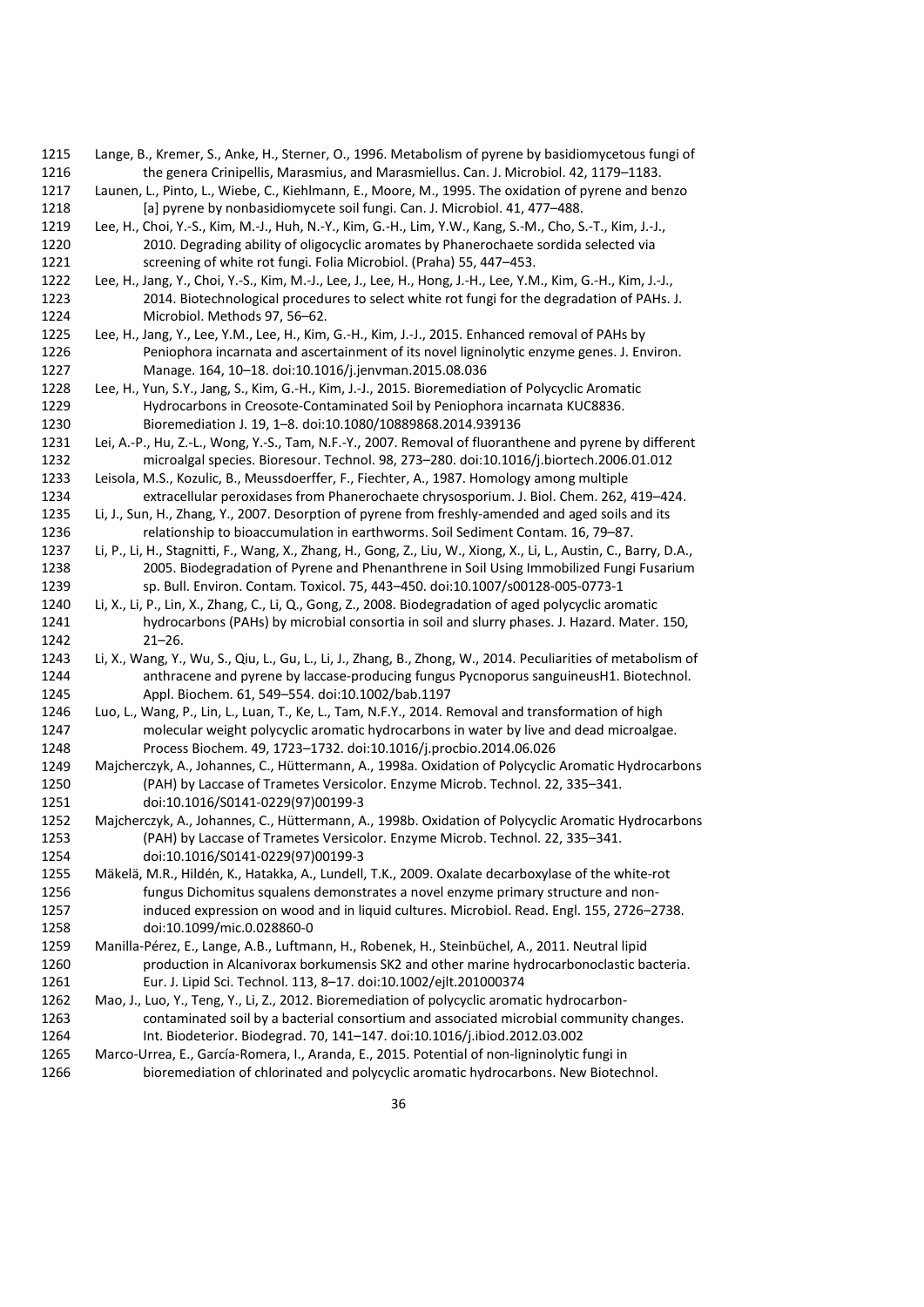- Matsubara, M., Suzuki, J., Deguchi, T., Miura, M., Kitaoka, Y., 1996. Characterization of manganese peroxidases from the hyperlignolytic fungus IZU-154. Appl. Environ. Microbiol. 62, 4066– 4072.
- Messerschmidt, A., Huber, R., 1990. The blue oxidases, ascorbate oxidase, laccase and ceruloplasmin Modelling and structural relationships. Eur. J. Biochem. 187, 341–352. doi:10.1111/j.1432- 1033.1990.tb15311.x
- Messias, J.M., da Costa, B.Z., de Lima, V.M.G., Dekker, R.F.H., Rezende, M.I., Krieger, N., Barbosa, A.M., 2009. Screening Botryosphaeria species for lipases: Production of lipase by Botryosphaeria ribis EC-01 grown on soybean oil and other carbon sources. Enzyme Microb. Technol. 45, 426–431. doi:10.1016/j.enzmictec.2009.08.013
- Mester, T., Tien, M., 2000. Oxidation mechanism of ligninolytic enzymes involved in the degradation of environmental pollutants. Int. Biodeterior. Biodegrad. 46, 51–59. doi:10.1016/S0964- 8305(00)00071-8
- Milstein, O., Vered, Y., Shragina, L., Gressel, J., Flowers, H.M., Hüttermann, A., 1983. Metabolism of lignin related aromatic compounds by Aspergillus japonicus. Arch. Microbiol. 135, 147–154.
- Mineki, S., Suzuki, K., Iwata, K., Nakajima, D., Goto, S., 2015. Degradation of Polyaromatic Hydrocarbons by Fungi Isolated from Soil in Japan. Polycycl. Aromat. Compd. 35, 120–128. doi:10.1080/10406638.2014.937007
- Moen, M.A., Hammel, K.E., 1994. Lipid Peroxidation by the Manganese Peroxidase of Phanerochaete chrysosporium Is the Basis for Phenanthrene Oxidation by the Intact Fungus. Appl. Environ. Microbiol. 60, 1956–1961.
- Mohammadi, A., Enayatzadeh, M., Nasernejad, B., 2009. Enzymatic degradation of anthracene by the white rot fungus Phanerochaete chrysosporium immobilized on sugarcane bagasse. J. Hazard. Mater. 161, 534–537. doi:10.1016/j.jhazmat.2008.03.132
- Moreira, P.R., Bouillenne, F., Almeida-Vara, E., Malcata, F.X., Frere, J.M., Duarte, J.C., 2006. Purification, kinetics and spectral characterisation of a new versatile peroxidase from a Bjerkandera sp. isolate. Enzyme Microb. Technol. 38, 28–33.
- Muñoz, C., Guillén, F., Martínez, A.T., Martínez, M.J., 1997. Laccase isoenzymes of Pleurotus eryngii: characterization, catalytic properties, and participation in activation of molecular oxygen and Mn2+ oxidation. Appl. Environ. Microbiol. 63, 2166–2174.
- Nam, K., Kim, J.Y., 2002. Role of loosely bound humic substances and humin in the bioavailability of phenanthrene aged in soil. Environ. Pollut. 118, 427–433. doi:10.1016/S0269- 7491(01)00296-2
- Nam, K., Kim, J.Y., Oh, D.I., 2003. Effect of soil aggregation on the biodegradation of phenanthrene aged in soil. Environ. Pollut. 121, 147–151.
- Northcott, G.L., Jones, K.C., 2001. Partitioning, extractability, and formation of nonextractable PAH residues in soil. 1. Compound differences in aging and sequestration. Environ. Sci. Technol. 35, 1103–1110.
- Novotný, Č., Svobodová, K., Erbanová, P., Cajthaml, T., Kasinath, A., Lang, E., Šašek, V., 2004a. Ligninolytic fungi in bioremediation: extracellular enzyme production and degradation rate. Soil Biol. Biochem. 36, 1545–1551. doi:10.1016/j.soilbio.2004.07.019
- Novotný, Č., Svobodová, K., Erbanová, P., Cajthaml, T., Kasinath, A., Lang, E., Šašek, V., 2004b. Ligninolytic fungi in bioremediation: extracellular enzyme production and degradation rate. Soil Biol. Biochem., Enzymes in the Environment: Activity, Ecology and Applications 36, 1545– 1551. doi:10.1016/j.soilbio.2004.07.019
- Okai, M., Kihara, I., Yokoyama, Y., Ishida, M., Urano, N., 2015. Isolation and characterization of benzo [a] pyrene-degrading bacteria from the Tokyo Bay area and Tama River in Japan. FEMS Microbiol. Lett. 362, fnv143.
- Ollikka, P., Alhonmäki, K., Leppänen, V.M., Glumoff, T., Raijola, T., Suominen, I., 1993. Decolorization of Azo, Triphenyl Methane, Heterocyclic, and Polymeric Dyes by Lignin Peroxidase
- Isoenzymes from Phanerochaete chrysosporium. Appl. Environ. Microbiol. 59, 4010–4016.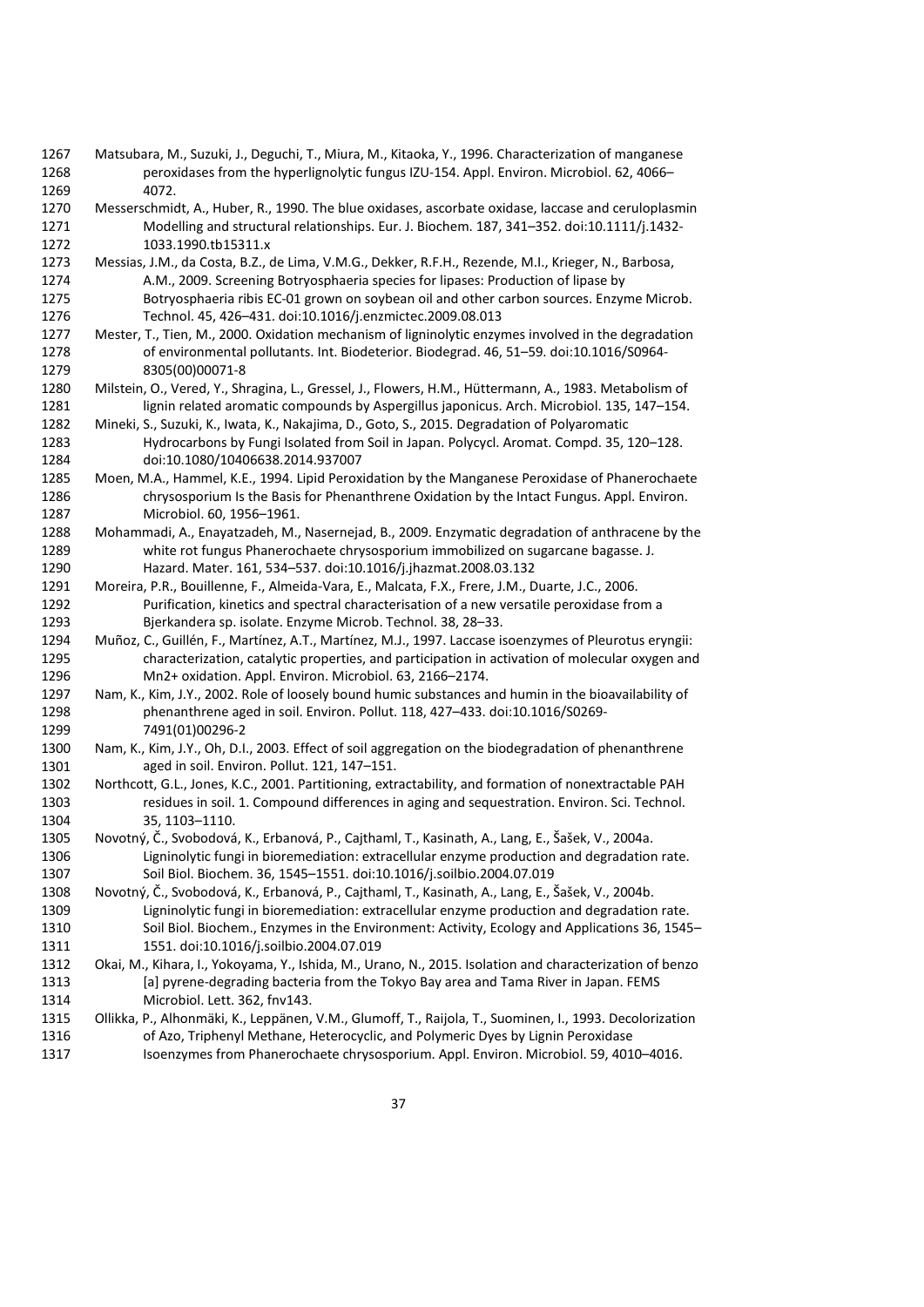- Patnaik, P., 2007. A comprehensive guide to the hazardous properties of chemical substances. John 1319 Wiley & Sons.
- Peng, X., Yuan, X.-Z., Liu, H., Zeng, G.-M., Chen, X.-H., 2015. Degradation of Polycyclic Aromatic Hydrocarbons (PAHs) by Laccase in Rhamnolipid Reversed Micellar System. Appl. Biochem. Biotechnol. doi:10.1007/s12010-015-1508-3
- Pickard, M.A., Roman, R., Tinoco, R., Vazquez-Duhalt, R., 1999. Polycyclic aromatic hydrocarbon metabolism by white rot fungi and oxidation by Coriolopsis gallica UAMH 8260 laccase. Appl. Environ. Microbiol. 65, 3805–3809.
- Pothuluri, J.V., Evans, F.E., Heinze, T.M., Cerniglia, C.E., 1996. Formation of sulfate and glucoside conjugates of benzo[e]pyrene by Cunninghamella elegans. Appl. Microbiol. Biotechnol. 45, 677–683. doi:10.1007/s002530050747
- Pothuluri, J.V., Freeman, J.P., Evans, F.E., Cerniglia, C.E., 1993. Biotransformation of fluorene by the fungus Cunninghamella elegans. Appl. Environ. Microbiol. 59, 1977–1980.
- Pothuluri, J.V., Freeman, J.P., Evans, F.E., Cerniglia, C.E., 1992. Fungal metabolism of acenaphthene by Cunninghamella elegans. Appl. Environ. Microbiol. 58, 3654–3659.
- Pothuluri, J.V., Freeman, J.P., Evans, F.E., Cerniglia, C.E., 1990. Fungal transformation of fluoranthene. Appl. Environ. Microbiol. 56, 2974–2983.
- Pothuluri, J.V., Heflich, R.H., Fu, P.P., Cerniglia, C.E., 1992. Fungal metabolism and detoxification of fluoranthene. Appl. Environ. Microbiol. 58, 937–941.
- Pothuluri, J.V., Selby, A., Evans, F.E., Freeman, J.P., Cerniglia, C.E., 1995. Transformation of chrysene and other polycyclic aromatic hydrocarbon mixtures by the fungus Cunninghamella elegans. Can. J. Bot. 73, 1025–1033. doi:10.1139/b95-353
- Pozdnyakova, N.N., 2012a. Involvement of the Ligninolytic System of White-Rot and Litter- Decomposing Fungi in the Degradation of Polycyclic Aromatic Hydrocarbons, Involvement of the Ligninolytic System of White-Rot and Litter-Decomposing Fungi in the Degradation of Polycyclic Aromatic Hydrocarbons. Biotechnol. Res. Int. Biotechnol. Res. Int. 2012, 2012, e243217. doi:10.1155/2012/243217, 10.1155/2012/243217
- Pozdnyakova, N.N., 2012b. Involvement of the Ligninolytic System of White-Rot and Litter- Decomposing Fungi in the Degradation of Polycyclic Aromatic Hydrocarbons, Involvement of 1347 the Ligninolytic System of White-Rot and Litter-Decomposing Fungi in the Degradation of Polycyclic Aromatic Hydrocarbons. Biotechnol. Res. Int. Biotechnol. Res. Int. 2012, 2012, e243217. doi:10.1155/2012/243217, 10.1155/2012/243217
- Pozdnyakova, N.N., Rodakiewicz-Nowak, J., Turkovskaya, O.V., Haber, J., 2006a. Oxidative degradation of polyaromatic hydrocarbons catalyzed by blue laccase from Pleurotus ostreatus D1 in the presence of synthetic mediators. Enzyme Microb. Technol. 39, 1242– 1249. doi:10.1016/j.enzmictec.2006.03.009
- Pozdnyakova, N.N., Rodakiewicz-Nowak, J., Turkovskaya, O.V., Haber, J., 2006b. Oxidative degradation of polyaromatic hydrocarbons and their derivatives catalyzed directly by the yellow laccase from Pleurotus ostreatus D1. J. Mol. Catal. B Enzym. 41, 8–15. doi:10.1016/j.molcatb.2006.04.002
- Pysh, E.S., Yang, N.C., 1963. Polarographic Oxidation Potentials of Aromatic Compounds. J. Am. Chem. Soc. 85, 2124–2130. doi:10.1021/ja00897a019
- Rama, R., Mougin, C., Boyer, F.-D., Kollmann, A., Malosse, C., Sigoillot, J.-C., 1998. Biotransformation of bezo[a]pyrene in bench scale reactor using laccase of Pycnoporus cinnabarinus. Biotechnol. Lett. 20, 1101–1104. doi:10.1023/A:1005387016390
- Rodrigues, M.A.M., Pinto, P., Bezerra, R.M.F., Dias, A.A., Guedes, C.V.M., Cardoso, V.M.G., Cone, J.W., Ferreira, L.M.M., Colaço, J., Sequeira, C.A., 2008. Effect of enzyme extracts isolated from white-rot fungi on chemical composition and in vitro digestibility of wheat straw. Anim. Feed Sci. Technol. 141, 326–338. doi:10.1016/j.anifeedsci.2007.06.015
- Ruiz-Dueñas, F.J., Guillén, F., Camarero, S., Pérez-Boada, M., Martínez, M.J., Martínez, Á.T., 1999. Regulation of Peroxidase Transcript Levels in Liquid Cultures of the Ligninolytic Fungus Pleurotus eryngii. Appl. Environ. Microbiol. 65, 4458–4463.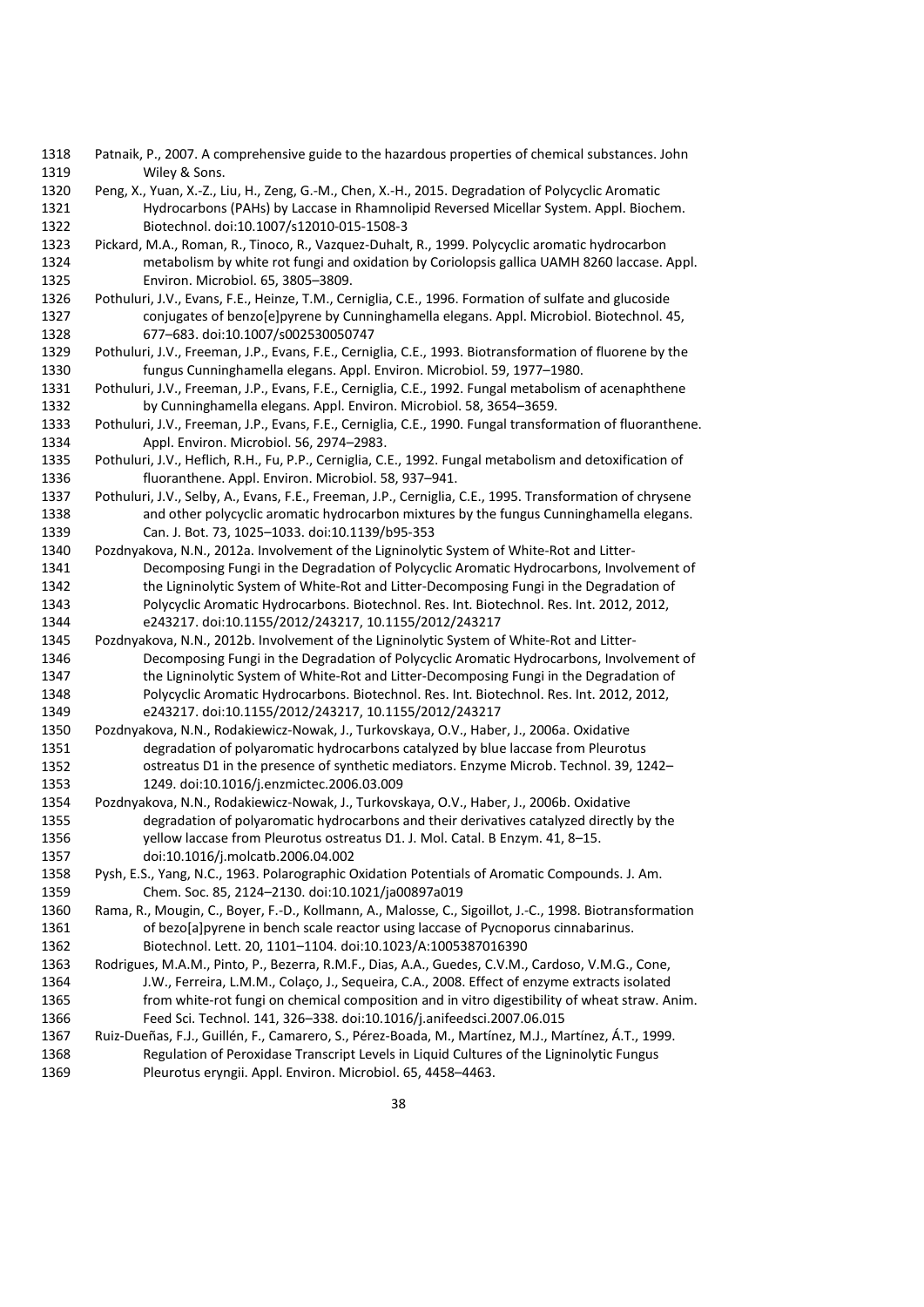Sack, U., Günther, T., 1993. Metabolism of PAH by fungi and correlation with extracellular enzymatic activities. J. Basic Microbiol. 33, 269–277. doi:10.1002/jobm.3620330411 Sack, U., Heinze, T.M., Deck, J., Cerniglia, C.E., Cazau, M.C., Fritsche, W., 1997a. Novel metabolites in phenanthrene and pyrene transformation by Aspergillus niger. Appl. Environ. Microbiol. 63, 2906–2909. Sack, U., Heinze, T.M., Deck, J., Cerniglia, C.E., Martens, R., Zadrazil, F., Fritsche, W., 1997b. Comparison of phenanthrene and pyrene degradation by different wood-decaying fungi. Appl. Environ. Microbiol. 63, 3919–3925. Sack, U., Hofrichter, M., Fritsche, W., 1997c. Degradation of polycyclic aromatic hydrocarbons by manganese peroxidase of Nematoloma frowardii. FEMS Microbiol. Lett. 152, 227–234. doi:10.1016/S0378-1097(97)00202-4 Sanglard, D., Leisola, M.S., Fiechter, A., 1986. Role of extracellular ligninases in biodegradation of benzo (a) pyrene by Phanerochaete chrysosporium. Enzyme Microb. Technol. 8, 209–212. Schützendübel, A., Majcherczyk, A., Johannes, C., Hüttermann, A., 1999. Degradation of fluorene, anthracene, phenanthrene, fluoranthene, and pyrene lacks connection to the production of extracellular enzymes by Pleurotus ostreatus and Bjerkandera adusta. Int. Biodeterior. Biodegrad. 43, 93–100. doi:10.1016/S0964-8305(99)00035-9 Silva, I.S., Grossman, M., Durrant, L.R., 2009. Degradation of polycyclic aromatic hydrocarbons (2–7 rings) under microaerobic and very-low-oxygen conditions by soil fungi. Int. Biodeterior. Biodegrad. 63, 224–229. doi:10.1016/j.ibiod.2008.09.008 Simister, R.L., Poutasse, C.M., Thurston, A.M., Reeve, J.L., Baker, M.C., White, H.K., 2015. Degradation 1391 of oil by fungi isolated from Gulf of Mexico beaches. Mar. Pollut. Bull. doi:10.1016/j.marpolbul.2015.08.029 Simonsick, W.J., Hites, R.A., 1986. Characterization of high molecular weight polycyclic aromatic hydrocarbons by charge exchange chemical ionization mass spectrometry. Anal. Chem. 58, 2114–2121. doi:10.1021/ac00124a003 Singh, A., Ward, O.P., 2004. Biodegradation and bioremediation. Springer Science & Business Media. Singh, P., Parmar, D., Pandya, A., 2015. Parametric Optimization of Media for the Crude Oil Degrading Bacteria Isolated from Crude Oil Contaminated Site. Int J Curr Microbiol App Sci 4, 322–328. Steffen, K.T., Hatakka, A., Hofrichter, M., 2003. Degradation of Benzo[a]pyrene by the Litter- Decomposing Basidiomycete Stropharia coronilla: Role of Manganese Peroxidase. Appl. Environ. Microbiol. 69, 3957–3964. doi:10.1128/AEM.69.7.3957-3964.2003 Steffen, K.T., Hatakka, A., Hofrichter, M., 2002. Removal and mineralization of polycyclic aromatic hydrocarbons by litter-decomposing basidiomycetous fungi. Appl. Microbiol. Biotechnol. 60, 212–217. doi:10.1007/s00253-002-1105-6 Sun, H., Wang, C., Huo, C., Zhou, Z., 2008. Semipermeable membrane device-assisted desorption of pyrene from soils and its relationship to bioavailability. Environ. Toxicol. Chem. SETAC 27, 103–111. doi:10.1897/07-120.1 Sun, K., Liu, J., Gao, Y., Jin, L., Gu, Y., Wang, W., 2014. Isolation, plant colonization potential, and phenanthrene degradation performance of the endophytic bacterium Pseudomonas sp. Ph6- gfp. Sci. Rep. 4. Sutherland, J.B., Selby, A.L., Freeman, J.P., Evans, F.E., Cerniglia, C.E., 1991. Metabolism of phenanthrene by Phanerochaete chrysosporium. Appl. Environ. Microbiol. 57, 3310–3316. Sutherland, J.B., Selby, A.L., Freeman, J.P., Fu, P.P., Miller, D.W., Cerniglia, C.E., 1992. Identification of xyloside conjugates formed from anthracene by Rhizoctonia solani. Mycol. Res. 96, 509–517. Syed, K., Yadav, J.S., 2012. P450 monooxygenases (P450ome) of the model white rot fungus Phanerochaete chrysosporium. Crit. Rev. Microbiol. 38, 339–363. 1417 | Tavares, A.P.M., Coelho, M.A.Z., Agapito, M.S.M., Coutinho, J.A.P., Xavier, A., 2006. Optimization and modeling of laccase production by Trametes versicolor in a bioreactor using statistical experimental design. Appl. Biochem. Biotechnol. 134, 233–248. Ten Have, R., Teunissen, P.J.M., 2001. Oxidative Mechanisms Involved in Lignin Degradation by White-Rot Fungi. Chem. Rev. 101, 3397–3414. doi:10.1021/cr000115l **Mis en forme :** Français (Canada)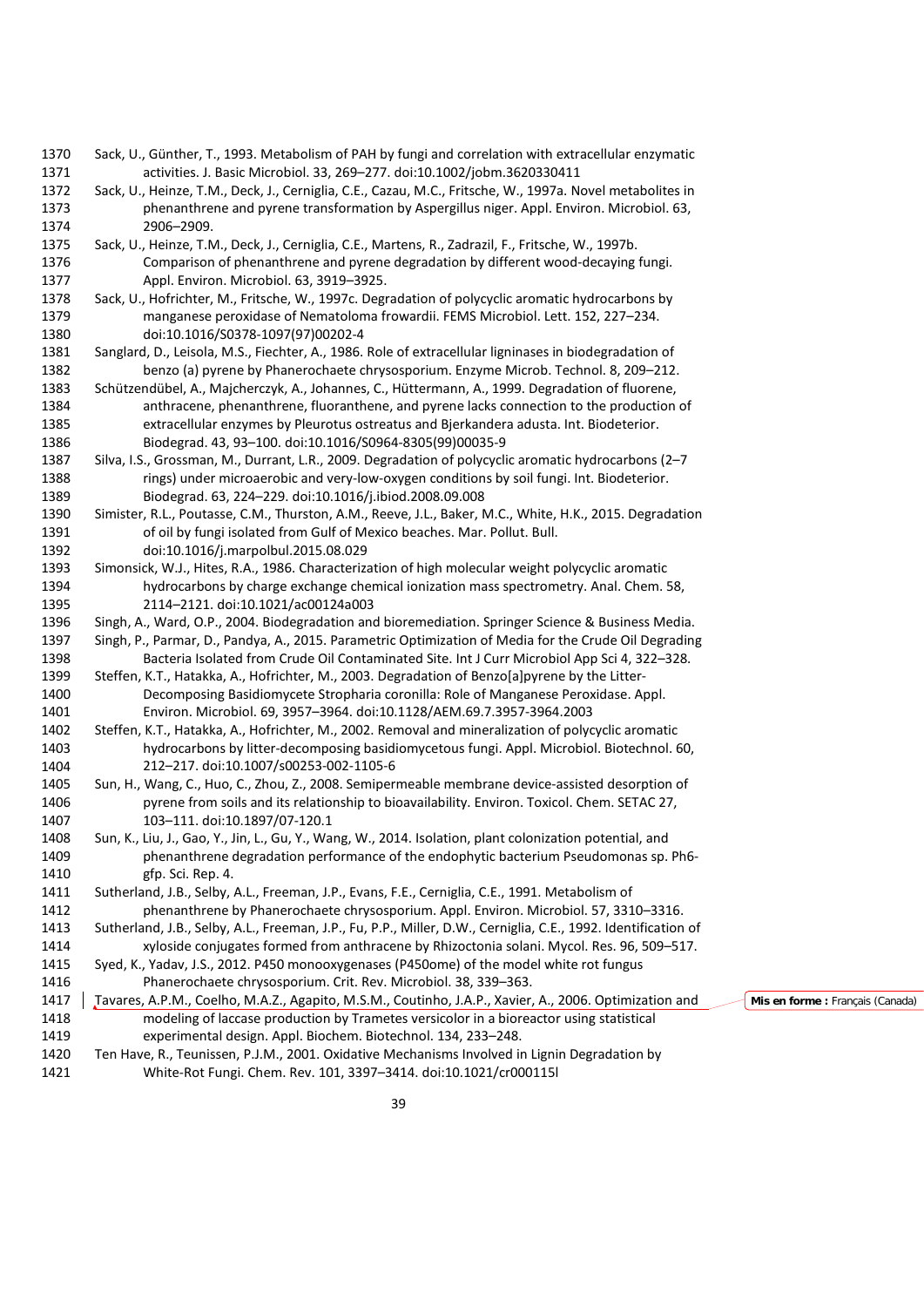- Thiyagarajan, A., Saravanakumar, K., Kaviyarasan, V., 2008. Optimization of extracellular peroxidase production from Coprinus sp. Indian J. Sci. Technol. 1, 1–5.
- Thomas Günther, U.S., 1998. Oxidation of PAH and PAH-derivatives by fungal and plant oxidoreductases. J Basic Microbiol. J. Basic Microbiol. 38, 113 – 122. doi:10.1002/(SICI)1521- 4028(199805)38:2<113::AID-JOBM113>3.0.CO;2-D
- Thurston, C.F., 1994. The structure and function of fungal laccases. Microbiology 140, 19–26. doi:10.1099/13500872-140-1-19
- Tien, M., Kirk, T.K., 1983. Lignin-degrading enzyme from the hymenomycete Phanerochaete chrysosporium Burds. Science(Washington) 221, 661–662.
- Tollin, G., Meyer, T.E., Cusanovich, M.A., Curir, P., Marchesini, A., 1993. Oxidative turnover increases 1432 the rate constant and extent of intramolecular electron transfer in the multicopper enzymes, ascorbate oxidase and laccase. Biochim. Biophys. Acta 1183, 309–314.
- Torres, E., Tinoco, R., Vazquez-Duhalt, R., 1997. Biocatalytic oxidation of polycyclic aromatic hydrocarbons in media containing organic solvents. Water Sci. Technol., Environmental BiotechnologySelected Proceedings of the International Conference on Environmental Biotechnology 36, 37–44. doi:10.1016/S0273-1223(97)00640-9
- Tortella, G., Durán, N., Rubilar, O., Parada, M., Diez, M.C., 2015. Are white-rot fungi a real biotechnological option for the improvement of environmental health? Crit. Rev. Biotechnol. 35, 165–172.
- Upadhyay, P., Shrivastava, R., Agrawal, P.K., 2016. Bioprospecting and biotechnological applications of fungal laccase. 3 Biotech 6, 1–12.
- Valderrama, B., Ayala, M., Vazquez-Duhalt, R., 2002. Suicide Inactivation of Peroxidases and the Challenge of Engineering More Robust Enzymes. Chem. Biol. 9, 555–565. doi:10.1016/S1074- 5521(02)00149-7
- Vazquez-Duhalt, R., Westlake, D.W., Fedorak, P.M., 1994. Lignin peroxidase oxidation of aromatic compounds in systems containing organic solvents. Appl. Environ. Microbiol. 60, 459–466.
- Venkatesagowda, B., Ponugupaty, E., Barbosa, A.M., Dekker, R.F.H., 2012. Diversity of plant oil seed- associated fungi isolated from seven oil-bearing seeds and their potential for the production of lipolytic enzymes. World J. Microbiol. Biotechnol. 28, 71–80. doi:10.1007/s11274-011- 0793-4
- Verdin, A., Sahraoui, A.L.-H., Durand, R., 2004. Degradation of benzo[a]pyrene by mitosporic fungi and extracellular oxidative enzymes. Int. Biodeterior. Biodegrad. 53, 65–70. doi:10.1016/j.ibiod.2003.12.001
- Viswanath, B., Rajesh, B., Janardhan, A., Kumar, A.P., Narasimha, G., 2014. Fungal laccases and their applications in bioremediation. Enzyme Res. 2014.
- Vyas, B.R.M., Bakowski, S., Šašek, V., Matucha, M., 1994a. Degradation of anthracene by selected white rot fungi. FEMS Microbiol. Ecol. 14, 65–70. doi:http://dx.doi.org/
- Vyas, B.R.M., Bakowski, S., Šašek, V., Matucha, M., 1994b. Degradation of anthracene by selected white rot fungi. FEMS Microbiol. Ecol. 14, 65–70. doi:http://dx.doi.org/
- Wang, C., Sun, H., Li, J., Li, Y., Zhang, Q., 2009. Enzyme activities during degradation of polycyclic aromatic hydrocarbons by white rot fungus Phanerochaete chrysosporium in soils. Chemosphere 77, 733–738. doi:10.1016/j.chemosphere.2009.08.028
- Wang, C., Sun, H., Liu, H., Wang, B., 2014a. Biodegradation of pyrene by Phanerochaete chrysosporium and enzyme activities in soils: effect of SOM, sterilization and aging. J. Environ. Sci. China 26, 1135–1144. doi:10.1016/S1001-0742(13)60507-0
- Wang, C., Sun, H., Liu, H., Wang, B., 2014b. Biodegradation of pyrene by Phanerochaete chrysosporium and enzyme activities in soils: Effect of SOM, sterilization and aging. J. Environ. Sci. 26, 1135–1144. doi:10.1016/S1001-0742(13)60507-0
- Wang, Y., Vazquez-Duhalt, R., Pickard, M.A., 2002. Purification, Characterization, and Chemical Modification of Manganese Peroxidase from Bjerkandera adusta UAMH 8258. Curr. Microbiol. 45, 77–87. doi:10.1007/s00284-001-0081-x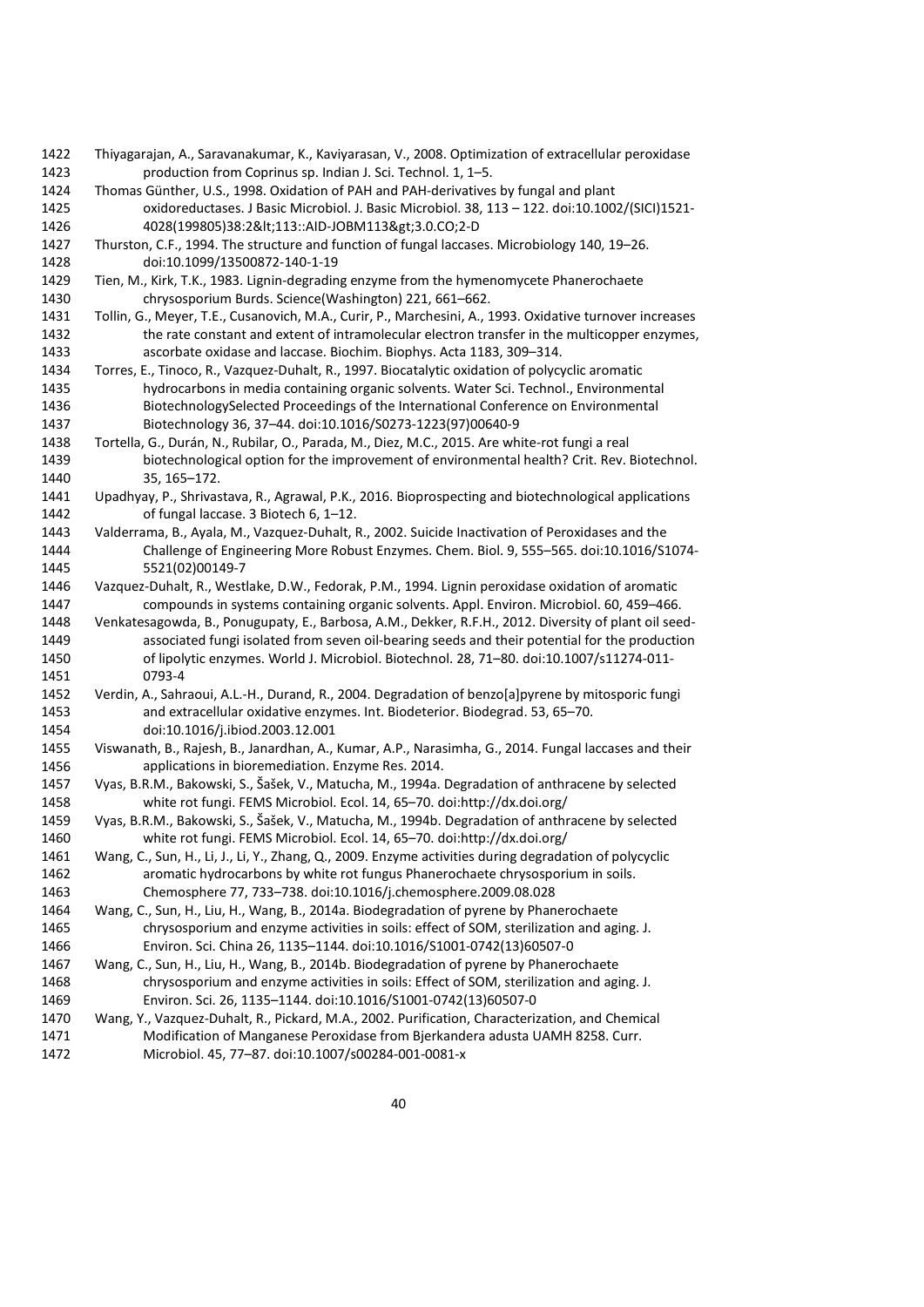- Watanabe, N., Schwartz, E., Scow, K.M., Young, T.M., 2005. Relating desorption and biodegradation 1474 of phenanthrene to SOM structure characterized by quantitative pyrolysis GC-MS. Environ. Sci. Technol. 39, 6170–6181.
- Winquist, E., Björklöf, K., Schultz, E., Räsänen, M., Salonen, K., Anasonye, F., Cajthaml, T., Steffen, K.T., Jørgensen, K.S., Tuomela, M., 2014. Bioremediation of PAH-contaminated soil with fungi – From laboratory to field scale. Int. Biodeterior. Biodegrad. 86, Part C, 238–247. doi:10.1016/j.ibiod.2013.09.012
- Xu, F., Kulys, J.J., Duke, K., Li, K., Krikstopaitis, K., Deussen, H.J., Abbate, E., Galinyte, V., Schneider, P., 2000. Redox chemistry in laccase-catalyzed oxidation of N-hydroxy compounds. Appl. Environ. Microbiol. 66, 2052–2056.
- Yang, Y., Hunter, W., Tao, S., Gan, J., 2009. Microbial availability of different forms of phenanthrene in soils. Environ. Sci. Technol. 43, 1852–1857.
- Yang, Y., Ma, F., Yu, H., Fan, F., Wan, X., Zhang, X., Jiang, M., 2011. Characterization of a laccase gene from the white-rot fungi Trametes sp. 5930 isolated from Shennongjia Nature Reserve in China and studying on the capability of decolorization of different synthetic dyes. Biochem. Eng. J. 57, 13–22.
- Young, D., Rice, J., Martin, R., Lindquist, E., Lipzen, A., Grigoriev, I., Hibbett, D., 2015. Degradation of Bunker C Fuel Oil by White-Rot Fungi in Sawdust Cultures Suggests Potential Applications in Bioremediation. PloS One 10, e0130381.
- Zafra, G., Absalón, A.E., Cortés-Espinosa, D.V., 2015a. Morphological changes and growth of filamentous fungi in the presence of high concentrations of PAHs. Braz. J. Microbiol. 46, 937– 941.
- Zafra, G., Moreno-Montaño, A., Absalón, Á.E., Cortés-Espinosa, D.V., 2015b. Degradation of polycyclic aromatic hydrocarbons in soil by a tolerant strain of Trichoderma asperellum. Environ. Sci. Pollut. Res. 22, 1034–1042.
- Zhang, S., Ning, Y., Zhang, X., Zhao, Y., Yang, X., Wu, K., Yang, S., La, G., Sun, X., Li, X., 2015. Contrasting characteristics of anthracene and pyrene degradation by wood rot fungus Pycnoporus sanguineus H1. Int. Biodeterior. Biodegrad. 105, 228–232.
- doi:10.1016/j.ibiod.2015.09.012
- Zhao, Z., Zhang, L., Cai, Y., Chen, Y., 2014. Distribution of polycyclic aromatic hydrocarbon (PAH) residues in several tissues of edible fishes from the largest freshwater lake in China, Poyang Lake, and associated human health risk assessment. Ecotoxicol. Environ. Saf. 104, 323–331.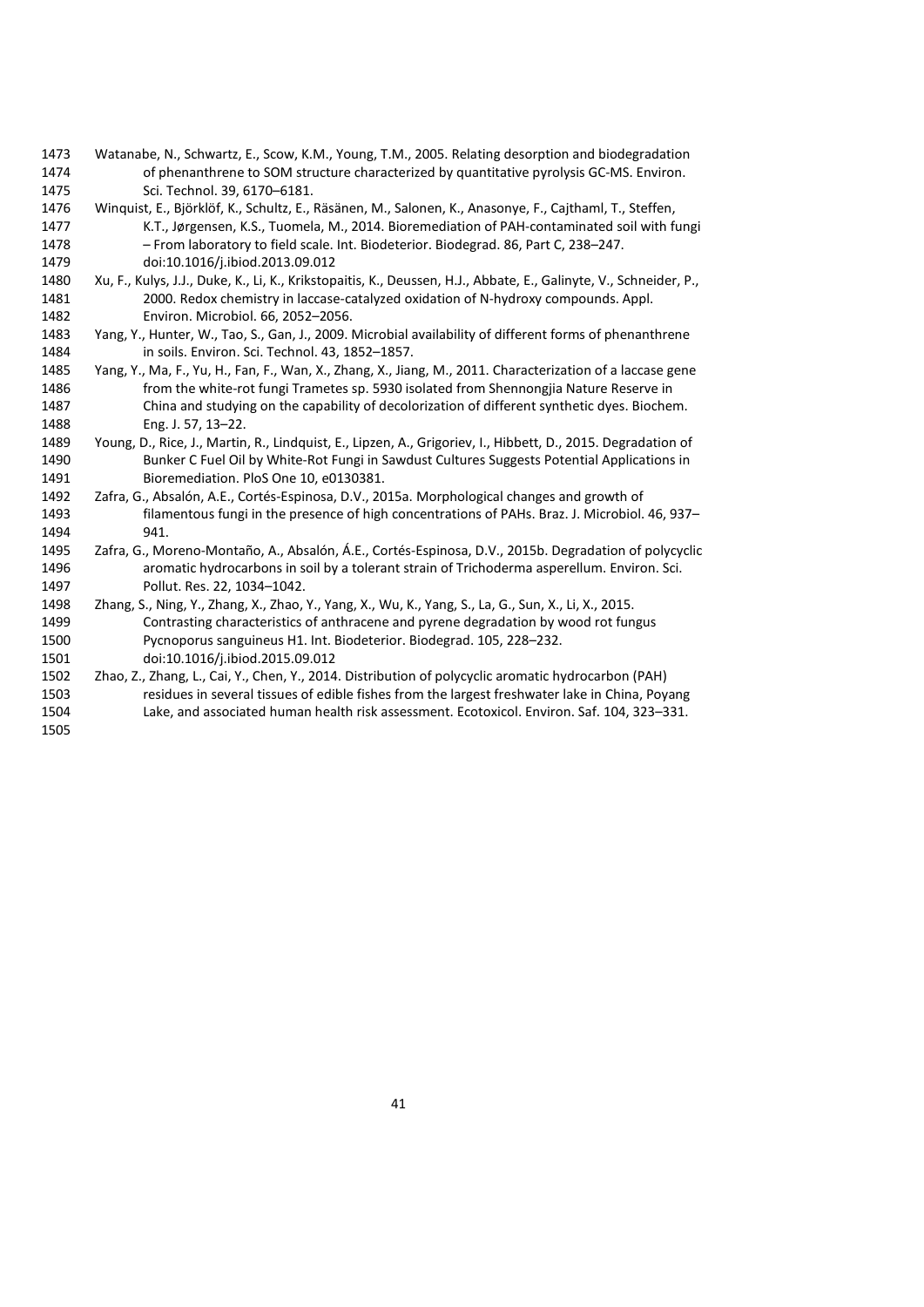

Fig.1. Oxidation of polycyclic aromatic hydrocarbons by ligninolytic fungi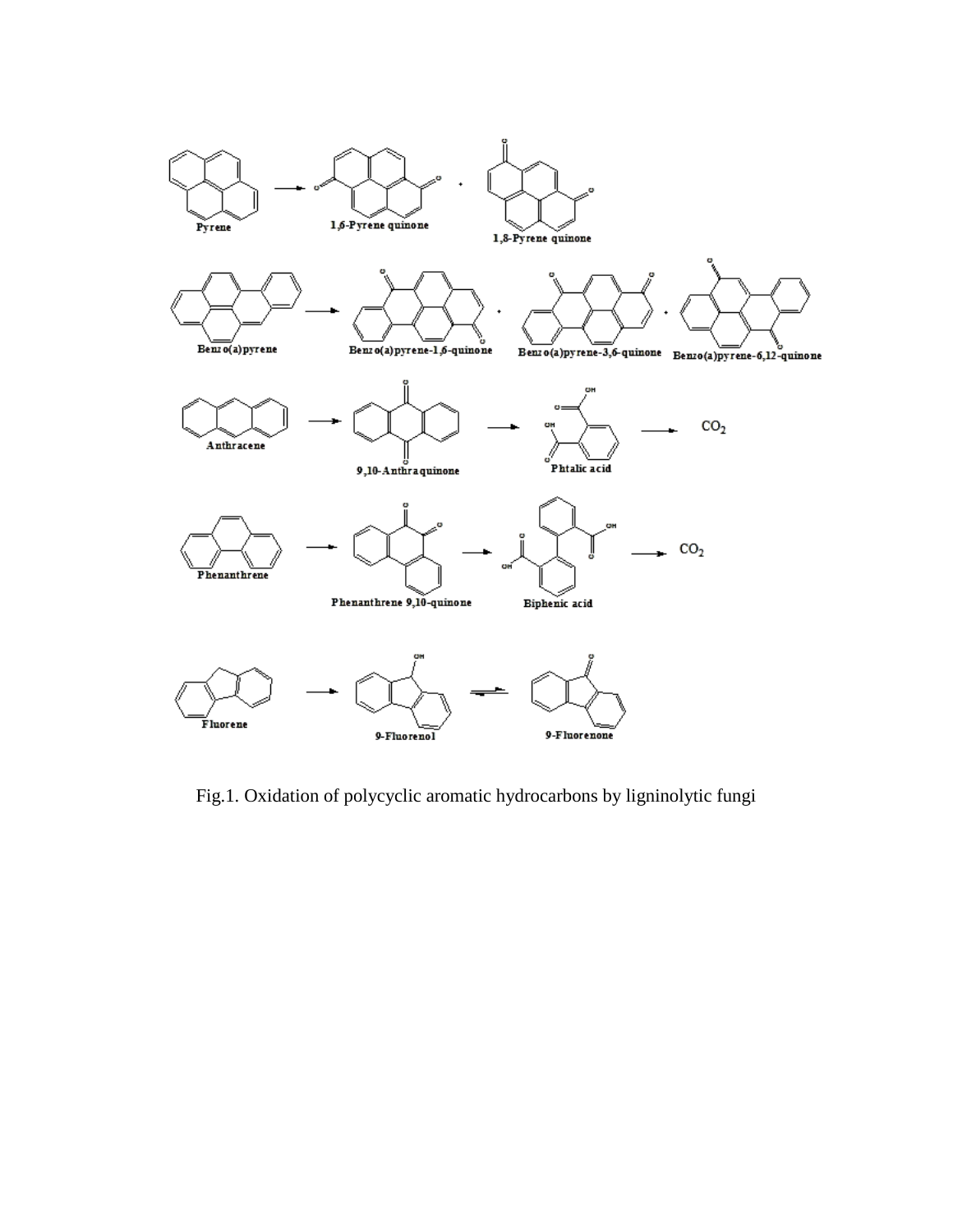

2-Hydroxy-2-carboxy biphenyl

Fig.2. Degradation pathway of phenanthrene using the fungus, *Irpex lacteus* (Modified from Cajthaml et al., 2002)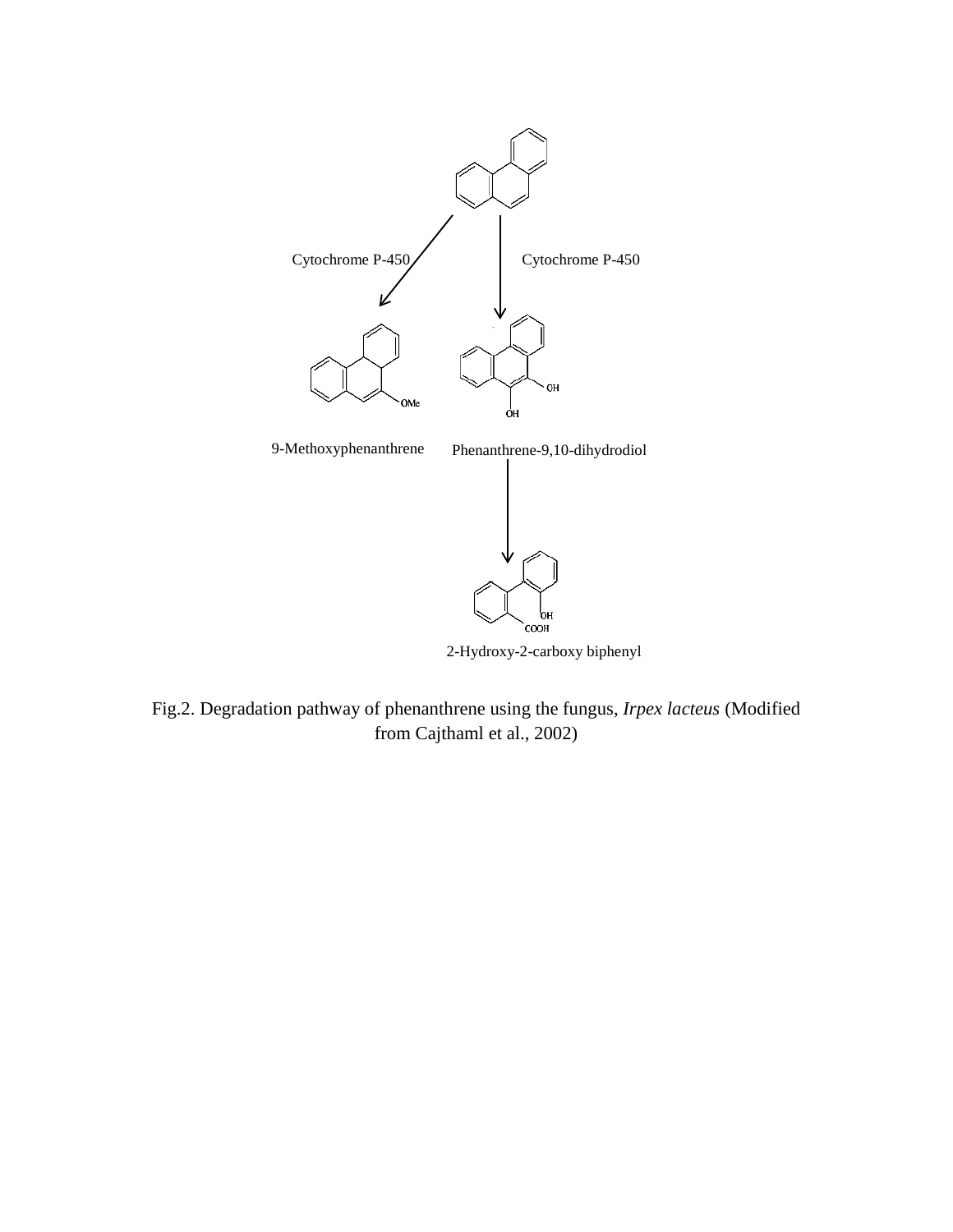

Fig.3. Different pathways for the fungal metabolism of polycyclic aromatic hydrocarbons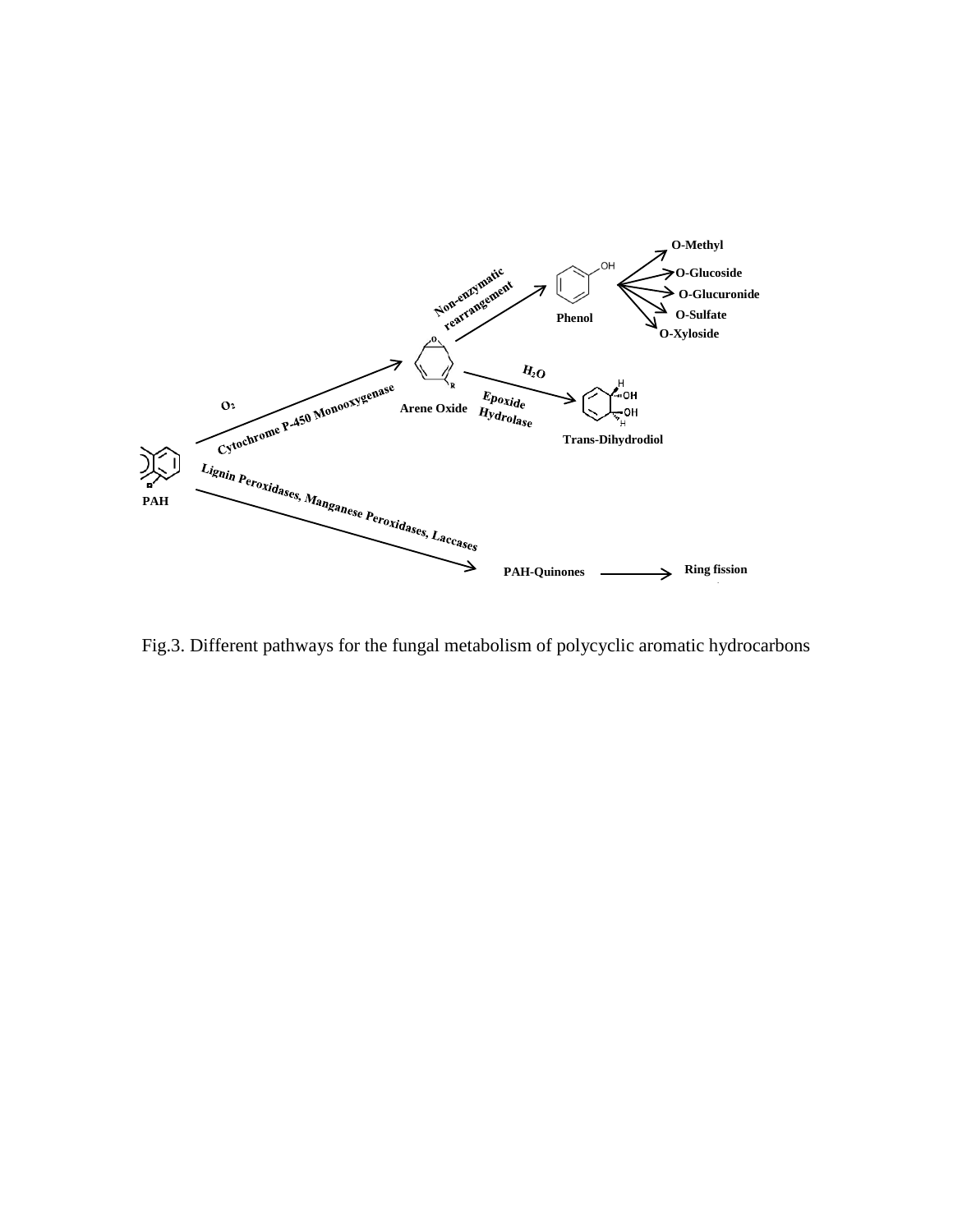| Compound             | formula | Mol. wt.<br>$(g \text{ mol}^{-1})$ | CAS<br>registry<br>No. | Vapour<br>Pressure<br>(Pa at<br>$25^{\circ}$ C) | <b>Boiling</b><br>Point<br>$({}^{\circ}C)$ | Melting<br>Point<br>$({}^{\circ}C)$ | Aqueous<br>solubility<br>(mg/l) | Ionization<br>Potential $(eV)^a$ | Structure |
|----------------------|---------|------------------------------------|------------------------|-------------------------------------------------|--------------------------------------------|-------------------------------------|---------------------------------|----------------------------------|-----------|
| Naphthalene          | C10H8   | 128                                | $91 - 20 - 3$          | 11.9                                            | 218                                        | 80.2                                | 30                              | $\sim$                           |           |
| Anthracene           | C14H10  | 178                                | $120 - 12 - 7$         | $3.4 \times 10^{-3}$                            | 340                                        | 216.4                               | 0.015                           | 7.43                             |           |
| Phenanthrene         | C14H10  | 178                                | $85 - 01 - 8$          | $9.07 \times 10^{-2}$                           | 339-340                                    | 100.5                               | $1 - 2$                         | 8.03                             |           |
| Fluoranthene         | C16H10  | 202                                | $206 - 44 - 0$         | $1.08 \times 10^{-3}$                           | 375-393                                    | 108.8                               | 0.25                            | 7.90                             |           |
| Pyrene               | C16H10  | 202                                | 129-00-0               | $5.67 \times 10^{-4}$                           | 360-404                                    | 393                                 | $0.12 - 0.18$                   | 7.53                             |           |
| benz[a]anthracene    | C18H12  | 228                                | $56 - 55 - 3$          | $14.7 \times 10^{-3}$                           | 438                                        | 162                                 | 0.0057                          | < 7.35                           |           |
| benz[a]pyrene        |         | 252                                | $50-32-8$              | $0.37 \times 10^{-6}$                           | 495                                        | 179                                 | 0.0038                          | $\leq 7.45$                      |           |
| Benzo[b]fluoranthene | C20H12  | 252                                | 205-99-2               | $1.07 \times 10^{-5}$                           | 168                                        | 168.3                               |                                 | 7.70                             |           |
| Benzo[k]fluoranthene | C20H12  | 252                                | 207-08-9               | $1.28 \times 10^{-8}$                           | 217                                        | 215.7                               | $\overline{a}$                  | 7.48                             |           |
| Benzo(ghi)perylene   | C22H12  | 276                                | 191-24-2               | $1.33 \times 10^{-8}$                           | 525                                        | 277                                 |                                 | 7.31                             |           |

**Table 1:** Physical-chemical characteristics of different polycyclic aromatic hydrocarbons

<sup>a</sup>IPs for all the PAHs except benzo[b]fluoranthene and benzo[k]fluoranthene are from (Pysh and Yang, 1963). The IPs were determined by the polarographic oxidation method. IPs for benzo[b]fluoranthene and benzo[k]fluoranthene are from the modified neglect of diatomic overlap calculations of (Simonsick and Hites, 1986).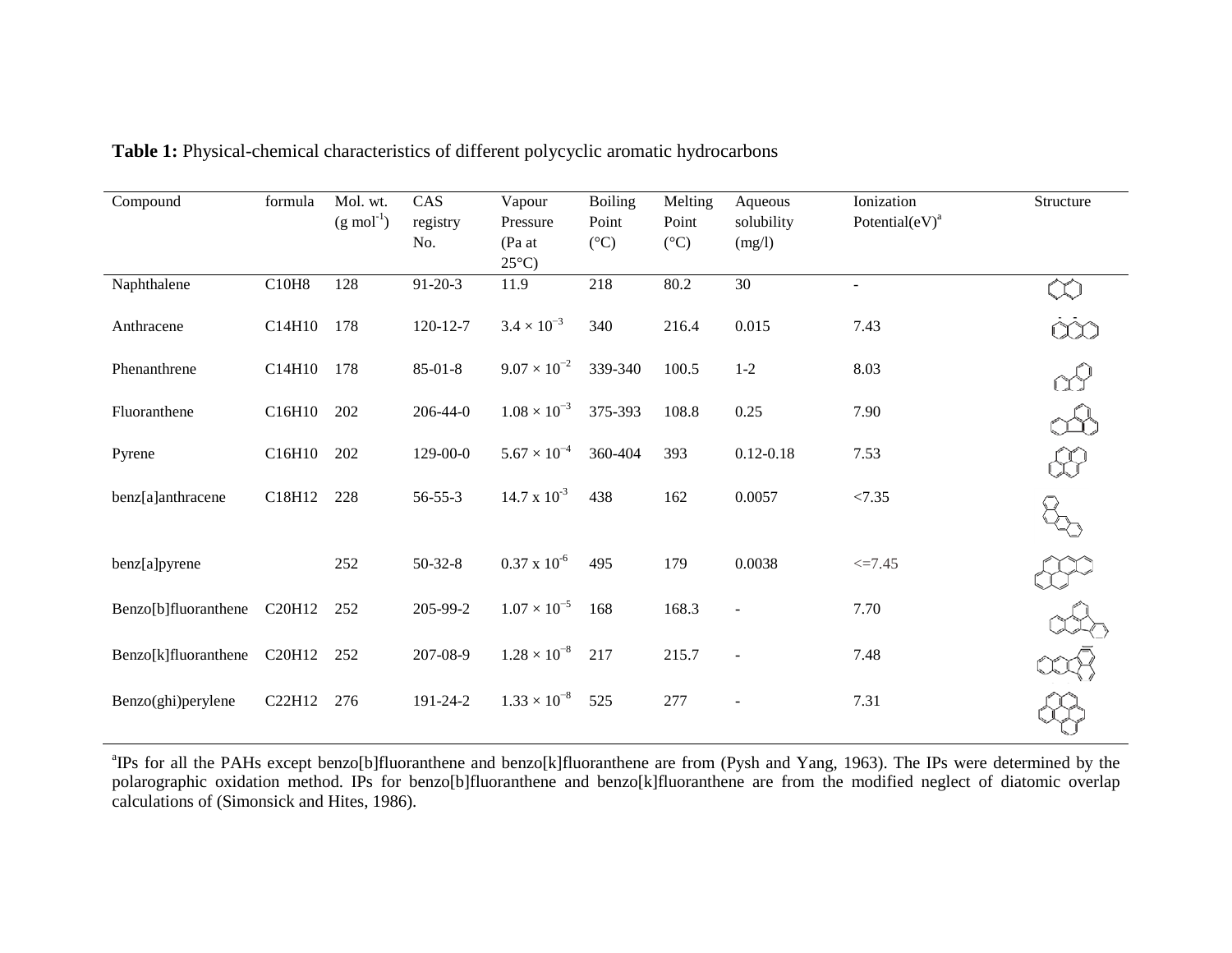**Table 2:** Polycyclic aromatic hydrocarbons oxidized by different species of fungi and their corresponding metabolites

| Compounds    | Microorganisms                                                                                                                                                     | References                    | Metabolites                                                                                                                                                                          | References                   |
|--------------|--------------------------------------------------------------------------------------------------------------------------------------------------------------------|-------------------------------|--------------------------------------------------------------------------------------------------------------------------------------------------------------------------------------|------------------------------|
| Acenaphtene  | Cunninghamella elegans                                                                                                                                             | (J V Pothuluri et al., 1992)  | 1-Acenaphthenone,<br>1,2-Acenaphthenedione,<br>$cis-1$ , 2-Dihydroxyacenaphthene,<br>$trans-1.2-$<br>Dihydroxyacenaphthene,<br>1,5-Dihydroxyacenaphthene,<br>6-Hydroxyacenaphthenone | (J V Pothuluri et al., 1992) |
| Anthracene   | Bjerkandera sp, Cunninghamella                                                                                                                                     | (L. Bezalel et al., 1996;     | Anthracene<br>$trans-1,2-$                                                                                                                                                           | (Lea Bezalel et al., 1996a;  |
|              | elegans, Naematoloma frowardii,                                                                                                                                    | Bogan and Lamar, 1995;        | 1-Anthrol, $9,10$ -<br>Dihydrodiol<br>Anthraquinone,<br>Phthalate,                                                                                                                   | Cerniglia, 1982; Cerniglia   |
|              | Phanerochaete chrysosporium,<br>Phanerochaete laevis, Pleurotus<br>ostreatus, Pleurotus sajor-caju,<br>Ramaria sp, Rhizoctonia solani,<br>Trametes versicolor      | Cerniglia and Yang, 1984;     | Glucuronide, Sulfate<br>Xyloside<br>conjugates<br>of<br>and<br>hydroxylated intermediates                                                                                            | and Yang, 1984; Collins      |
|              |                                                                                                                                                                    | Hammel et al., 1992a;         |                                                                                                                                                                                      | and Dobson, 1996; Field et   |
|              |                                                                                                                                                                    | Johannes and Majcherczyk,     |                                                                                                                                                                                      | al., 1992; Hammel et al.,    |
|              |                                                                                                                                                                    | 2000; Kotterman et al., 1998; |                                                                                                                                                                                      | 1991; Johannes et al., 1996; |
|              |                                                                                                                                                                    | Sack and Günther, 1993)       |                                                                                                                                                                                      | Sutherland et al., 1992)     |
| Phenanthrene | Aspergillus niger, Cunninghamella                                                                                                                                  | (L. Bezalel et al., 1996;     | Phenanthrene<br>$trans-1,2-$                                                                                                                                                         | (Lea Bezalel et al., 1996b;  |
|              | elegans, Naematoloma frowardii,<br>Phanerochaete chrysosporium,<br>Phanerochaete laevis, Pleurotus<br>ostreatus, Syncephalastrum<br>racemosum, Trametes versicolor | Bogan and Lamar, 1996;        | dihydrodiol Phenanthrene trans-<br>3,4-dihydrodiol                                                                                                                                   | Casillas et al., 1996;       |
|              |                                                                                                                                                                    | Bumpus, 1989; Cerniglia,      | Phenanthrene<br>$trans-9,10-$                                                                                                                                                        | Cerniglia et al., 1989;      |
|              |                                                                                                                                                                    | 1997; Hammel et al., 1992a;   | dihydrodiol<br>$of -1$ -<br>Glucoside<br>conjugate<br>phenanthrol<br>$1-,2-,3-,4-,$ and 9-phenanthrol<br>1-methoxyphenanthrene,                                                      | Cerniglia and Yang, 1984;    |
|              |                                                                                                                                                                    | Kotterman et al., 1998; Sack  |                                                                                                                                                                                      | Hammel et al., 1992b; Sack   |
|              |                                                                                                                                                                    | and Günther, 1993)            |                                                                                                                                                                                      | et al., 1997a, 1997b;        |
|              |                                                                                                                                                                    |                               | Phenanthrene-9,10-quinone<br>2,2□Diphenic acid                                                                                                                                       | Sutherland et al., 1991)     |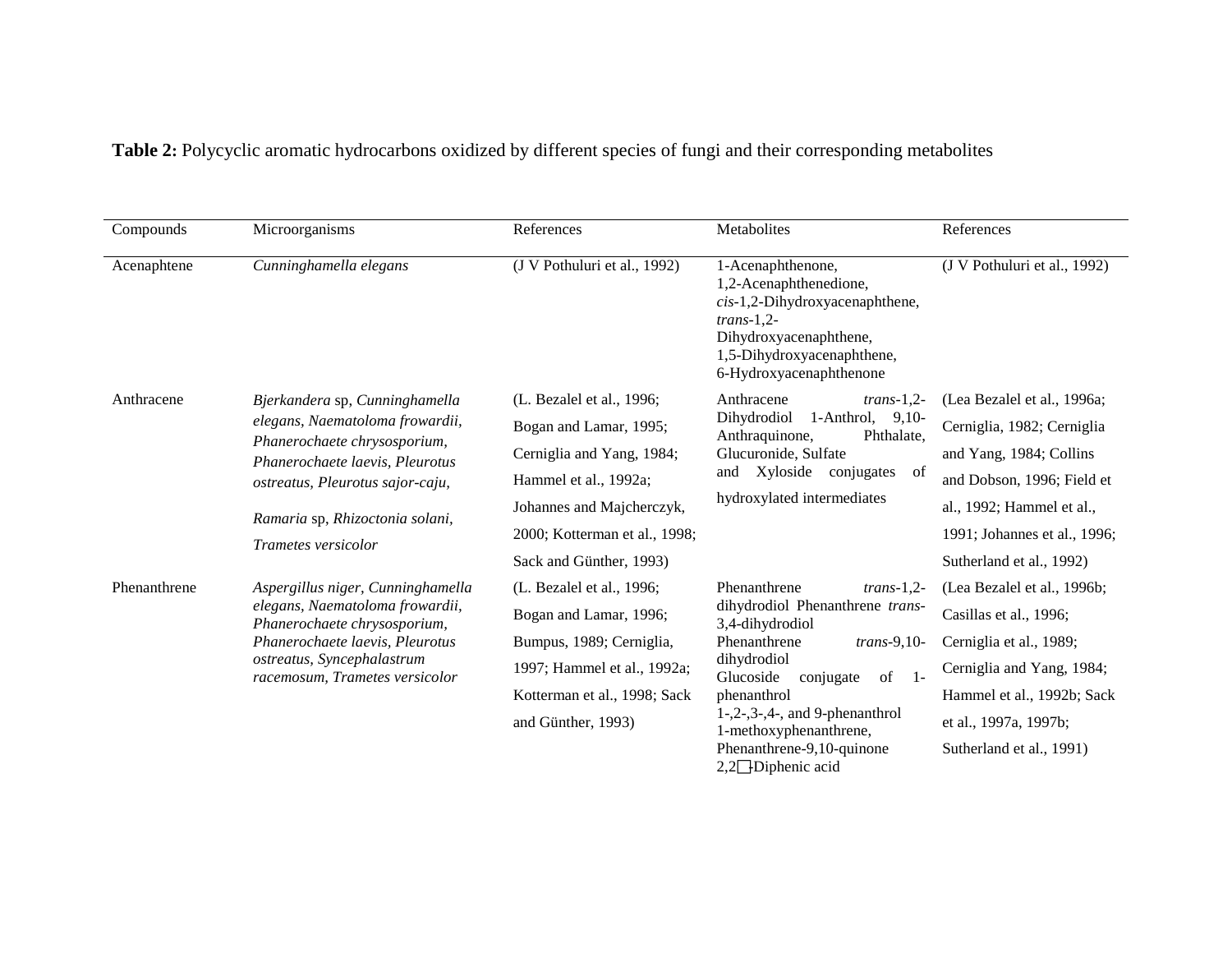| Fluorene           | Cunninghamella elegans, Laetiporus<br>sulphureus, Phanerochaete<br>chrysosporium, Pleurotus ostreatus,<br>Trametes versicolor                                                                                                                                                                                                                                                                                                                                                                         | (L. Bezalel et al., 1996; B W<br>Bogan et al., 1996; Bogan<br>and Lamar, 1996; Sack and<br>Günther, 1993) | 9-Fluorenone<br>9-Fluorenol<br>2-Hydroxy-9-fluorenone                                                                                                                                                                                                                      | (Lea Bezalel et al., 1996a;<br>Bill W. Bogan et al., 1996;<br>Pothuluri et al., 1993)                                                             |
|--------------------|-------------------------------------------------------------------------------------------------------------------------------------------------------------------------------------------------------------------------------------------------------------------------------------------------------------------------------------------------------------------------------------------------------------------------------------------------------------------------------------------------------|-----------------------------------------------------------------------------------------------------------|----------------------------------------------------------------------------------------------------------------------------------------------------------------------------------------------------------------------------------------------------------------------------|---------------------------------------------------------------------------------------------------------------------------------------------------|
| Fluoranthene       | Cunninghamella elegans,<br>Naematoloma frowardii, Laetiporus<br>sulphureus, Penicillium sp, Pleurotus<br>ostreatus                                                                                                                                                                                                                                                                                                                                                                                    | (Sack and Günther, 1993)                                                                                  | Fluoranthene trans-2,3-<br>dihydrodiol, 8 and 9-<br>Hydroxyfluoranthene trans-2,3-<br>dihydrodiols,<br>Glucoside conjugates of                                                                                                                                             | (JAIRAJ V. Pothuluri et al.,<br>1992; Pothuluri et al., 1990)                                                                                     |
| Pyrene             | Aspergillus niger, Agrocybe aegerita,<br>Candida parapsilopsis, Crinipellis<br>maxima, Crinipellis perniciosa,<br>Crinipellis stipitaria, Crinipellis<br>zonata, Cunninghamella<br>elegans, Fusarium oxysporum,<br>Kuehneromyces mutablis,<br>Marasmiellus ramealis,<br>Marasmius rotula, Mucor sp,<br>Naematoloma frowardii, Penicillium<br>janczewskii,<br>Penicillium janthinellum,<br>Phanerochaete chrysosporium,<br>Pleurotus ostreatus,<br>Syncephalastrum racemosum,<br>Trichoderma harzianum | (L. Bezalel et al., 1996;<br>Hammel et al., 1986;<br>Manilla-Pérez et al., 2011)                          | hydroxylated intermediates<br>1,6-Pyrenequinone 1,8-<br>Pyrenequinone<br>Glucoside conjugates<br>1-Pyrenol<br>1,6-dihydroxypyrene<br>1,8-dihydroxypyrene<br>1-Pyrene sulfate<br>1-Hydroxy-8-pyrenyl sulfate<br>6-Hydroxy-1-pyrenyl sulfate<br>Pyrene trans-4,5-Dihydrodiol | (Lea Bezalel et al., 1996a;<br>Cerniglia et al., 1986;<br>Hammel et al., 1986; Lange<br>et al., 1996; Launen et al.,<br>1995; Sack et al., 1997a) |
| Benzo[a]anthracene | Candida krusei, Cunninghamella<br>elegans, Phanerochaete<br>chrysosporium Phanerochaete laevis,                                                                                                                                                                                                                                                                                                                                                                                                       | (Bill W. Bogan et al., 1996;                                                                              | Benz $[a]$ anthracene trans-3,4-<br>dihydrodiol, Benz $[a]$ anthracene<br>trans-8,9-dihydrodiol,                                                                                                                                                                           | (Cerniglia et al., 1994; C. E.<br>Cerniglia et al., 1980)                                                                                         |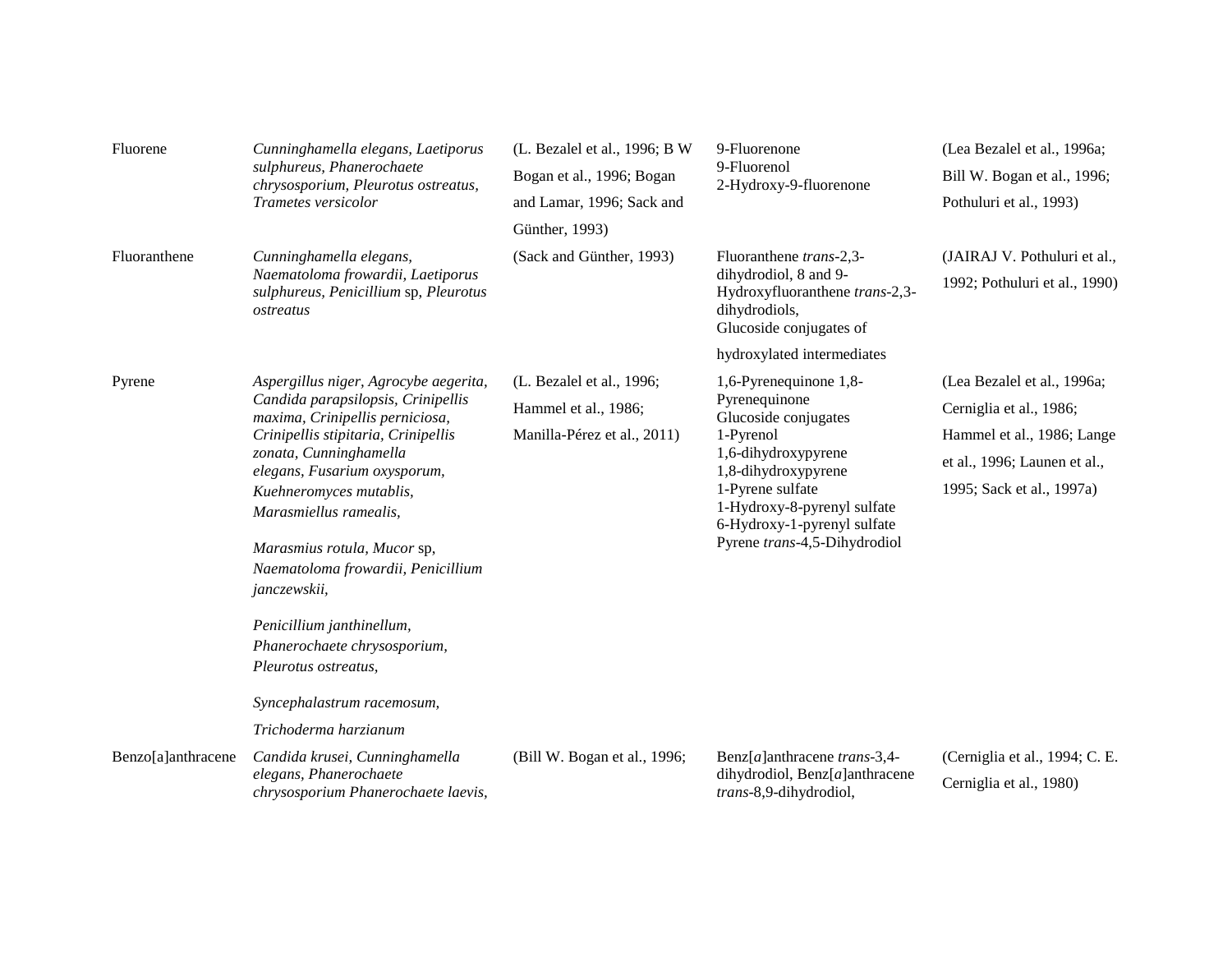|                | Pleurotus ostreatus, Rhodotorula<br>minuta, Syncephalastrum<br>racemosum, Trametes versicolor                                                                                                                                                                                                                                                                                                                                                                                                                                         | Cerniglia, 1984)                                                                                                                  | Benz $[a]$ anthracene trans-10,11-<br>dihydrodiol,<br>Phenolic and tetrahydroxy<br>derivatives of benz $[a]$ anthracene,<br>Glucuronide and Sulfate                                                                                                                                                                                                                                                                                                                                                            |                                                                                                                                     |
|----------------|---------------------------------------------------------------------------------------------------------------------------------------------------------------------------------------------------------------------------------------------------------------------------------------------------------------------------------------------------------------------------------------------------------------------------------------------------------------------------------------------------------------------------------------|-----------------------------------------------------------------------------------------------------------------------------------|----------------------------------------------------------------------------------------------------------------------------------------------------------------------------------------------------------------------------------------------------------------------------------------------------------------------------------------------------------------------------------------------------------------------------------------------------------------------------------------------------------------|-------------------------------------------------------------------------------------------------------------------------------------|
|                |                                                                                                                                                                                                                                                                                                                                                                                                                                                                                                                                       |                                                                                                                                   | conjugates of hydroxylated                                                                                                                                                                                                                                                                                                                                                                                                                                                                                     |                                                                                                                                     |
|                |                                                                                                                                                                                                                                                                                                                                                                                                                                                                                                                                       |                                                                                                                                   | intermediates                                                                                                                                                                                                                                                                                                                                                                                                                                                                                                  |                                                                                                                                     |
| Benzo[a]pyrene | Aspergillus ochraceus, Bjerkandera<br>adusta, Bjerkandera sp, Candida<br>maltosa.<br>Candida maltosa, Candida tropicalis,<br>Chrysosporium pannorum,<br>Cunninghamella elegans, Mortierella<br>verrucosa, Naematoloma frowardii,<br>Neurospora crassa, Penicillium<br>janczewskii, Penicillium janthinellum,<br>Phanerochaete chrysosporium,<br>Phanerochaete laevis, Pleurotus<br>ostreatus, Ramaria sp, Saccharomyces<br>cerevisiae,<br>Syncephalastrum racemosum,<br>Trametes versicolor, Trichoderma sp,<br>Trichoderma<br>viride | (L. Bezalel et al., 1996;<br>Bogan and Lamar, 1996;<br>Bumpus et al., 1985;<br>Haemmerli et al., 1986; Sack<br>and Günther, 1993) | Benzo[a] pyrene trans-4,5-<br>dihydrodiol<br>Benzo[a] pyrene trans-7,8-<br>dihydrodiol<br>Benzo[a] pyrene trans-9,10-<br>dihydrodiol<br>$Benzo[a]pyrene-1,6-quinone$<br>Benzo $[a]$ pyrene-3,6-quinone<br>Benzo $[a]$ pyrene-6,12-quinone<br>3-Hydroxybenzo[a]pyrene<br>9-Hydroxybenzo[a]pyrene<br>7b, 8a, 9a, 10b-<br>tetrahydrobenzo[a]pyrene,<br>7b, 8a, 9a, 10b-tetrahydroxy-<br>7,8,9,10-<br>tetrahydrobenzo[a]pyrene,<br>Benzo $[a]$ pyrene 7,8-dihydrodiol-<br>9,10-epoxide,<br>Glucuronide and Sulfate | (Carl E. Cerniglia et al.,<br>1980; Cerniglia and Gibson,<br>1980a, 1980b, 1979;<br>Haemmerli et al., 1986;<br>Launen et al., 1995) |
|                |                                                                                                                                                                                                                                                                                                                                                                                                                                                                                                                                       |                                                                                                                                   | conjugates of hydroxylated                                                                                                                                                                                                                                                                                                                                                                                                                                                                                     |                                                                                                                                     |
|                |                                                                                                                                                                                                                                                                                                                                                                                                                                                                                                                                       |                                                                                                                                   | intermediates                                                                                                                                                                                                                                                                                                                                                                                                                                                                                                  |                                                                                                                                     |
| Chrysene       | Cunninghamella elegans, Penicillum                                                                                                                                                                                                                                                                                                                                                                                                                                                                                                    | (Kiehlmann et al., 1996;                                                                                                          | 2-Chrysenyl sulfate                                                                                                                                                                                                                                                                                                                                                                                                                                                                                            | (Kiehlmann et al., 1996;                                                                                                            |
|                | janthinellum, Syncephalastrum<br>racemosum                                                                                                                                                                                                                                                                                                                                                                                                                                                                                            | Pothuluri et al., 1995)                                                                                                           | 2-Hydroxy-8-chrysenylsulfate                                                                                                                                                                                                                                                                                                                                                                                                                                                                                   | Pothuluri et al., 1995)                                                                                                             |
|                |                                                                                                                                                                                                                                                                                                                                                                                                                                                                                                                                       |                                                                                                                                   | Chrysene trans-1,2-dihydrodiol                                                                                                                                                                                                                                                                                                                                                                                                                                                                                 |                                                                                                                                     |
|                |                                                                                                                                                                                                                                                                                                                                                                                                                                                                                                                                       |                                                                                                                                   |                                                                                                                                                                                                                                                                                                                                                                                                                                                                                                                |                                                                                                                                     |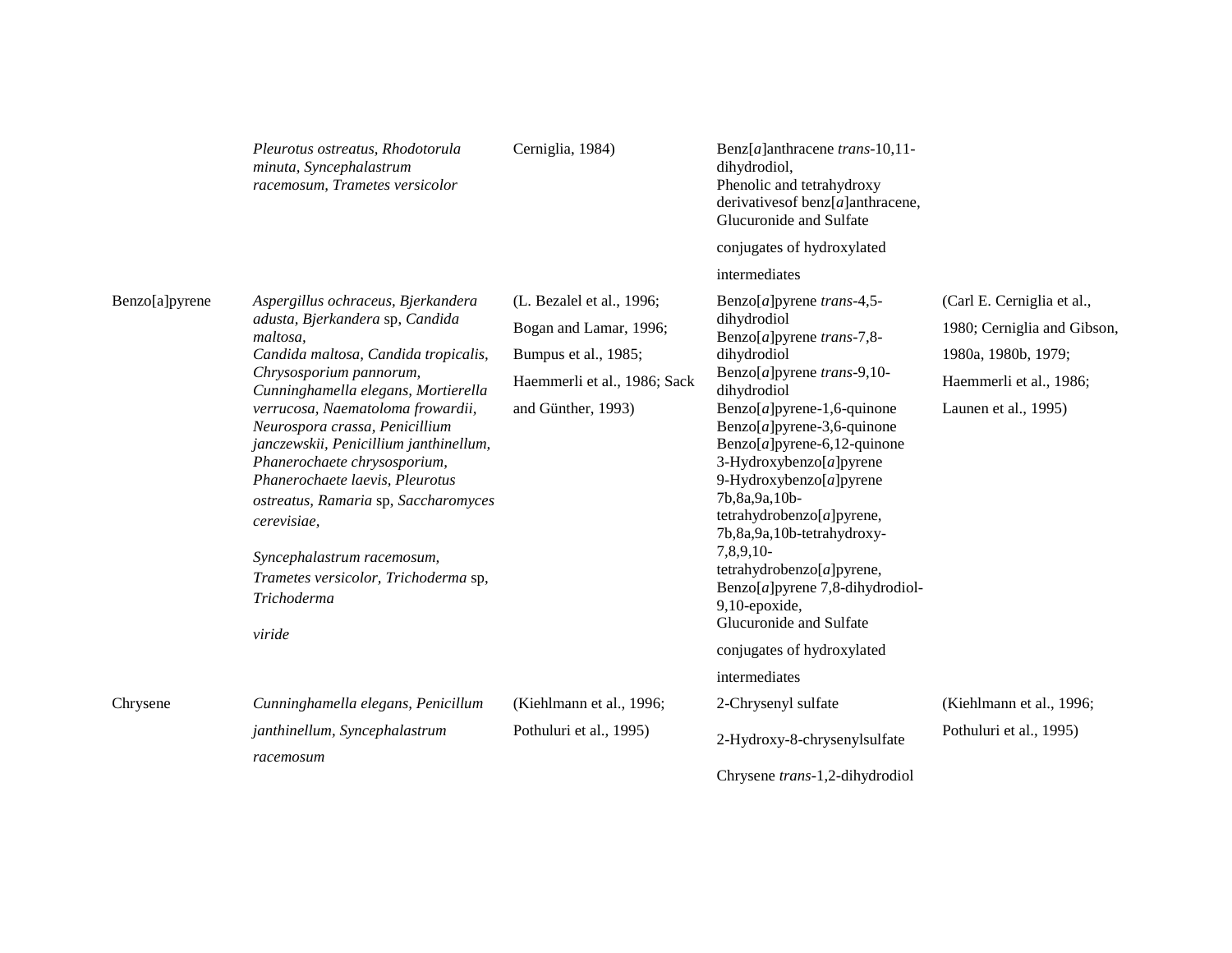| Benzo[e]pyrene | Cunninghamella elegans | (Pothuluri et al., 1996) | $3$ -Benzo[e]pyrenyl sulfate                       | (Pothuluri et al., 1996) |
|----------------|------------------------|--------------------------|----------------------------------------------------|--------------------------|
|                |                        |                          | 10-Hydroxy-3-benzo $[e]$ pyrenyl<br>sulfate        |                          |
|                |                        |                          | $\text{Benzo}[e]$ pyrene-3-0-b-<br>glucopyranoside |                          |
|                |                        |                          |                                                    |                          |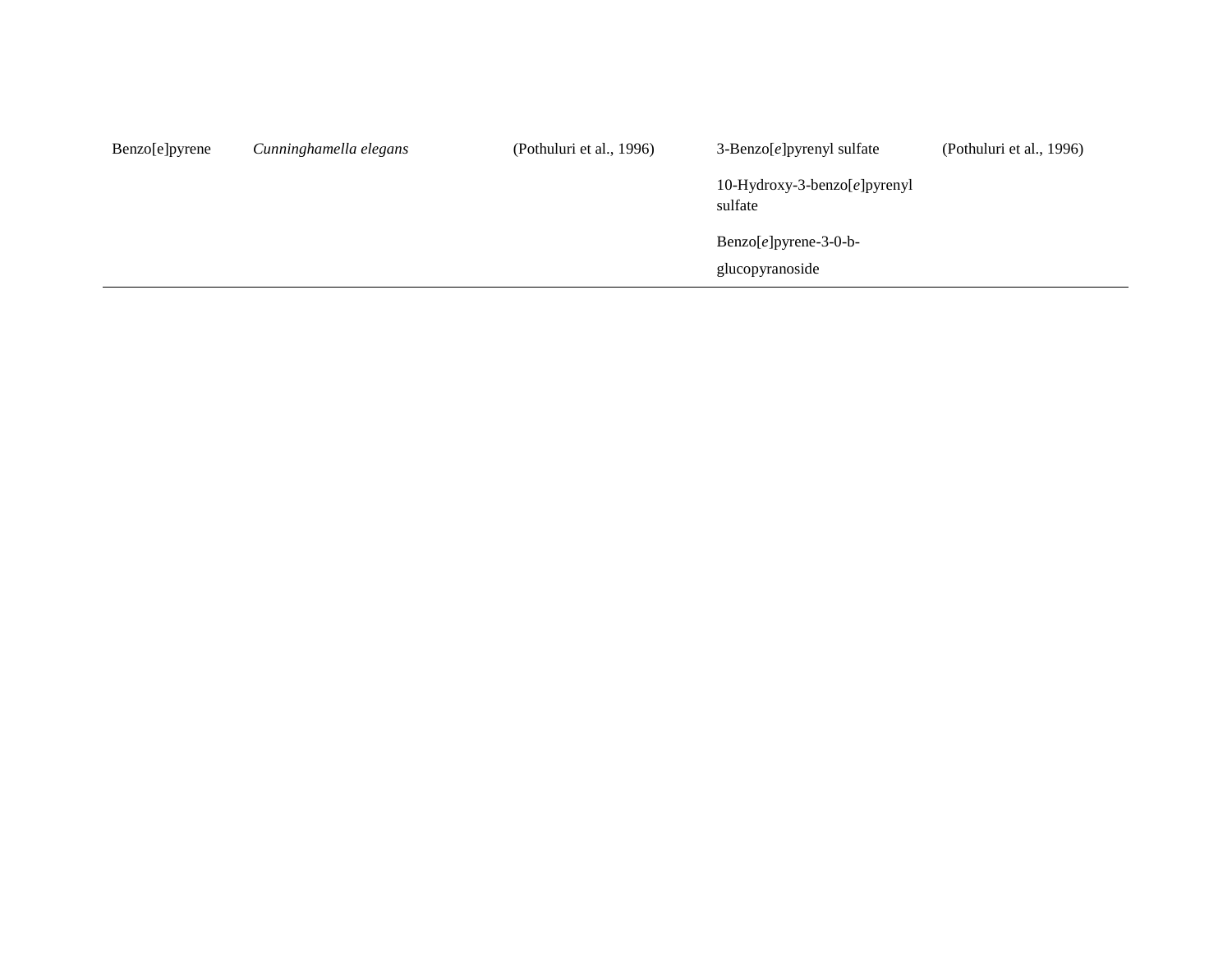|  |  | Table 3: Polycyclic aromatic hydrocarbons oxidation by different enzymes |  |  |
|--|--|--------------------------------------------------------------------------|--|--|
|--|--|--------------------------------------------------------------------------|--|--|

| Microorganisms           | PAHs               | Products                                                                                     | References                                                                                    |
|--------------------------|--------------------|----------------------------------------------------------------------------------------------|-----------------------------------------------------------------------------------------------|
|                          | B[a]P              | $B[a]P-1,6$ -quinone<br>$B[a]P-3,6$ -quinone                                                 | (Haemmerli et al., 1986;<br>Torres et al., 1997)                                              |
|                          | <b>ANT</b>         | 9,10-anthraquinone                                                                           | (Field et al., 1996; Torres et<br>al., 1997; Vazquez-Duhalt et<br>al., 1994)                  |
|                          | <b>PYR</b>         | PYR-1,6-dione; PYR-1,8-<br>dione                                                             | (Hammel et al., 1986; Torres<br>et al., 1997; Vazquez-Duhalt<br>et al., 1994)                 |
|                          | <b>FLA</b>         | <b>ND</b>                                                                                    | (Vazquez-Duhalt et al., 1994)                                                                 |
|                          | 1-methylanthracene | 1-methylanthraquinone                                                                        | (Vazquez-Duhalt et al., 1994)                                                                 |
|                          | 2-methylanthracene | 2-methylanthraquinone                                                                        | (Torres et al., 1997; Vazquez-<br>Duhalt et al., 1994)                                        |
|                          | 9-methylanthracene | 9-anthraquinone; 9-<br>methyleneanthranone;<br>9-methanol-9,10-<br>dihydroanthracene         | (Vazquez-Duhalt et al., 1994)                                                                 |
|                          | Acenaphthene       | 1-acenaphthenone; 1-                                                                         | (Torres et al., 1997; Vazquez-<br>Duhalt et al., 1994)                                        |
|                          | Dibenzothiophene   |                                                                                              | (Vazquez-Duhalt et al., 1994)                                                                 |
| Anthracophyllum discolor | PYR; ANT; FLA; PHE | <b>ND</b>                                                                                    | (Acevedo et al., 2010)                                                                        |
|                          | PHE; ANT; FLA; PYR | 9,10-anthraquinone                                                                           | (Baborová et al., 2006)                                                                       |
| I. lacteus               | <b>ANT</b>         | anthrone; $9,10-$<br>anthraquinone;<br>2-(2_-hydroxybenzoyl)-<br>benzoic acid; phthalic acid | (Eibes et al., 2006; Field et<br>al., 1996; Hammel et al.,<br>1991; Moen and Hammel,<br>1994) |
| P. chrysosporium         |                    |                                                                                              | (Bill W. Bogan et al., 1996)                                                                  |
|                          | P. chrysosporium   |                                                                                              | $B[a]P-6, 12$ -quinone<br>acenaphthenol<br>dibenzothiophene sulfoxide                         |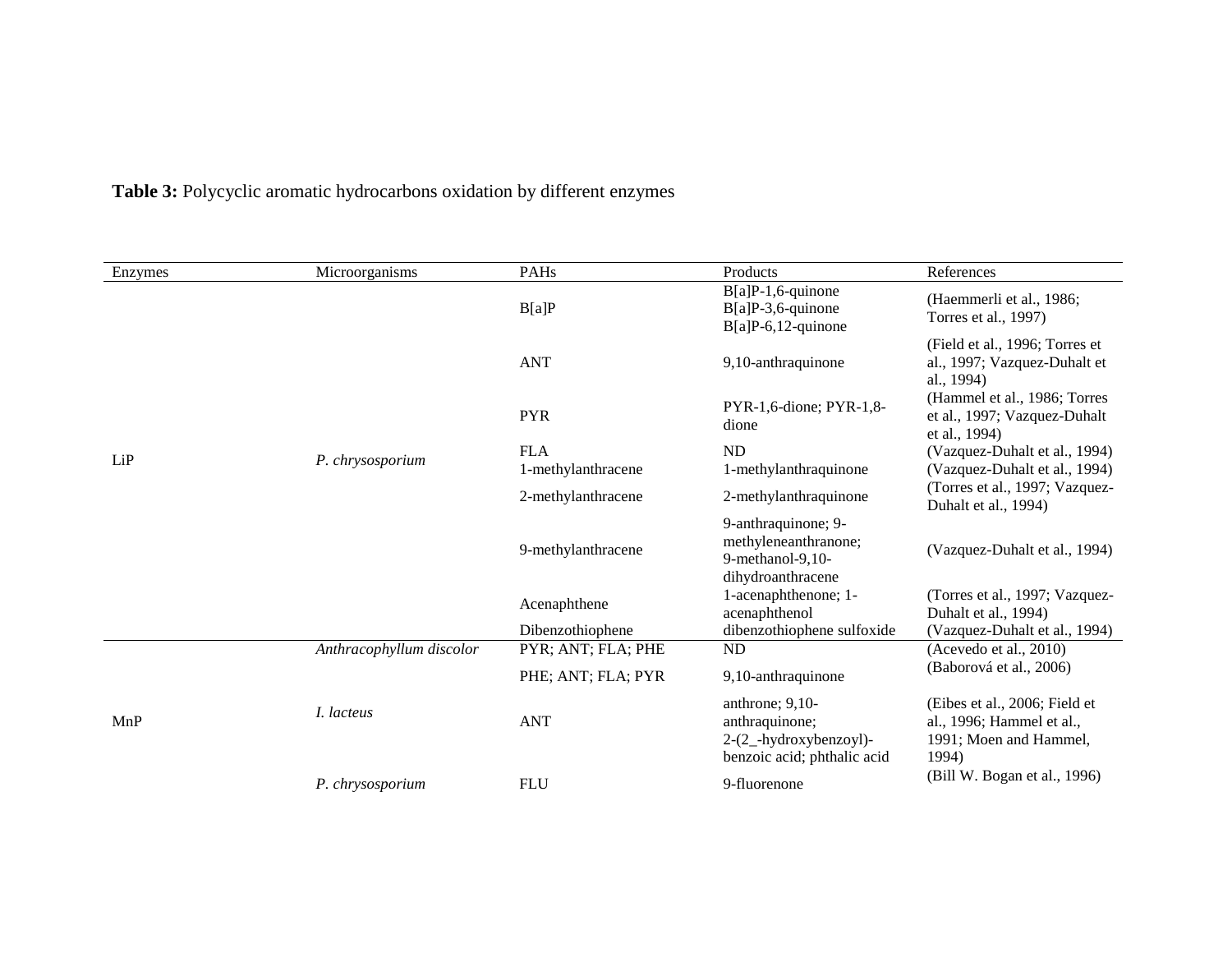|            |                                       | PHE                                                               | PHE-9,10-quinone; 2,2_-<br>diphenic acid                                 | (Moen and Hammel, 1994)                                           |
|------------|---------------------------------------|-------------------------------------------------------------------|--------------------------------------------------------------------------|-------------------------------------------------------------------|
|            |                                       | dibenzothiophene                                                  | 4-methoxybenzoic acid                                                    | (Eibes et al., 2006)                                              |
|            | Nematoloma frowardii<br>(Phlebia sp.) | PHE; ANT; PYR; FLA;<br>CHR; B[a]A;<br>B[a]P; benzo[b]fluoranthene | CO2 from PHE; ANT; PYR;<br>B[a]A; B[a]P                                  | (Sack et al., 1997c; Thomas<br>Günther, 1998)                     |
|            | Stropharia coronilla                  | ANT; $B[a]P$                                                      | 9,10-anthraquinone; CO2;<br>$B[a]P-1,6$ -quinone                         | (Steffen et al., 2003, 2002)                                      |
|            | C. hirsutus                           | ANT; PHE; PYR; FLA;<br>B[a]P<br>B[a]P; ANT; PHE; FLU;             | ND                                                                       | (Cho et al., 2002)                                                |
|            |                                       | 9-methylanthracene;                                               |                                                                          |                                                                   |
|            | Coriolopsis gallica                   | 2-methylanthracene;<br>Acenaphthene;                              | 9-fluorenone;<br>dibenzothiophene sulfone                                | (Bressler et al., 2000; Pickard<br>et al., 1999)                  |
|            |                                       | carbazole; N-ethylcarbazole;                                      |                                                                          |                                                                   |
|            |                                       | Dibenzothiophene<br>ANT; FLU; B[a]A; B[a]P;                       |                                                                          |                                                                   |
| <b>LAC</b> | Ganoderma lucidum                     | Acenaphthene;<br>Acenaphthylene                                   | ND                                                                       | (Hunsa Punnapayak, 2009)                                          |
|            | P. ostreatus                          | ANT; PHE; FLU; PYR;<br>FLA;<br>perylene                           | 9,10-anthraquinone; 9-<br>fluorenone                                     | (Pozdnyakova et al., 2006)                                        |
|            | Pycnoporus cinnabarinus               | B[a]P                                                             | $B[a]P-1,6$ -quinone; $B[a]P-$<br>3,6-quinone;<br>$B[a]P-6, 12$ -quinone | (Rama et al., 1998)                                               |
|            |                                       | Acenaphthene; PHE; ANT;                                           | 1,2-acenaphthenedione 1,8-                                               | (Binková and Šrám, 2004;                                          |
|            |                                       | Acenaphthylene, B[a]P;                                            | naphthalic acid anhydride;                                               | Böhmer et al., 1998; Cañas et<br>al., 2007; Collins et al., 1996; |
|            | T. versicolor                         | ANT; FLA;                                                         | 9,10-anthraquinone; PHE-                                                 | Johannes et al., 1998;                                            |
|            |                                       | PYR; B[a]A; CHR; perylene;                                        | 9,10-quinone, 2,2_-diphenic                                              | Johannes and Majcherczyk,<br>2000; Majcherczyk et al.,<br>1998)   |